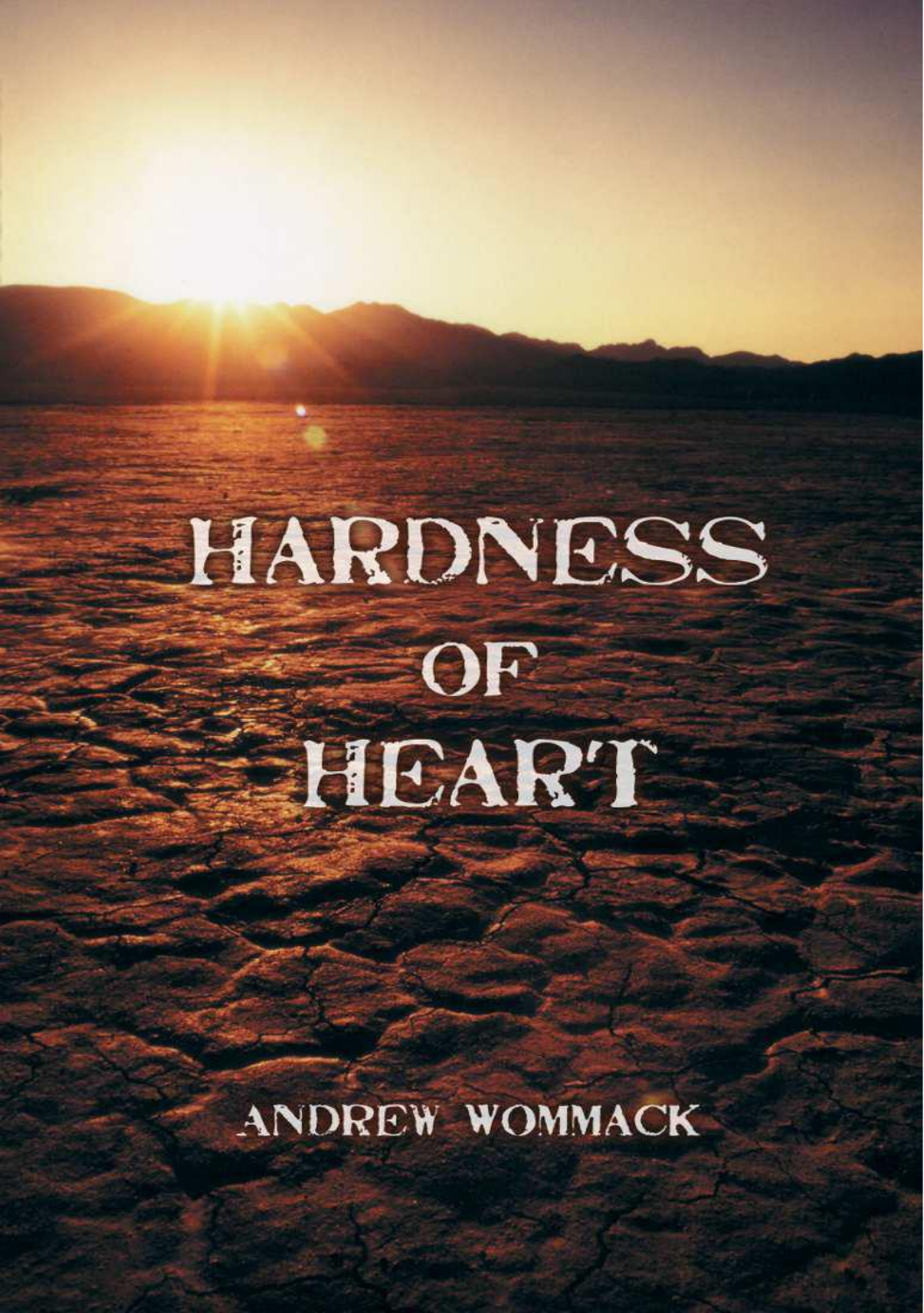# **HARDNESS OF HEART**

# *Enemy Of Faith*

# **ANDREW WOMMACK**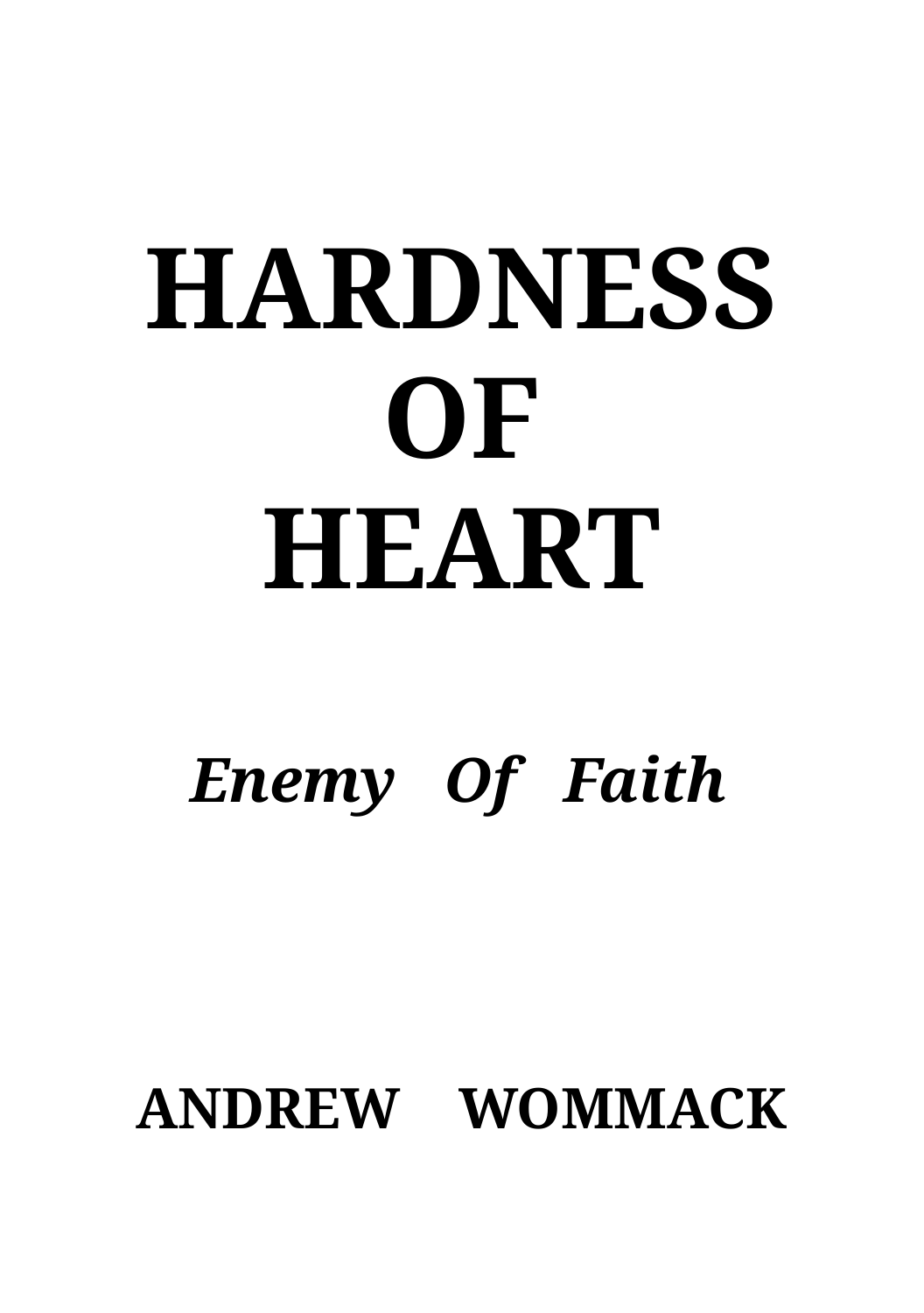### **Contents**

[Introduction](#page-3-0)

- Part I The Crisis
- [Chapter 1 The Feeding Of The 5,000](#page-5-0)
- [Chapter 2 Other Examples](#page-12-0)
- Part II The Cause
- [Chapter 3 Why Hardness Of Heart Comes](#page-22-0)
- [Chapter 4 What You Consider Is What You Get](#page-28-0)
- [Part III The Cure](#page-52-0)
- [Chapter 5 Stop The Conception](#page-53-0)
- [Chapter 6 Understanding Unbelief](#page-61-0)
- [Chapter 7 The Role Of Prayer And Fasting](#page-68-0)
- [Chapter 8 Concluding Thoughts](#page-76-0)
- [Receive Jesus As Your Savior](#page-82-0)
- [Receive The Holy Spirit](#page-83-0)
- [About The Author](#page-85-0)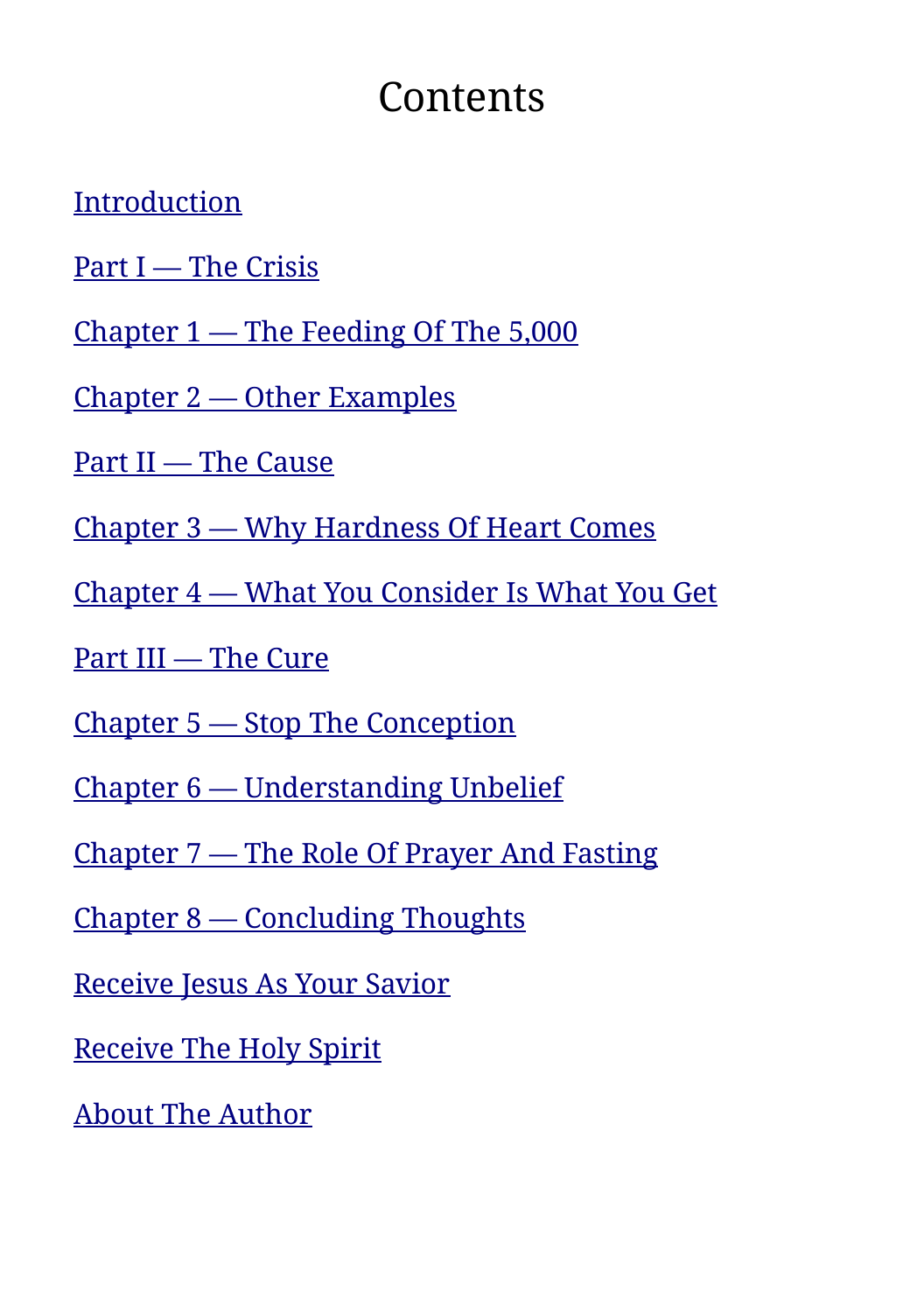## <span id="page-3-0"></span>**Introduction**

It is my prayer the Lord will give you ears to hear the message of this book, so that you can experience the fullness of God's blessing and, in return, be the blessing to others the Lord intends you to be.

Many believers have come to share the conviction that God is still doing miracles today, just as He did in Bible times. They rejoice at testimonies of others who experience these miracles yet, in most cases, they do not experience all the blessings of the Lord themselves.

Add to this the fact that testimonies pour in from foreign lands of people hearing the gospel for the first time, and their blind eyes open or their crippled limbs are made whole, and our frustration rises. Why do these people with no knowledge of faith, no time in prayer or Bible study receive and we don't? How can this be?

The Lord gave me the answer to this question, and many others, through this teaching on hardness of heart. I believe these truths will become the basis for many things God wants to do in your life.

Andrew Wommack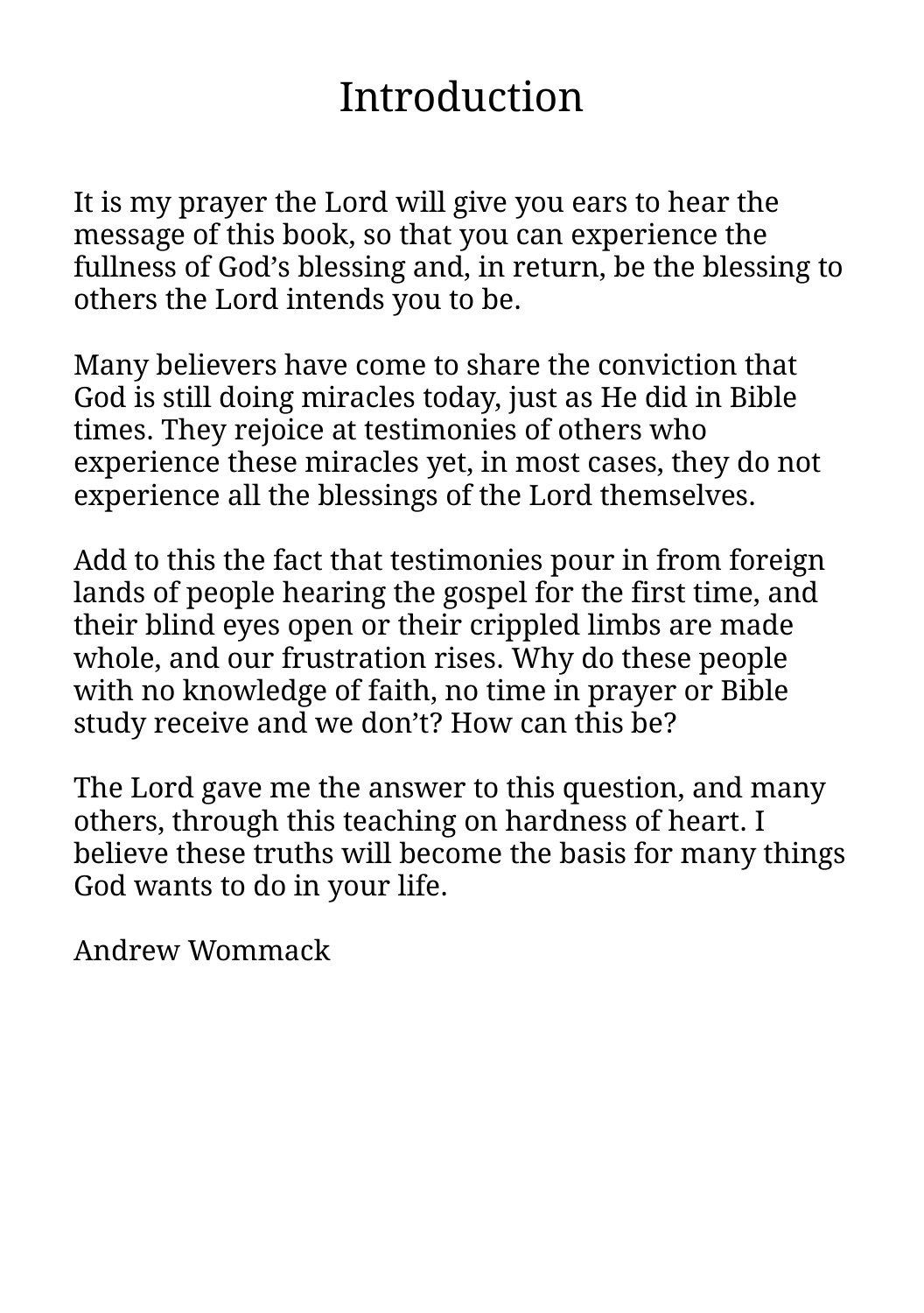# <span id="page-4-0"></span>**PART 1 THE CRISIS**

*Hardness of heart has stricken all Christians in some area of their lives. This is what keeps us from hearing the voice of the Lord and being led by Him in our everyday lives.*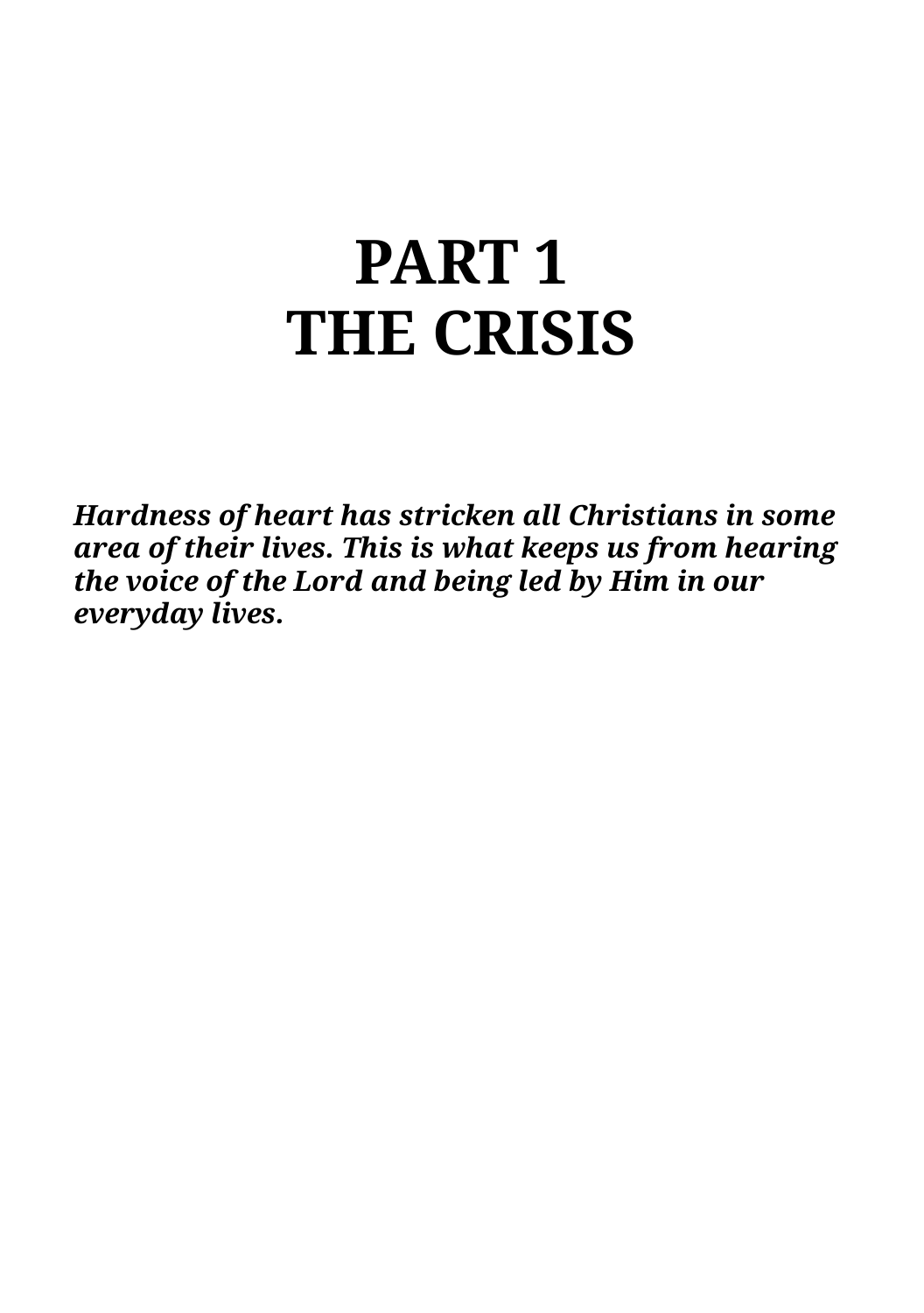## <span id="page-5-0"></span>Chapter 1 The Feeding Of The 5,000

In Mark 6:35-44, Jesus fed 5,000 men—probably 15,000 people in all—with five loaves and two fish; and He had more left over than He started with! That was a pretty notable miracle, but something even more amazing was about to happen.

In verses 45-48, it says, "And straightway he constrained his disciples to get into the ship, and go to the other side before unto Bethsaida, while he sent away the people. And when he had sent them away, he departed into a mountain to pray. And when even was come, the ship was in the midst of the sea, and he alone on the land. And he saw them toiling and rowing; for the wind was contrary unto them: and about the fourth watch of the night he cometh unto them, walking upon the sea, and would have passed by them."

#### **SORE AMAZED**

As I was reading this, I wondered what it would be like to be one of these disciples, with a storm about to kill me. Here comes Jesus, walking on the water—that's amazing in itself—but it says He would have passed by them. You'd think Jesus would run out there yelling, "Here I am to help you!" I was amazed, to say the least.

Exactly the same thing happened to the disciples. Verse 49 says, "But when they saw him walking upon the sea, they supposed it had been a spirit, and cried out:" In other words, they couldn't believe it was Jesus. They thought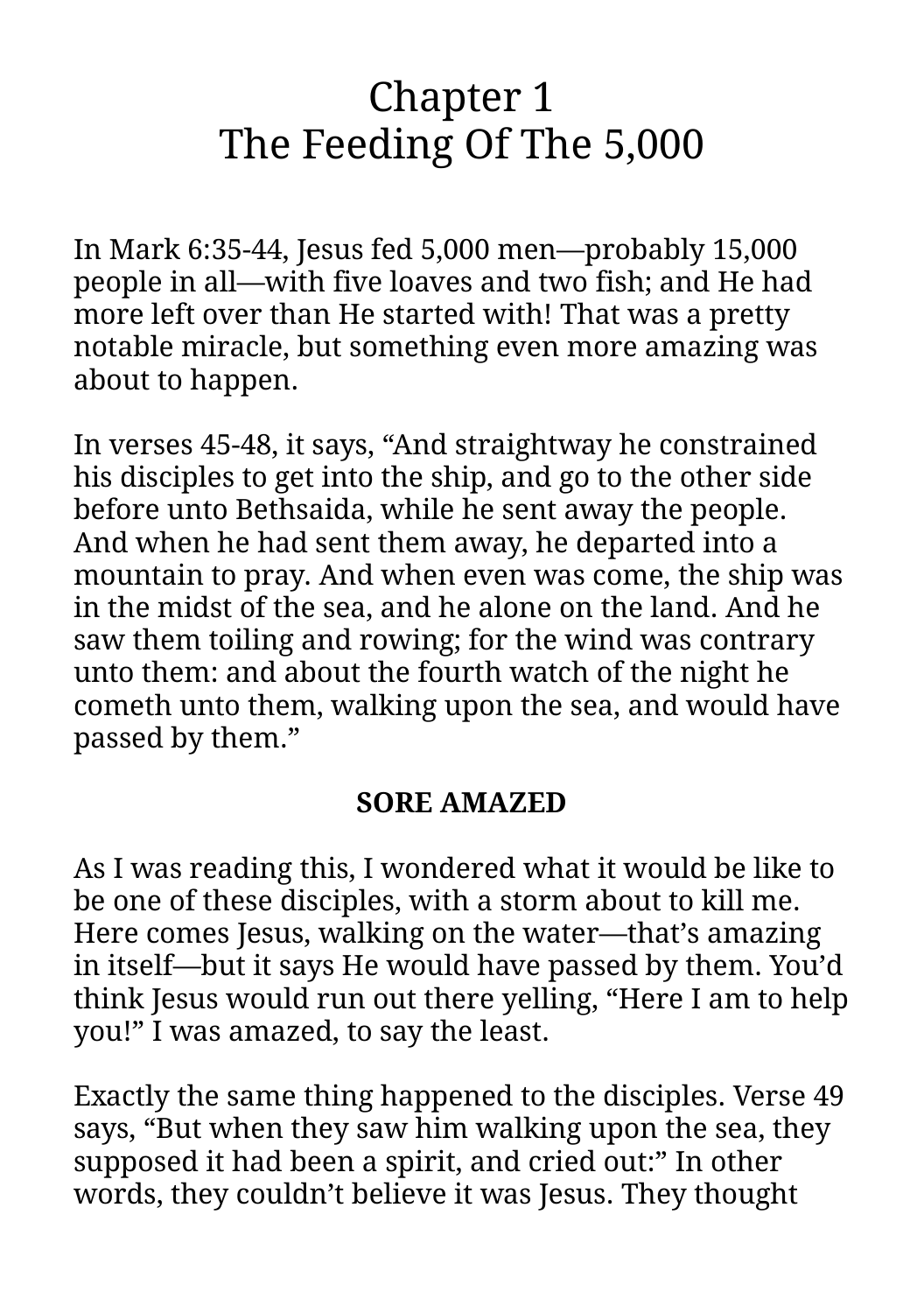they were seeing a vision. Verses 50-51 say, "For they all saw him and were troubled. And immediately he talked with them, and saith unto them, Be of good cheer: it is I; be not afraid. And he went up unto them into the ship; and the wind ceased: and they were sore amazed in themselves beyond measure, and wondered."

Sore amazed! That's putting it mildly. I was awestruck when I thought of preparing to die, seeing Jesus walking on the water that was about to kill me, then watching him act as if He was going to pass right by.

Apply this to your situation. For example, maybe you are struggling with a desperate financial problem. Maybe your marriage is falling apart. Maybe the doctor told you you're going to die of cancer. Here comes Jesus saying, "Oh, a million dollars...saving a marriage...healing a sickness...that's nothing," and then He walks right on by you. You would be "sore amazed," right?

Then I read verse 52, which says, "For they considered not the miracle of the loaves: for their heart was hardened." "For," of course, is a conjunction, and it links verse 52 to verse 51. It is inferring that they shouldn't have been sore amazed—it should not have been surprising to see Jesus walk on the water.

#### **HARDNESS OF HEART**

Why were they amazed? It says it was because of their hardness of heart.

Something began to dawn on me. I had always thought hardness of heart applied to someone who was rebellious toward God, who hated God. For example, I got saved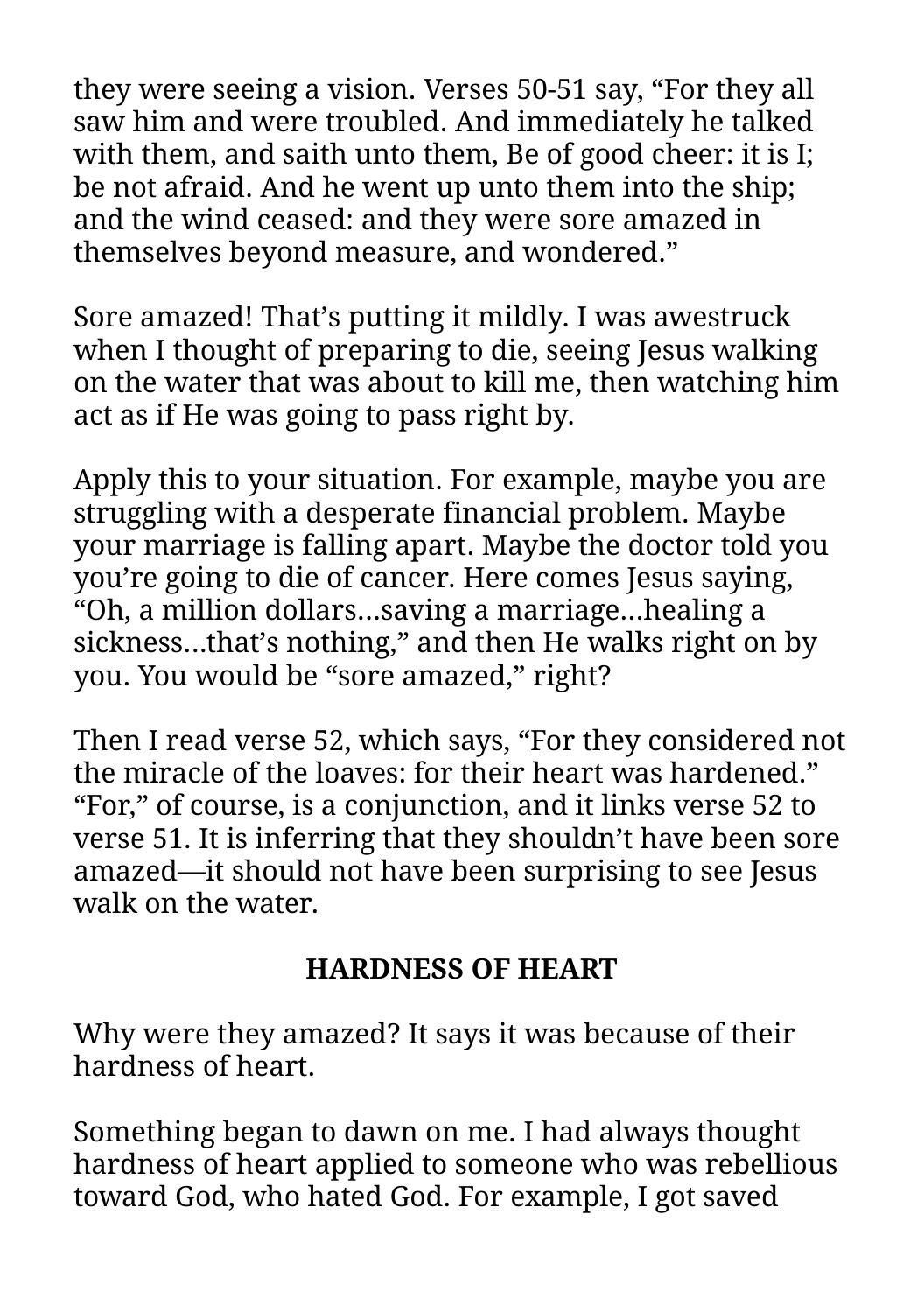when I was eight years old, and since then my desire has always been to seek God with my whole heart. I never thought of myself as hard-hearted, yet the Lord was saying, in effect, "If you'd be surprised to see Jesus walking on the water or any other supernatural manifestation of God, you're hard-hearted."

I had to start reconsidering what hardness of heart was.

#### **NOT JUST REBELLION**

Hardness of heart is not just rebellion towards God. Hardness of heart, in its simplest sense, is relating more easily to the natural realm than to the supernatural.

If that's true, it means that every one of us is hard-hearted toward God to some extent—we're more moved by what we see than we're supposed to be. We should reach a place where we're more moved by what God says than we are by anything else.

For example, in reading this, some of you will be totally set free, and others will say, "That's the deadest thing I've ever read; I didn't get a thing out of it." It's not me, the writer, who is the variable. For instance, when I teach, all the people in the audience hear the same message. Some receive it and their lives are changed. Others seem to get nothing out of it. The difference isn't me—or the message. The difference is the condition of their hearts.

#### **MORALITY IS NO HELP**

You can be hardened toward God and yet be a good, moral person. I've never said a cussword in my entire life. I've never taken a drink of liquor. I've never smoked a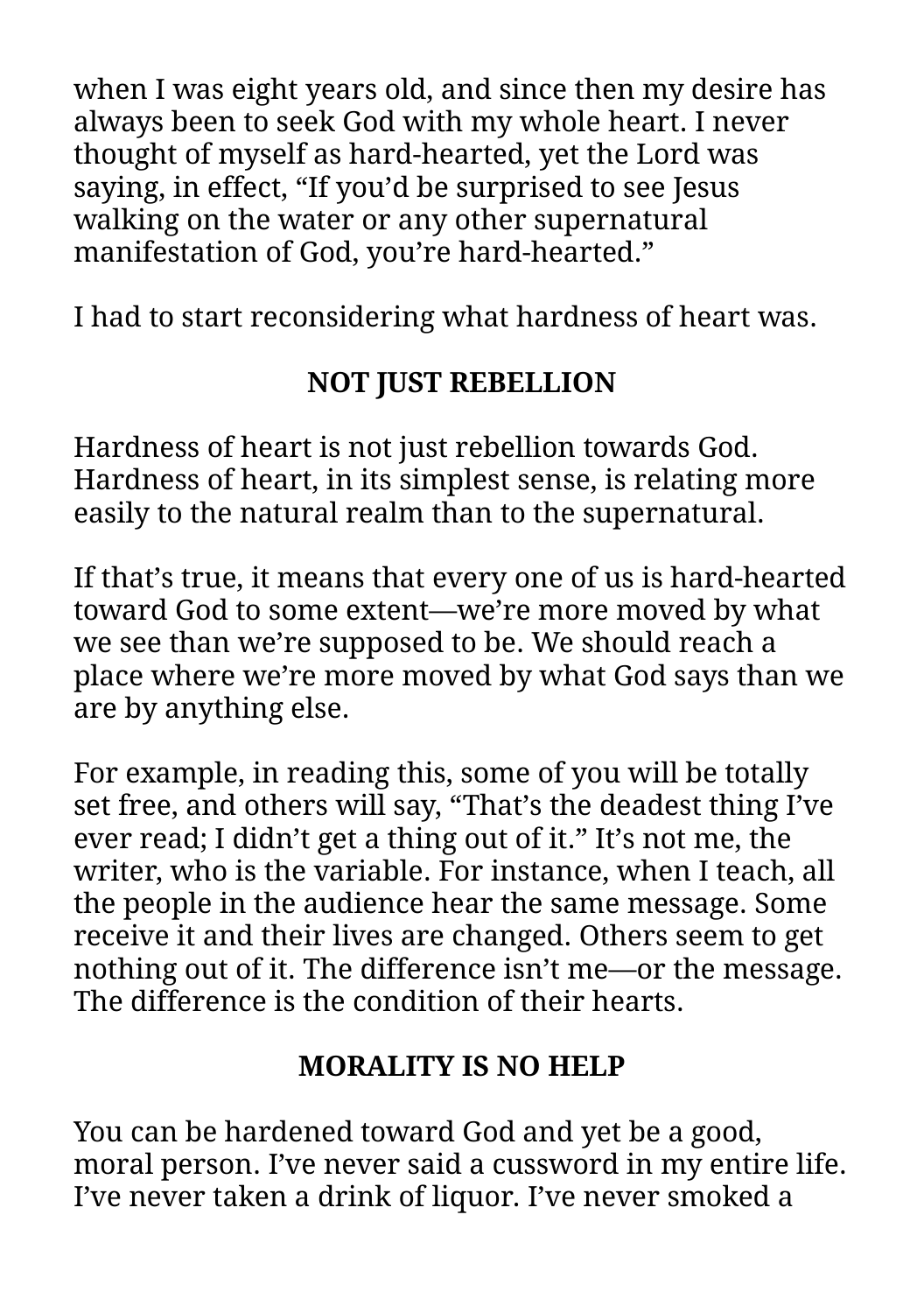cigarette. I've never done a lot of things that you may have done; but I had a very hard heart towards God, and I still do in some areas, hardness of heart is not only caused by rebellion or sin.

One of the characteristics of a hardened heart is that it will make you amazed at the power of God. You'll relate more easily to the natural than to the supernatural.

When Jesus fed those 5,000 people, I believe He was blessed, but I don't believe He cried, "Wow! Look at that! It worked! Praise God!" Jesus was not shocked; I believe He totally expected it. He would have been amazed if it hadn't worked. When many of us pray and don't see the desired result, we say, "Well, that's kind of what I expected." Most of us would be amazed to see something miraculous happen.

#### **I CROSSED MY OWN PRAYERS**

I once prayed for a young boy in Omaha, Nebraska, whose eyes were crossed. They were so bad he couldn't even see where I was standing. I commanded his eyes to straighten out, and they were immediately straight as an arrow. You know what I did? I said, "I can't believe it." Do you know what they did? They went right back to where they were before. As far as I know, they're still crossed.

That's hardness of heart—and it stopped my faith.

Let's continue in Mark, chapter 8, looking at some other characteristics of a hard heart. Mark 8:1-3 says, "In those days the multitude being very great, and having nothing to eat, Jesus called his disciples unto him, and saith unto them, I have compassion on the multitude, because they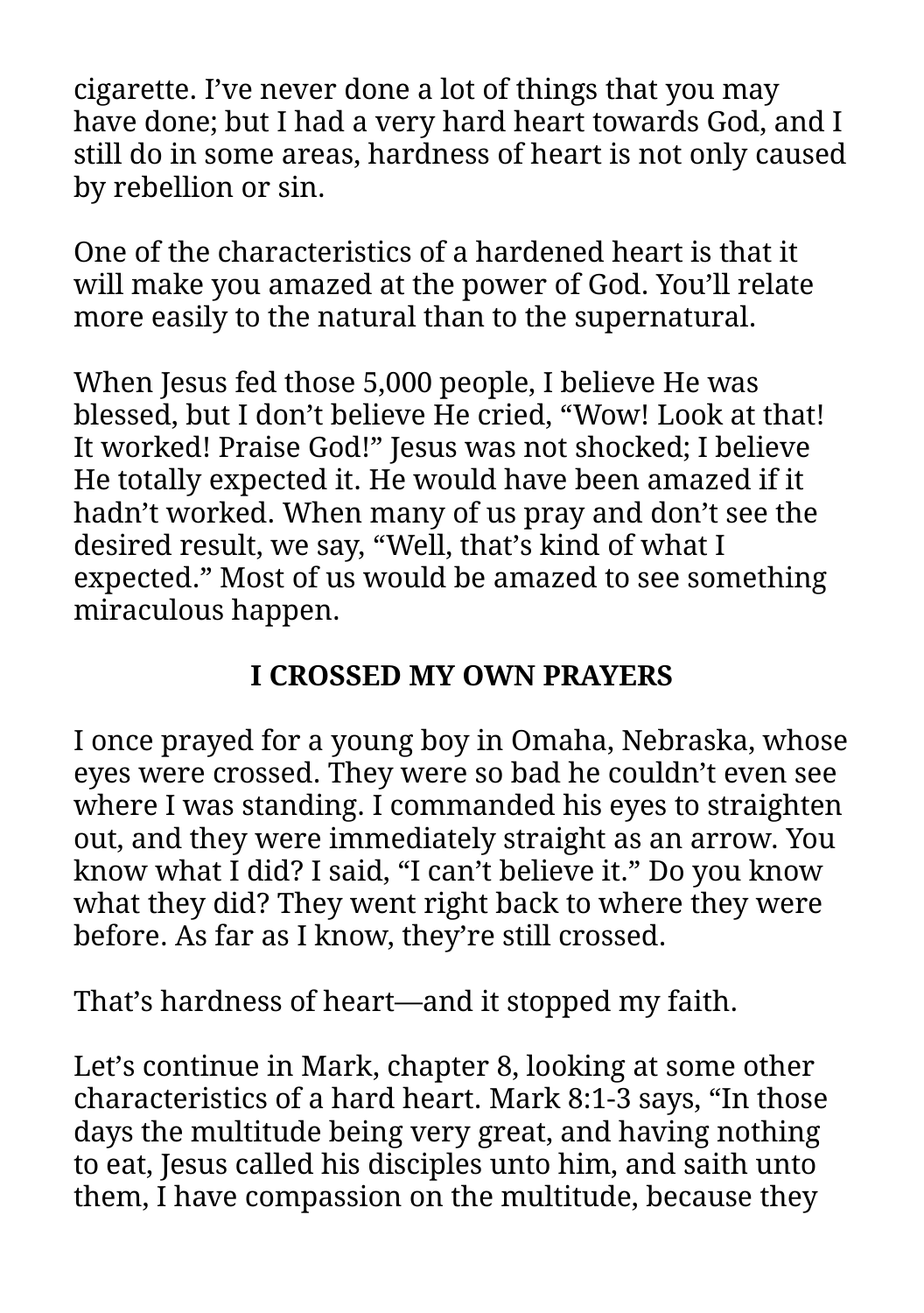have now been with me three days, and have nothing to eat: And if I send them away fasting to their own houses, they will faint by the way: for divers of them came from far."

In the previous feeding of the 5,000 recorded in John 6:5, we see where Jesus turned to Philip when He saw the multitude, and said, "Whence shall we buy bread, that these may eat?"

Do you suppose Jesus was wringing his hands, saying, "Oh, disciples, what are we going to do? How are we possibly going to feed all these people?" No, He knew what He was going to do. In fact, verse six says, "And this he said to prove him: for he himself knew what he would do." Jesus wasn't asking the question of Philip to gain information, but rather to give the disciples an opportunity to act on it in faith.

#### **THE DISCIPLES FAIL**

But they failed. Philip pulled out his wallet and said, "Two hundred pennyworth of bread is not sufficient for them. . ." (verse 7).

Now, a few days later, the exact same situation occurred. This time there were seven loaves and 4,000 men—more food to work with and fewer people to feed. Jesus had already shown them what He could do, but He was trying to get his disciples involved in this miracle.

This time, Philip could have said, "Jesus, I know what to do. We'll take these loaves and fishes and feed this entire multitude, just like before." Do you know what the disciples did? Mark 8:4 says, "And his disciples answered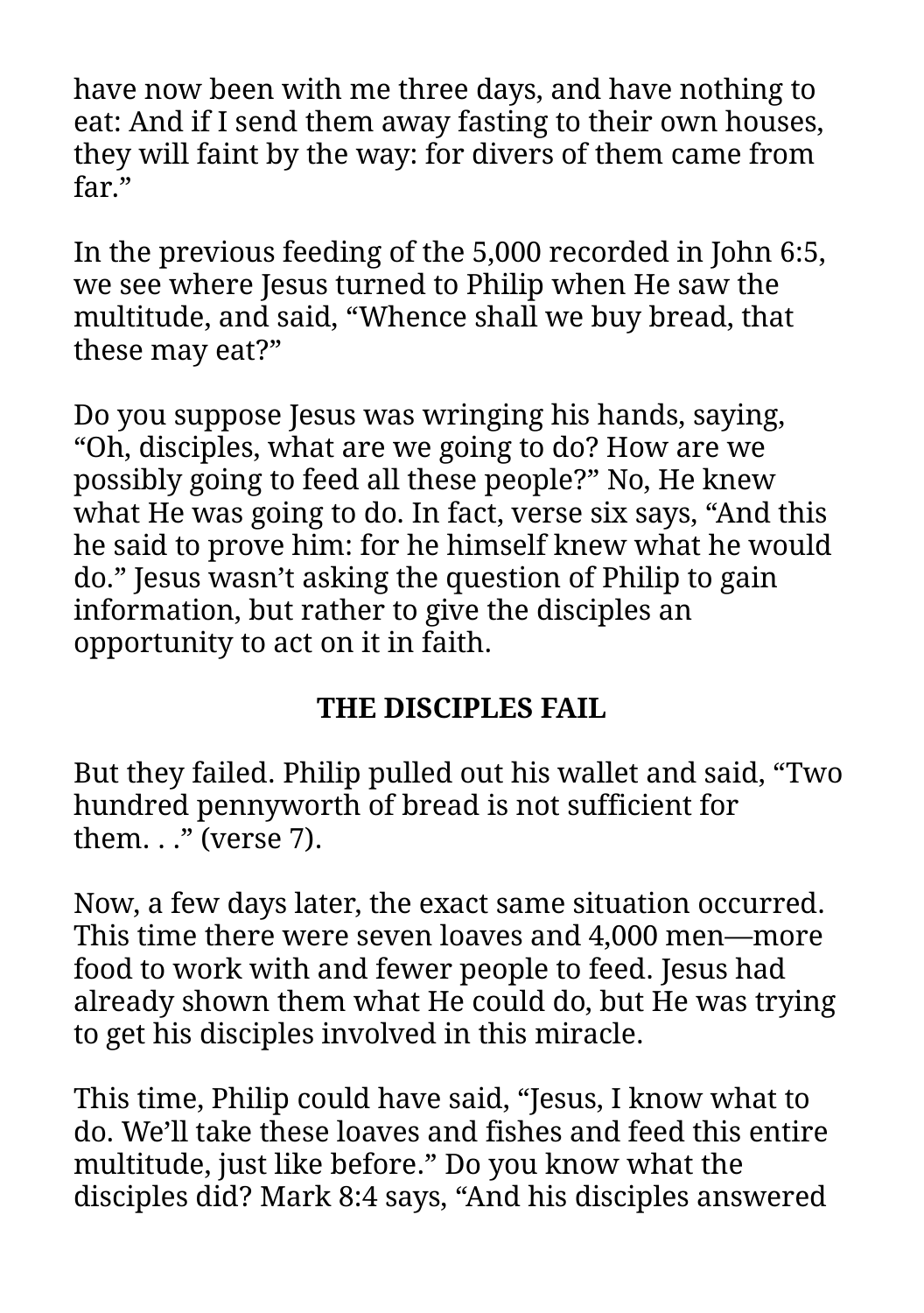him, From whence can a man satisfy these men with bread here in the wilderness?" They failed again.

Why didn't they remember? It was only a few days later, but they had totally forgotten what God had done; they had forgotten the miracle. We think, Boy, how could they be so dumb? Didn't they remember what had happened?

How many of you have ever had a miracle of God happen in your life and thought, I'll never, never doubt God again, then the next day, something bad happens, and it throws you totally into reverse? You totally forgot about what God did the previous day. That's hardness of heart.

#### **BEWARE THE LEAVEN**

Let's continue in Mark, chapter 8. After feeding the 4,000 people, Jesus said in verses 15-17, "And he charged them, saying, Take heed, beware [of] the leaven of the Pharisees, and of the leaven of Herod. And they reasoned among themselves, saying, [It is] because we have no bread. And when Jesus knew it, he saith unto them, Why reason ye, because ye have not bread? perceive ye not yet, neither understand? have ye your heart yet hardened?"

Again, Jesus is talking about hardness of heart—exactly what He rebuked the disciples for in chapter 6. This time, He gives a little more explanation of what it is. It's not perceiving or understanding. It doesn't mean that you don't know the truth; it simply means that you don't perceive that truth in a way that will change you.

He continues in verses 18-21: "Having eyes, see ye not? and having ears, hear ye not? and do ye not remember? When I brake the five loaves among five thousand, how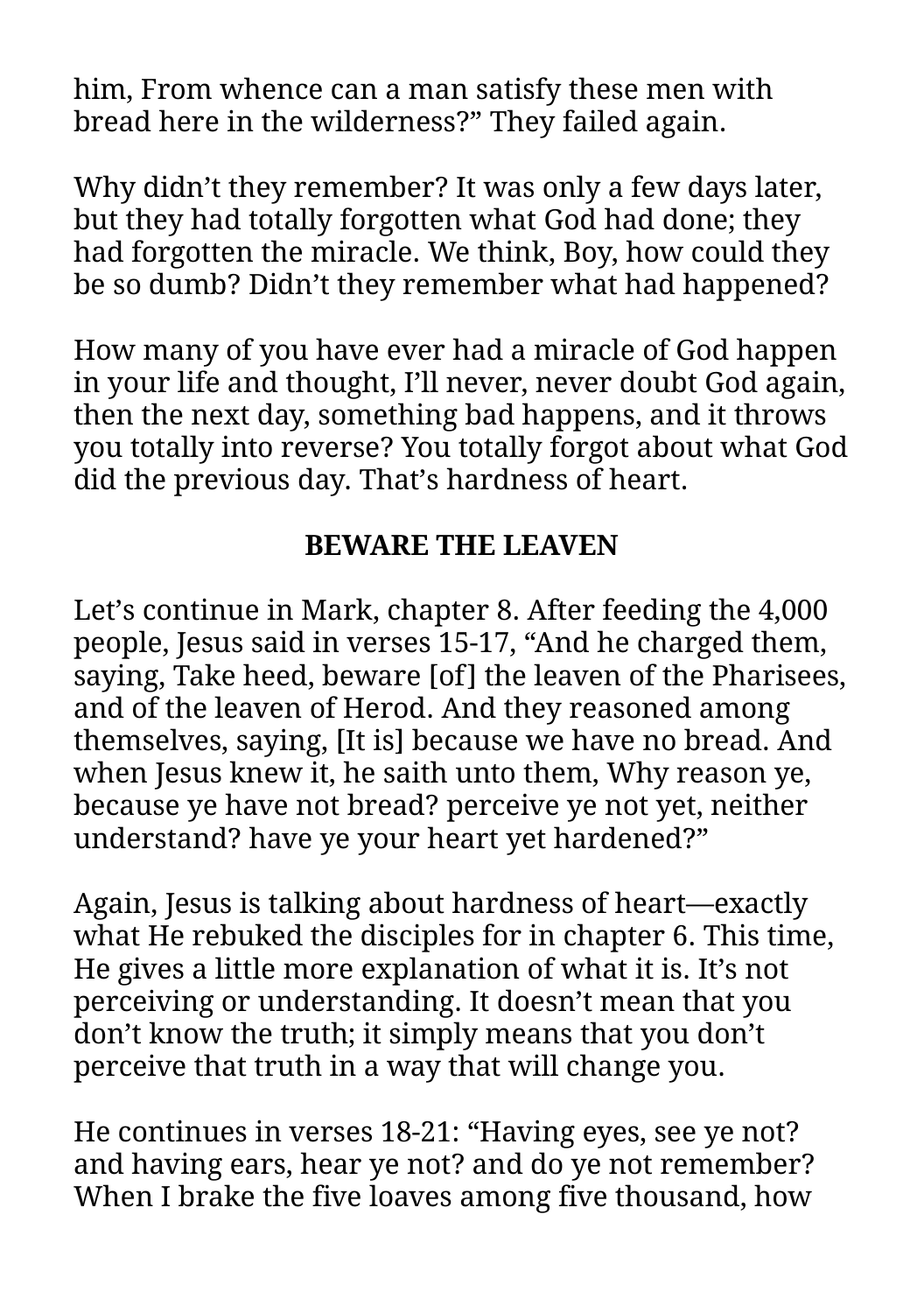many baskets full of fragments took ye up? They say unto him, Twelve. And when the seven among four thousand, how many baskets full of fragments took ye up? And they said, Seven. And He said unto them, How is it that ye do not understand?"

#### **JUST THE FACTS WON'T DO**

The disciples had knowledge. They remembered the facts, but those facts didn't influence their behavior. They didn't change their circumstances. That knowledge was nonproductive, because they didn't have the spiritual perception and the wisdom to use it. Again, that's hardness of heart.

The Bible has much to say about this. We'll cover it in more depth in the next chapter.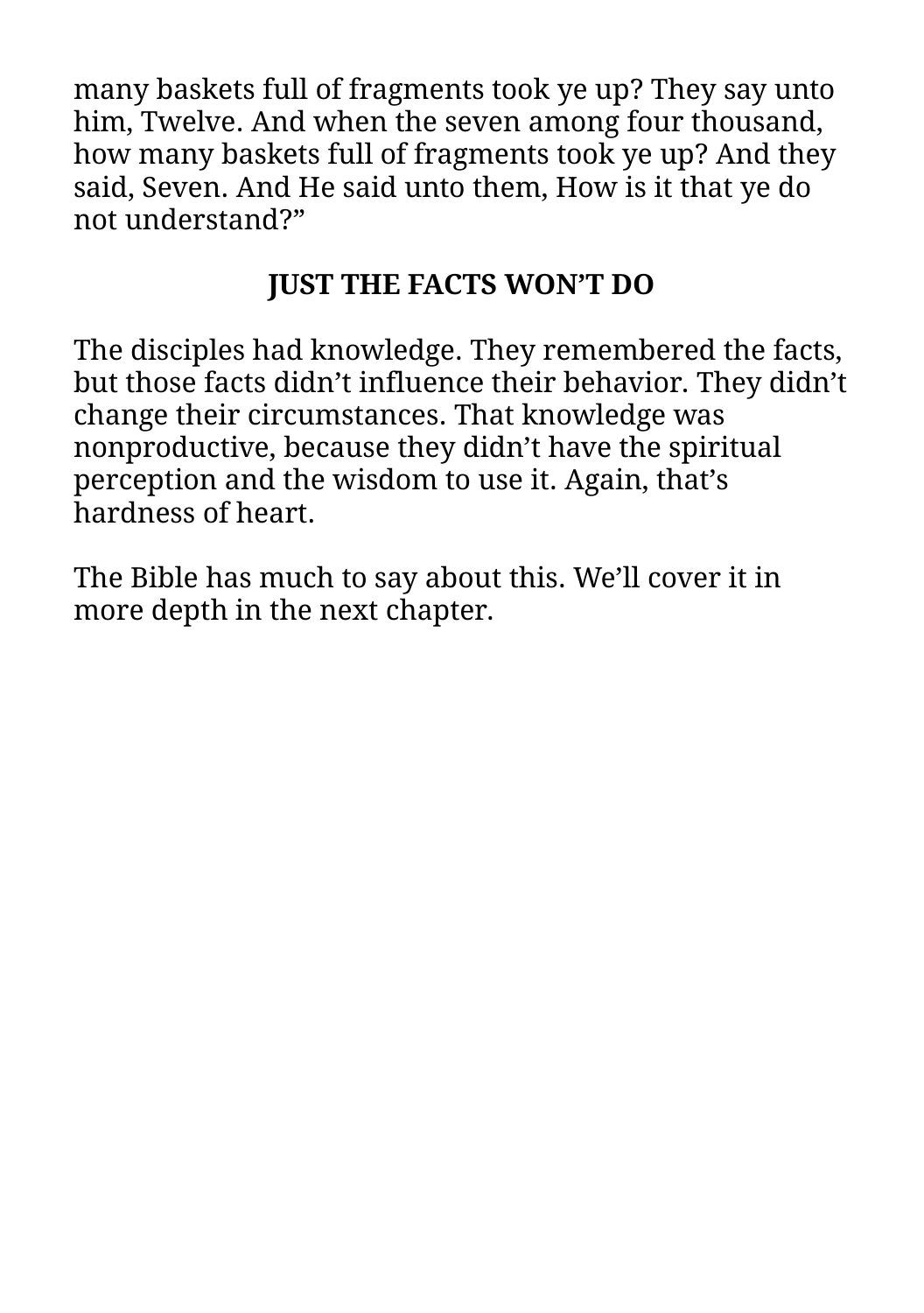## <span id="page-12-0"></span>Chapter 2 Other Examples

When the Israelites came out of Egypt, they saw great, miraculous things. They crossed the Red Sea, they saw nine plagues on Egypt, they had a pillar of fire cover them by night, and a cloud by day. Yet just two or three days later, they were asking, "Can God provide a table in the wilderness? Can God feed all of this multitude?"

You may ask, "How could they do that? How could they be so dense?" Hebrews, chapter three, says the reason the children of Israel were like that was the hardness of their hearts.

#### **PHARAOH—THE SUPREME EXAMPLE**

Pharaoh is the supreme example of hard-heartedness. Look at him in Exodus, chapter 8 and beyond. The Bible mentions Pharaoh's heart being hardened at least 18 times. When God hardens your heart, you're in trouble. (Under the new covenant, God does not harden our hearts.)

Pharaoh saw all these miracles. He saw the plagues on Egypt, and right after each plague, he'd harden his heart and persist in his ways. For example, when the plague of the frogs came, frogs were everywhere—frogs were in their shoes, in their food, in their clothes. They literally covered the land. Finally, Pharaoh called Moses and said, "Moses, I've sinned this time. It's God." He had sinned before that, but now he finally realized it. He came to his senses, humbled himself and admitted that it was God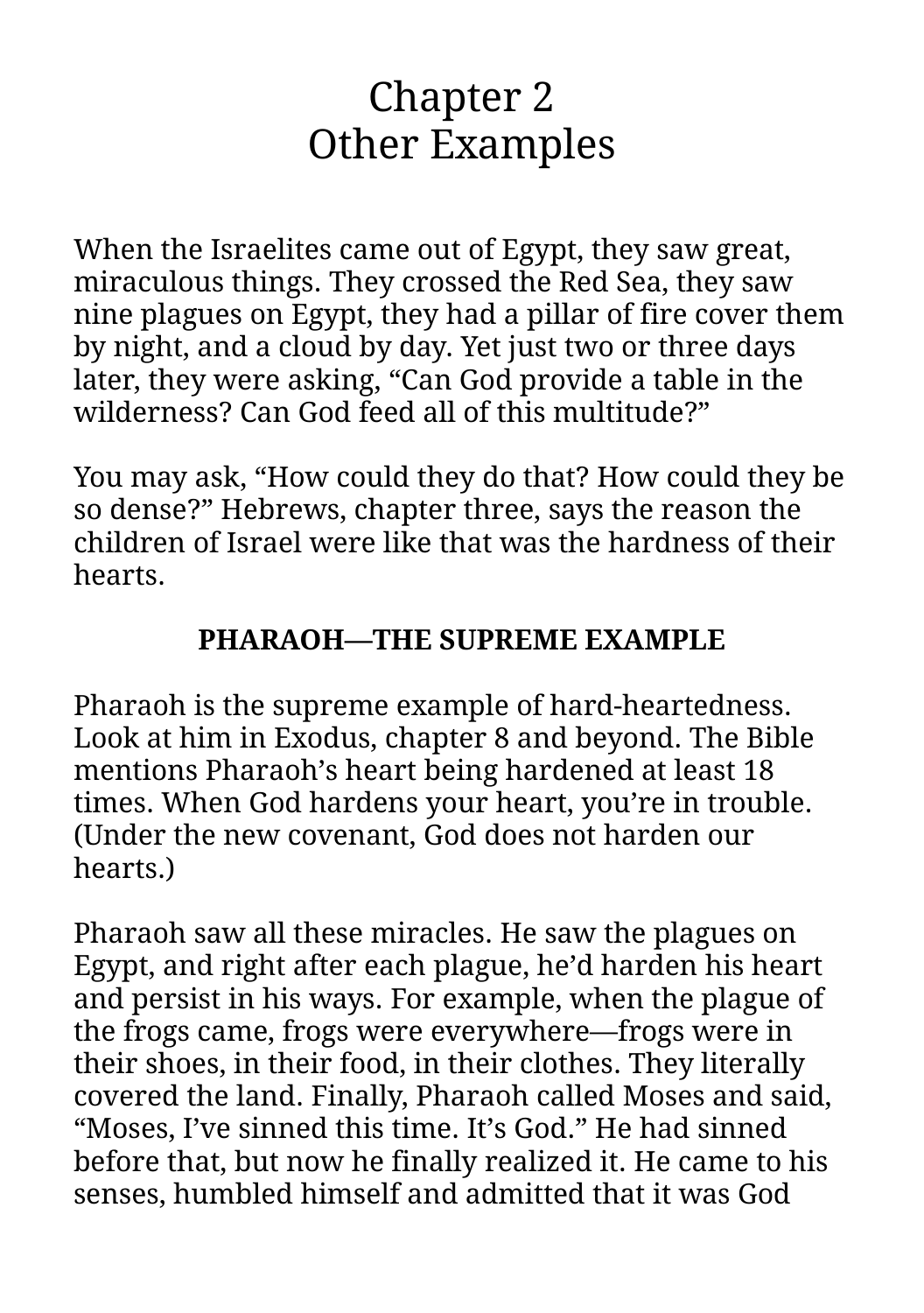who was doing all this.

He implored Moses, "Remove this plague from me." And Moses said, "Glory over me. Tell me when I should remove this plague."

Now watch what hardness of heart can do. Understand, Pharaoh was plagued—humbled, destroyed and brought to his knees. He could have asked for the frogs to leave instantly. But when he was asked, he said, "Tomorrow." Now that's being hard-hearted. That's being void of judgment. That's being dense, but that's exactly what hardness of heart does.

Of course, he hardened himself more and more, until he finally was destroyed in the Red Sea.

#### **WHAT ABOUT YOU?**

How does this apply to you? Hardness of heart does not mean that you don't know what is true in your head, but it means that knowledge is not productive.

For example, if I were to ask, "Quote me a healing scripture," you could probably rattle off Isaiah 53:5, Matthew 8:17, 1 Peter 2:24, 3 John 2, and so forth; yet a lot of you are sick. Is God's Word not producing? Some of you may say, "Well, I just don't know enough; I need to learn more." If that's true, then no one who has just been born again could ever see a miracle. Many of us saw more miracles happen then than we do now, and we knew less.

#### **SMITH WIGGLESWORTH**

Many of the great men of faith—Smith Wigglesworth,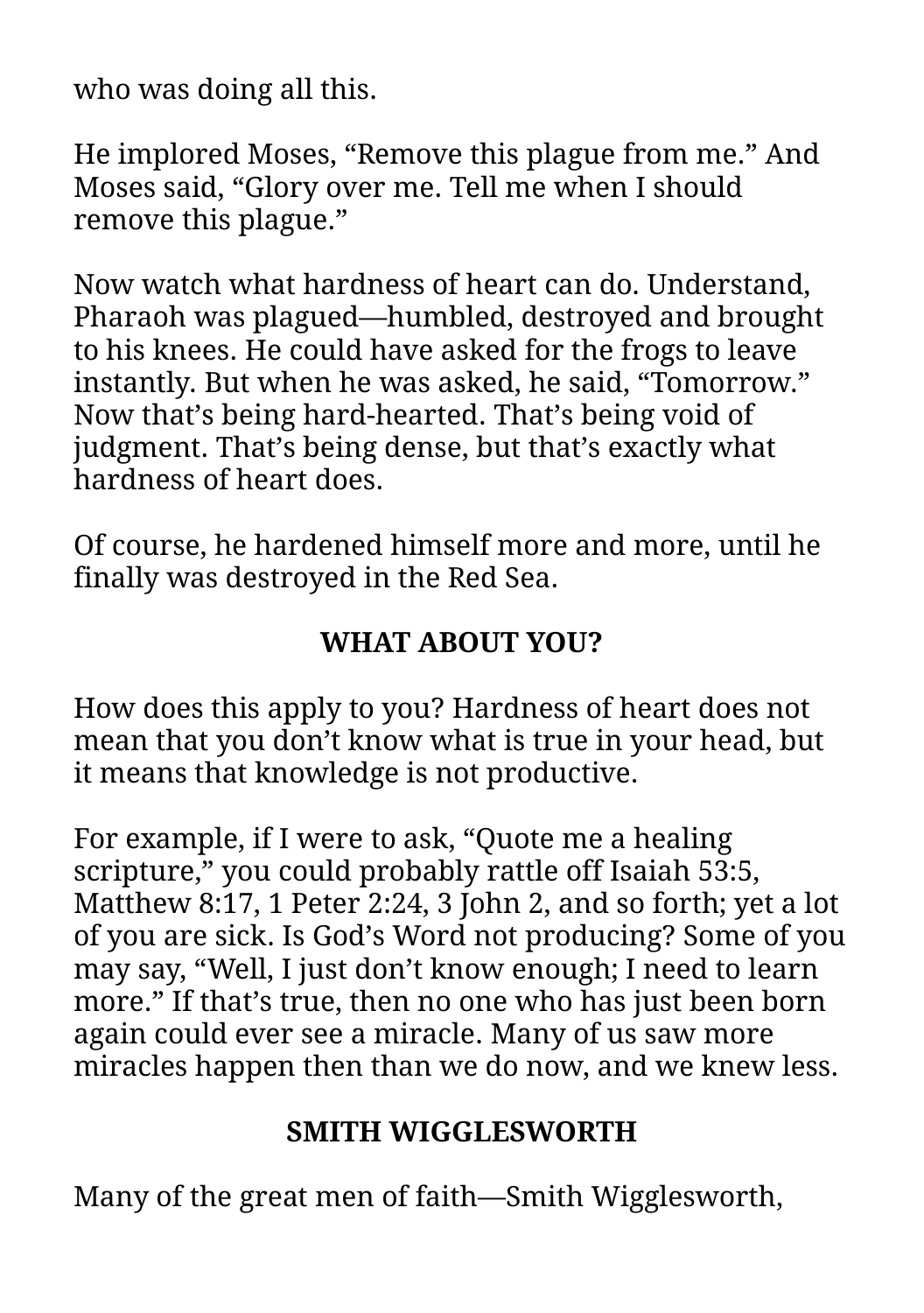John Lake, William Branham—knew less of the Word of God than you and I know, but they saw more happen.

#### **NOT A LEG TO STAND ON**

Smith Wigglesworth, for example, once spent the night with a man who had both legs amputated. As they talked about healing, Smith suddenly said to him, "Go and buy a pair of new shoes in the morning." Then Smith went to bed. As the man thought about this, the Lord spoke to him and told him to do exactly as Smith had said.

First thing in the morning, he went down to the shoe store and asked the clerk for a pair of shoes. The clerk said, "What size?" When the clerk saw that he wanted them for himself, he said, "Sir, I can't help you." So the man said, "Give me a pair of eight regular in black." The clerk gave him the shoes, the man paid for them, and he took them out of the box. He put one shoe on one nub and a leg and a foot instantly grew into the shoe! He put the other shoe on the other nub, and a leg and a foot instantly grew into that shoe.

Obviously, this was a great miracle, but that man didn't know as much about faith as most of us today.

If what we know is so much greater, why don't we see those kind of miracles? Hardness of heart.

#### **T. L. OSBORNE**

T.L. Osborne, the evangelist, has probably seen as many people healed as any other person who ever lived, including Jesus, because he's ministered to more people through mass meetings. In his overseas meetings, he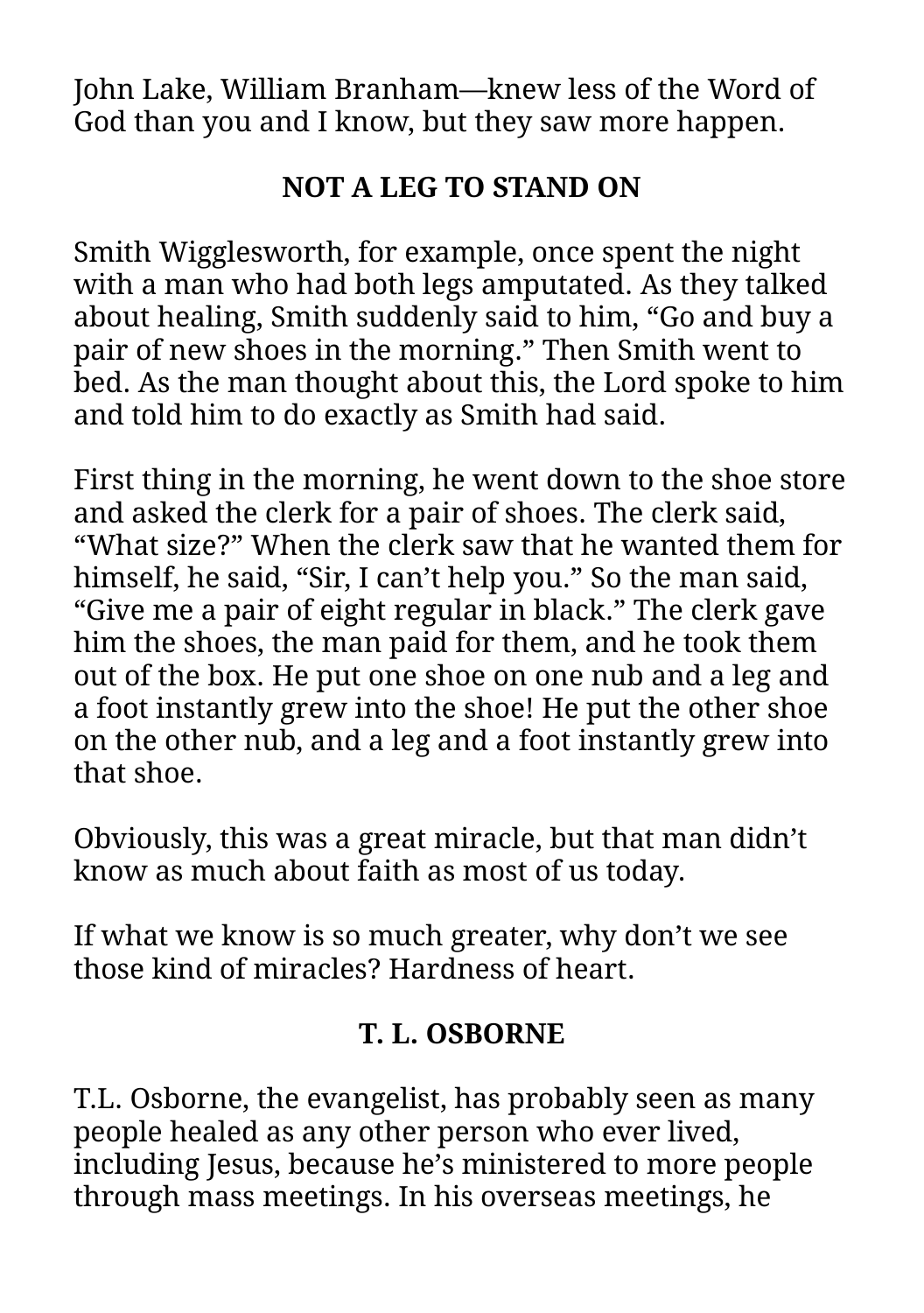seldom finishes his message, as the blind start seeing, the lame start walking, and the deaf start hearing. Sometimes 100,000 people will be healed in one night. There is so much commotion, he has to stop the message and invite people to get born again.

Yet when that same man ministers in the United States, very little happens. When he ministered on Robert Tilton's satellite network, for example, a friend of mine who had his legs blown off in Vietnam was at the service. He said that of over 2,000 people there, the most healed on any night were 12—and he wasn't one of them.

We know more, but we're seeing less in many cases. Some people have never heard the gospel before, but if they hear somebody just mention that Jesus heals, they'll get out of their wheelchairs. They'll throw their crutches down. They'll be healed instantly.

Why? Because the word of God penetrates their hearts. For most of us, it doesn't.

Proverbs, 4:20-22 says, "My son, attend to my words; incline thine ear unto my sayings. Let them not depart from thine eyes; keep them in the midst of thine heart. For they are life unto those that find them, and health to all their flesh."

I was meditating on this one day and asked, "God, what does 'incline thine ear' mean?" God told me that He is not talking about the position you hold your head in! What He's talking about is how you pay attention.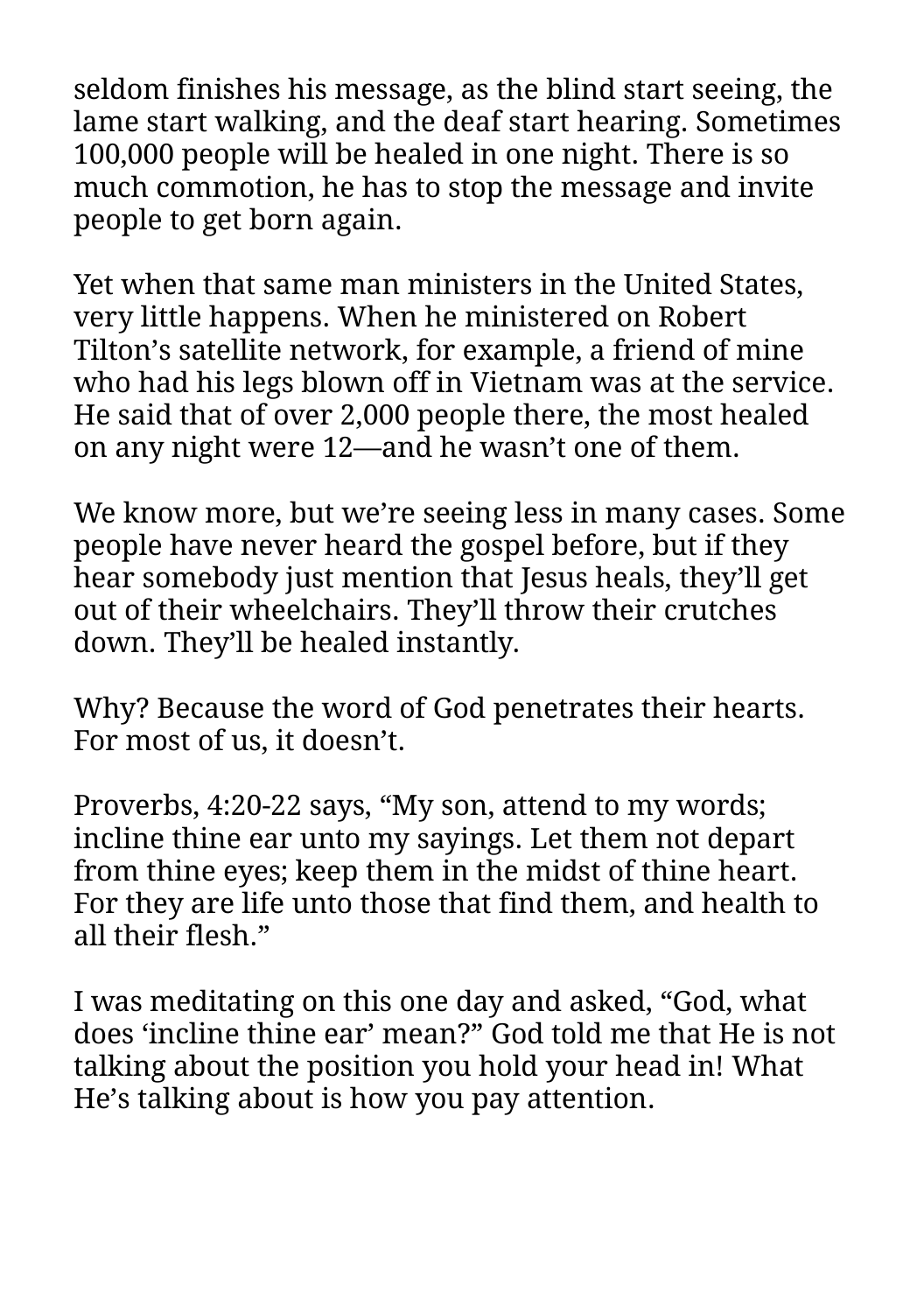#### **AN EARFUL IN VIETNAM**

Let me give you a really vivid example: When I was in Vietnam, I was on a fire support base. There were always bombs going off, rockets being fired, mortars blasting away. Often, we'd take 10 or 15 direct hits a day, one or two of them right on top of my bunker. The bunker withstood it, but it would knock everything off the shelf and create a cloud of dust. Finally, I got used to it. I learned to tune it out.

One day, I pulled guard duty in a bunker named Bunker Number One. It was about a hundred yards farther down the hill than the others, so it was more exposed to enemy fire. There were four of us on duty. I had the first watch. Two of the guys went below to sleep, and the other fellow, a Puerto Rican, stayed on top with me. He was a draftee, and the only English he spoke was "forty days"—no matter what you asked him, he answered, "forty days." He was slightly crazy. He took the second watch and I went to sleep right next to him, on top of the bunker.

About five o'clock in the morning, I woke up and he wasn't there. I looked below and the other two guys weren't there either. We were supposed to stay on guard duty until six o'clock, so I stayed and then went back up the hill. Suddenly, this huge procession of officers, soldiers and the chaplain ran up to me and asked, "Are you all right?" I answered, "Sure." I didn't know what they were talking about.

It turned out that this Puerto Rican fellow had gone completely berserk in the night and had shot off everything we had. He shot something like 500 or 600 M-16 rounds, threw over 100 hand grenades, shot 100 or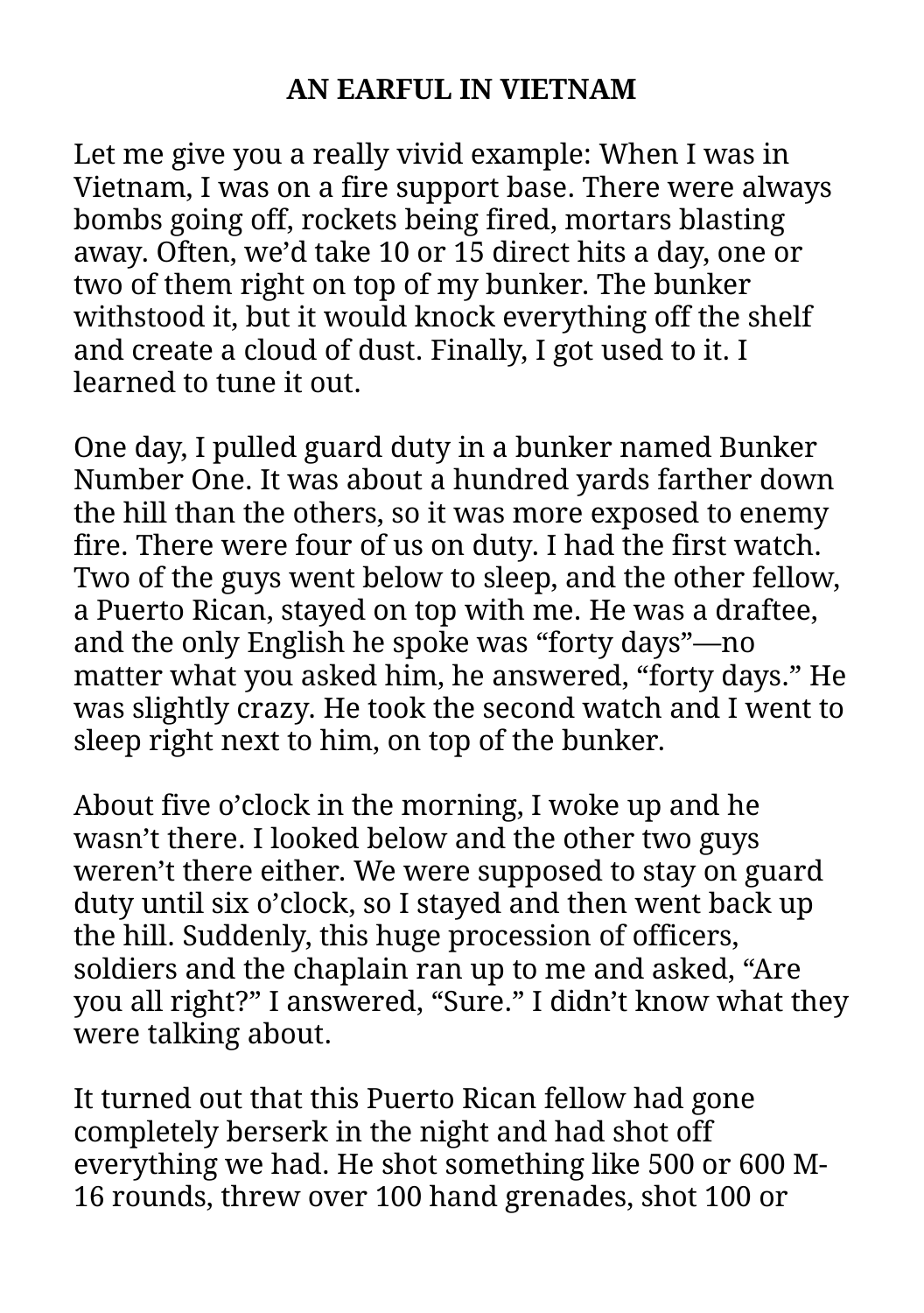more grenade launchers, and detonated every Claymore mine in our position (these things could bounce you right off the ground and even deafen you). He was shooting up the hill, down the hill—everywhere. The guys below got scared and ran off.

The others up the hill were going to blow him away, but they knew I was there, so they held off. Finally, he ran out of ammunition, walked up the hill, and they grabbed him.

I slept right through the whole thing!

On the other hand, if anybody walked into my bunker when I was asleep, the door, just creaking on its hinge, would instantly awaken me.

Why? It's because I had inclined my ear to hear the things that were threatening. The explosions were normal, but anything abnormal, like footsteps, was threatening. The same thing has probably happened to you.

You may live on a busy street or in the flight path of an airport. Yet you can get used to those noises and tune them out, but the sound of your baby crying will instantly awaken you.

#### **THE CHOICE IS YOURS**

The same thing happens in the supernatural. You can be sensitive to what you want to. You can be hardened to what you want to.

Many people complain to me that they can't remember scripture, no matter how hard they try. They ask me how I do it (I've been accused of having a photographic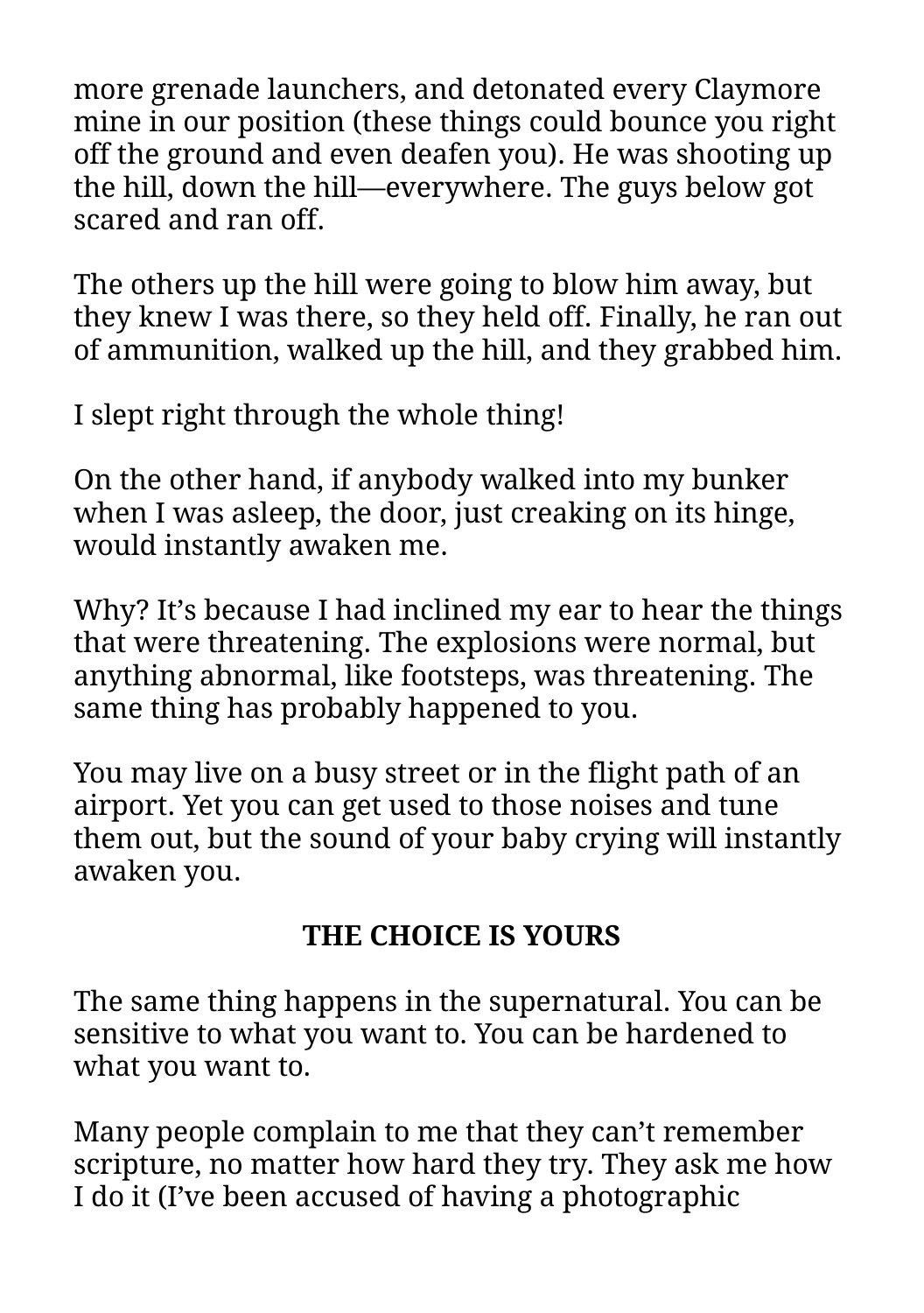memory, but that's not the case); Yet these same people can tell me who won the World Series or the Super Bowl, and all the relevant statistics. I can't remember any of those things. I even watch the Super Bowl sometimes and can't remember who won!

There is nothing wrong with their memories or mine. It's just that a hardened heart dulls your memory (Mk. 8:18). Your memory is linked to your heart. What your heart is sensitive to, you'll remember; what your heart is hardened to, you'll forget.

#### **BACK TO EGYPT**

Let's continue with Pharaoh. After all of those plagues, after the frogs, after his firstborn was killed, after all this misery, he finally let the children of Israel go. Even his own officer said, "Let them go or Egypt is destroyed" (Ex. 10:7). Pharaoh had been defeated and he acknowledged it. He told Moses, "If you ever see my face again, I'll kill you" (Ex. 10:28).

Then, the Bible says that God hardened Pharaoh's heart. Immediately, he lost all of his perception, all of his wisdom, all of his thinking capacity, and went after the children of Israel. It would be impossible for anybody to be that irrational without help!

The children of Israel were camped, with the Red Sea on one side and the mountains on the other; they were in the valley in between. Pharaoh and his armies came upon them and saw them trapped there. Contrary to Hollywood's depiction of this, they did not cross in daylight. They crossed at night.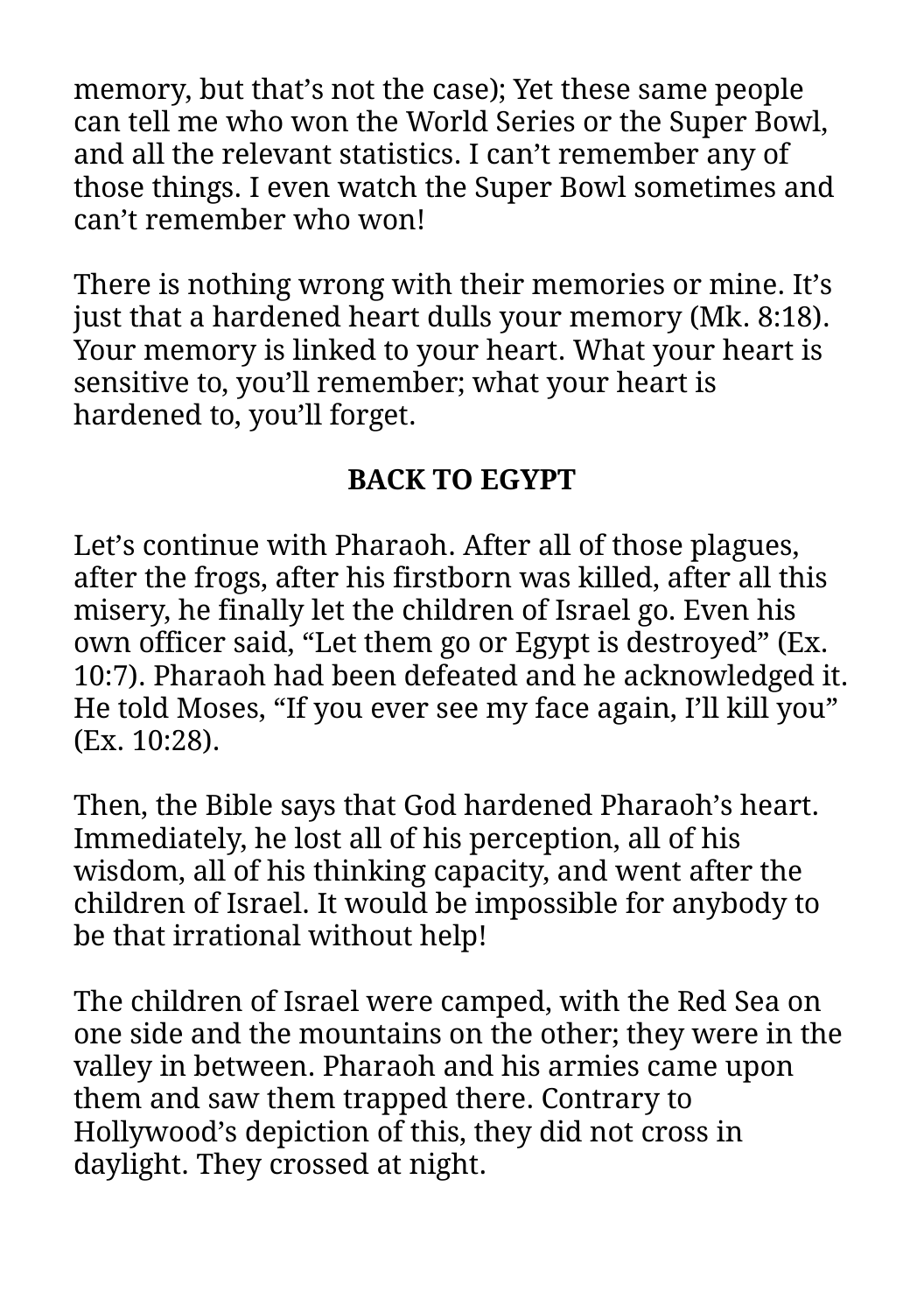#### **THE PILLAR OF FIRE**

The Bible says a pillar of fire went in front of the children of Israel (Ex. 13:21-22). When they were at the Red Sea, it came down and settled in the valley between them and the Egyptians (Ex. 14:19). Now, if you're hard-hearted enough to chase the Israelites after they had just beaten the most powerful nation on earth, it seems you'd wise up when the supernatural fire of God appeared. But the Bible says that the Egyptians stayed over 12 hours looking at that fire!

Moreover, the pillar gave light to the Israelites, and darkness to the Egyptians (Ex. 14:20). It's one thing to have a fire standing in your way, but another to see that fire producing darkness for you and light for your enemies! Pharaoh just sat there until the fire dissipated while the Israelites crossed the Red Sea. Then he started after them.

The Bible then says that the Lord took their chariot wheels off, so that they drove them heavily. I would imagine so—without any wheels! Finally, some of those really sharp Egyptians said, "The Lord is fighting for the Israelites." Boy, I think I could have figured that out before, don't you? That's hardness of heart.

By then, of course, it was too late—the sea collapsed and destroyed the Egyptians completely.

The point is that when your heart is hardened, you don't reason correctly. How many times have you done something that was really dumb and later told God, "Lord, how could I have been so dumb?" You really knew back then what you should have done, yet it didn't occur to you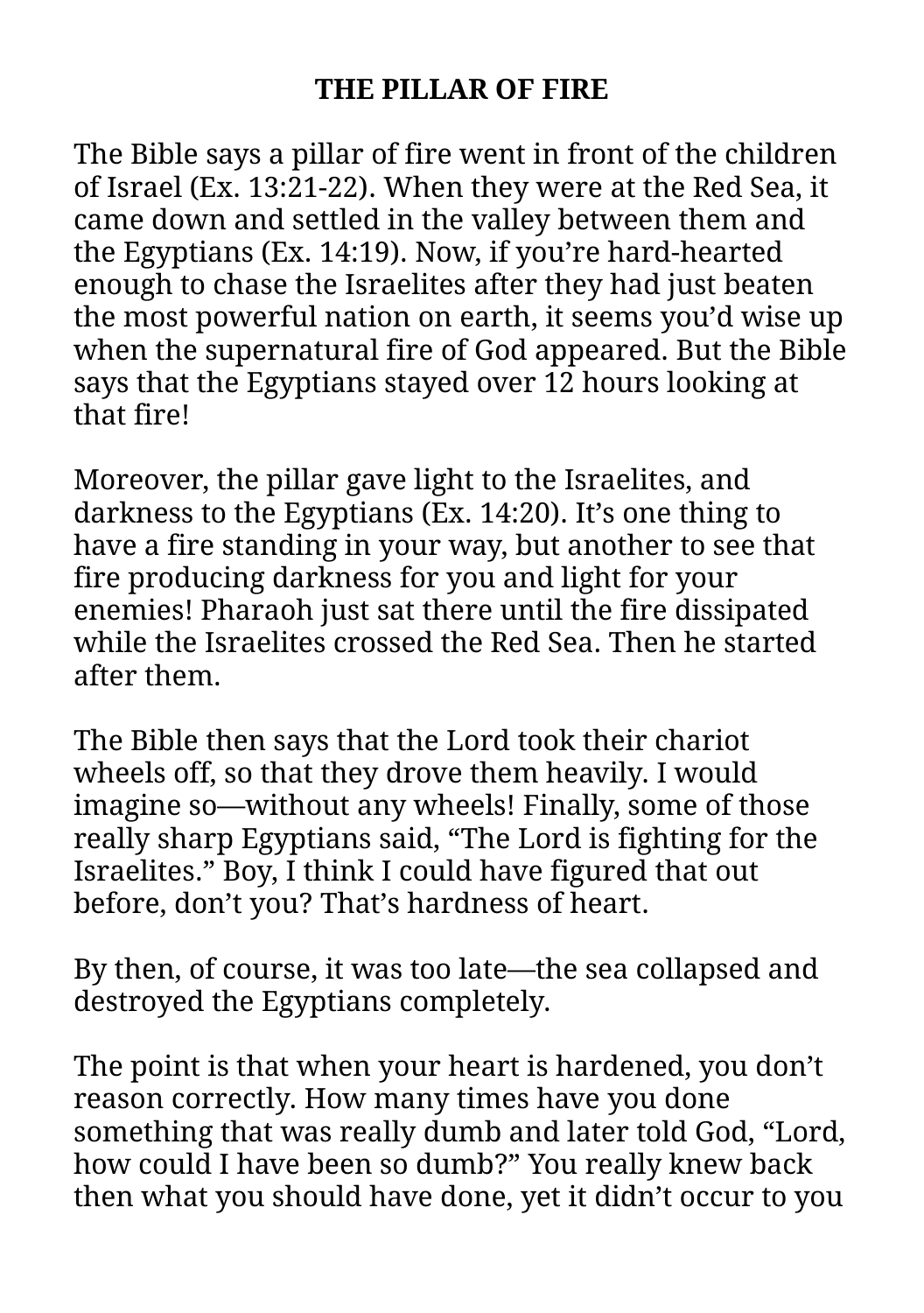in the midst of your problem. It shows that you had a hardened heart towards the things of God. Hardness of heart produces spiritual retardation. In Job 39:13-17, the Lord speaks to Job about the ostrich. He says the ostrich buries her eggs in the sand and then forgets that they may be stepped on or eaten by wild beasts. Verse 16 says it's because she is hardened against her young. Verse 17 further defines this hardening as being deprived of wisdom and understanding.

#### **IT'S REVERSIBLE!**

Up until now, all I've talked about is hardness of heart: the bad news.

But did you know it's reversible? You can become sensitive to God and hardened to the world. If you can analyze how hardness of heart starts, you can stop it and reverse it to the point that one word from God will nullify hundreds of words from the devil! Jesus says in John 10:4- 5, "...and the sheep follow him: for they know his voice. And a stranger will they not follow, but will flee from him: for they know not the voice of strangers." It says believers can hear the voice of God, and ignore the voice of the devil.

In the next section, we will talk about how hardness of heart originates. That's the first step in learning to overcome it.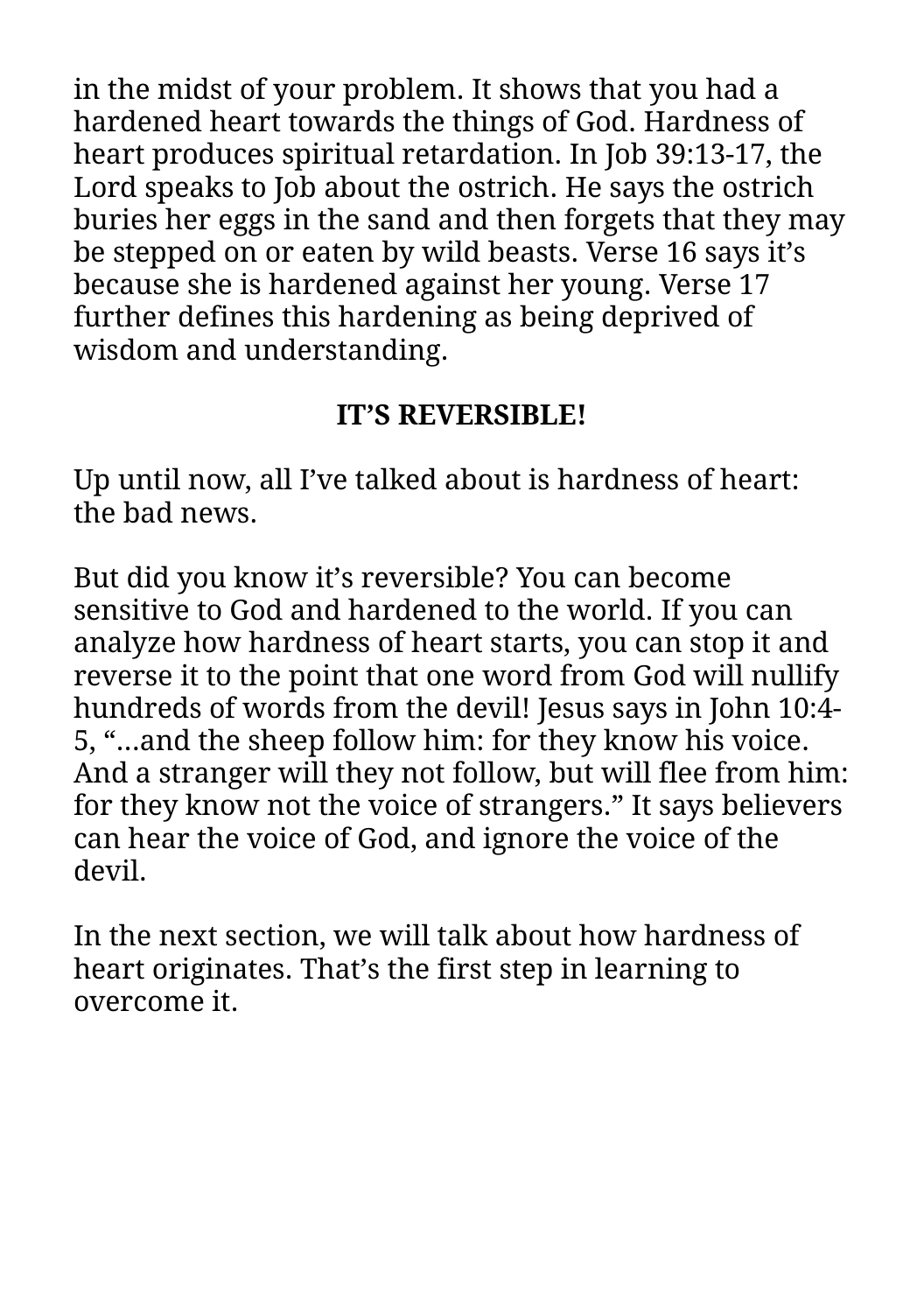# <span id="page-21-0"></span>**PART 2 THE CAUSE**

*It doesn't matter what we know, it's what we think on that controls whether our hearts are hard or soft (Prov. 23:7).*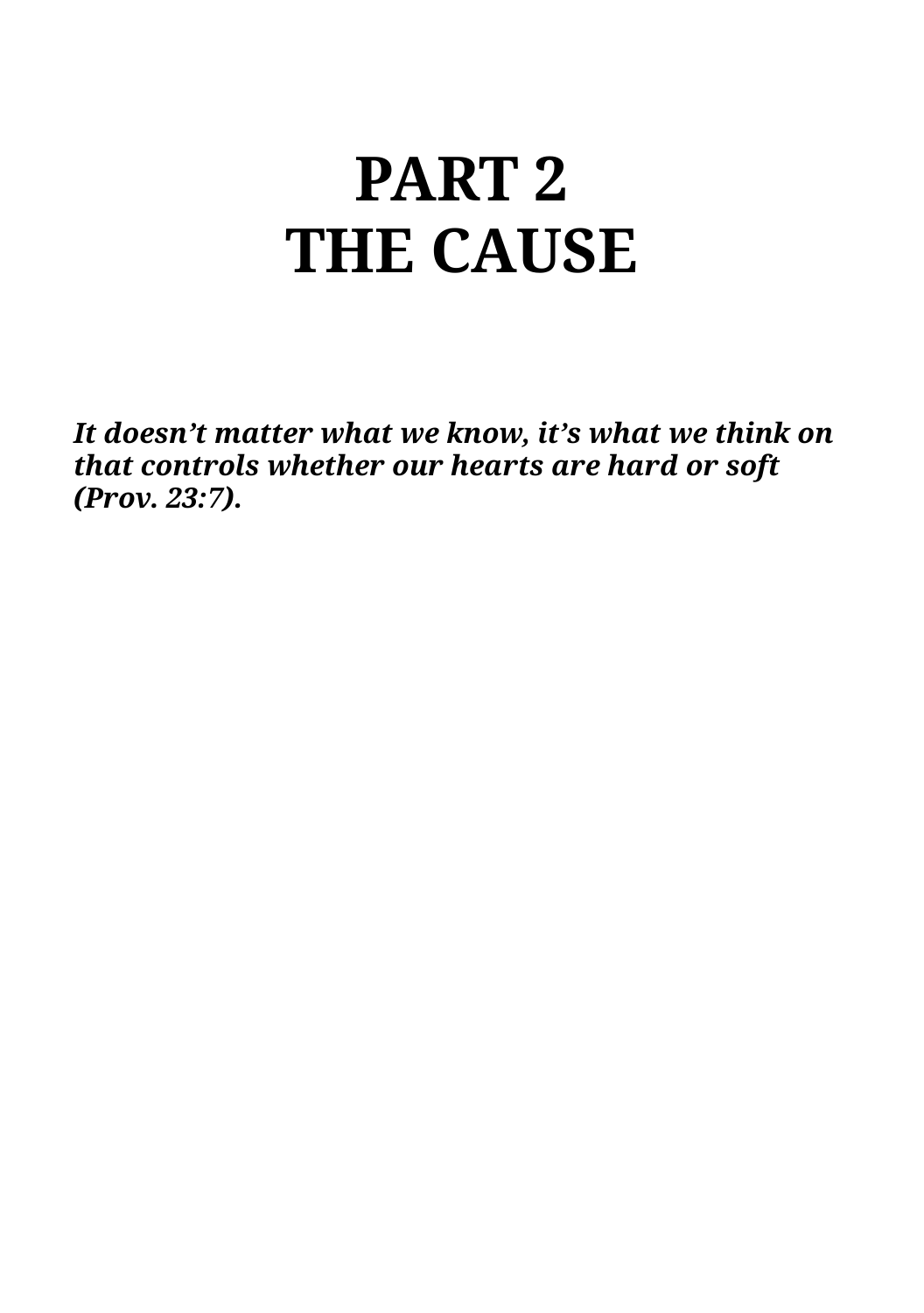## <span id="page-22-0"></span>Chapter 3 Why Hardness Of Heart Comes

In this section, we'll talk about how hardness of heart originates. We've already established that it's something that affects just about everybody, even those seeking God.

#### **HARDEN NOT YOUR HEART**

Hebrews 3:7-12 says, "Wherefore (as the Holy Ghost saith, Today if ye will hear his voice, Harden not your hearts, as in the provocation, in the day of temptation in the wilderness: When your fathers tempted me, proved me, and saw my works forty years. Wherefore I was grieved with that generation, and said, They do always err in their heart; and they have not known my ways. So I sware in my wrath, They shall not enter into my rest.) Take heed, brethren, lest there be in any of you an evil heart of unbelief, in departing from the living God."

What do we see here? First, this passage of scripture shows that you are the one who hardens your heart. As I said earlier, God doesn't harden your heart (God did harden Pharaoh's heart, but that was under a different covenant than we have).

Second, in verse 12, it talks about having an evil heart of unbelief. When your heart is hardened, the immediate result is unbelief. If your heart is not hardened, you will not have unbelief.

Then, in verse 13 it says, "But exhort one another daily, while it is called Today; lest any of you be hardened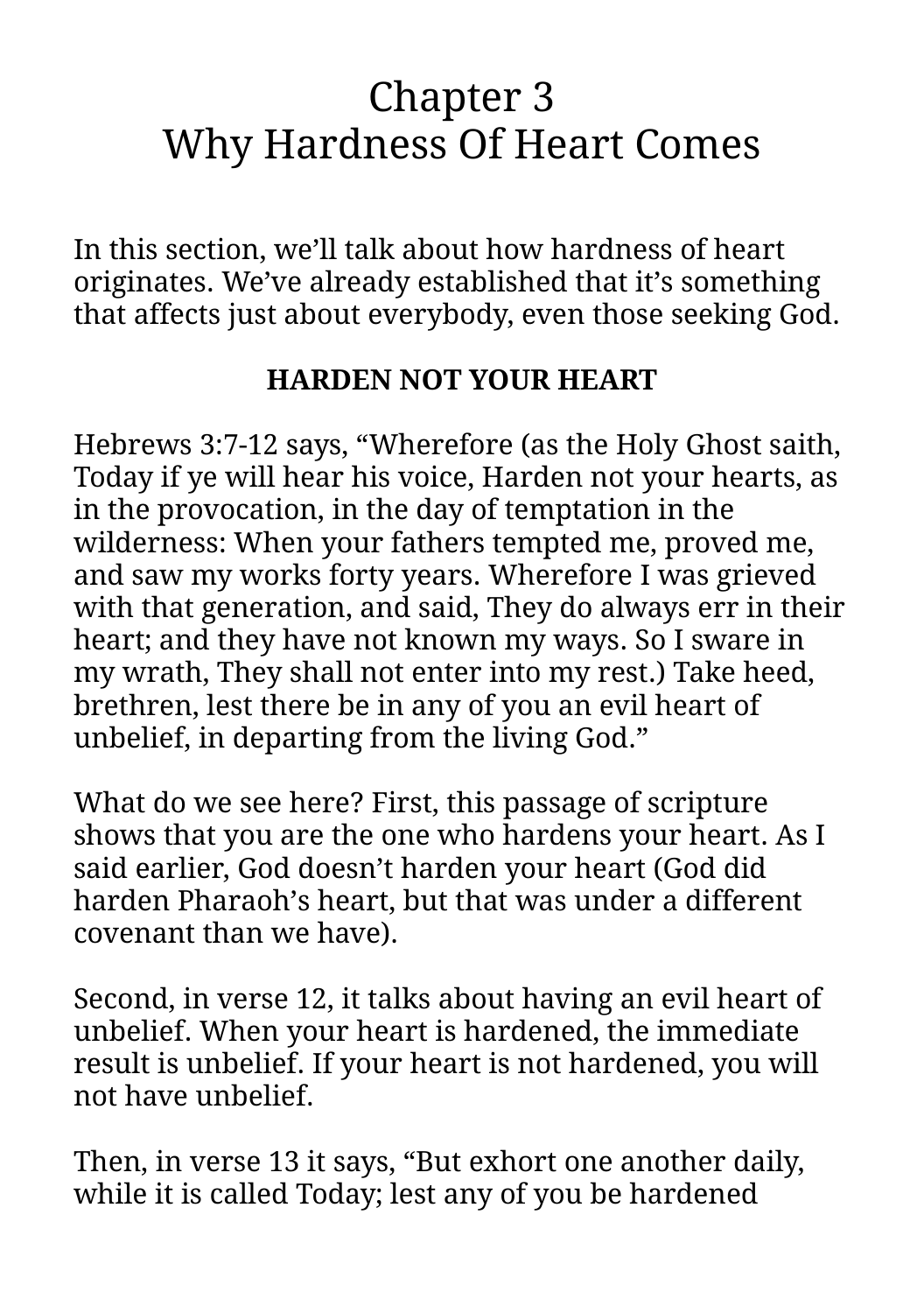through the deceitfulness of sin." So it says that your heart can become hardened through the deceitfulness of sin.

#### **WHAT ABOUT SIN?**

I won't devote a lot of space to sin, because we've all heard sin preached a lot, and no born-again person consciously wants to sin. I'll just say this: if you're living in sin, stop it, because it's going to harden your heart. You cannot live in sin and have a heart sensitive towards God.

Sin is not the only thing that will stop our faith. It is not even the main thing.

Take my life, for example. I was brought up in a denomination that preached, "Live a holy life, be good, and don't sin." I was born again when I was eight years old, the first time I was ever convicted by God of sin. As a result, I've never said a cussword, taken a drink, or smoked a cigarette in my whole life. I've followed God to the best of my ability.

When I was born again, I asked, "What is sin?" They told me, "Don't drink or cuss or dip or chew, or go with those who do"—that was about it. Well, I didn't do any of that. I wasn't sinning by their definition. I was living a holy life, yet I still wasn't seeing the power of God manifested. For example, I saw my father die when I was 12 years old, and a number of other people, too. I was with them when they died. I was praying for them to be healed, and they weren't.

I want to drive this point home, because some people think that if they live holy lives, everything will work. It's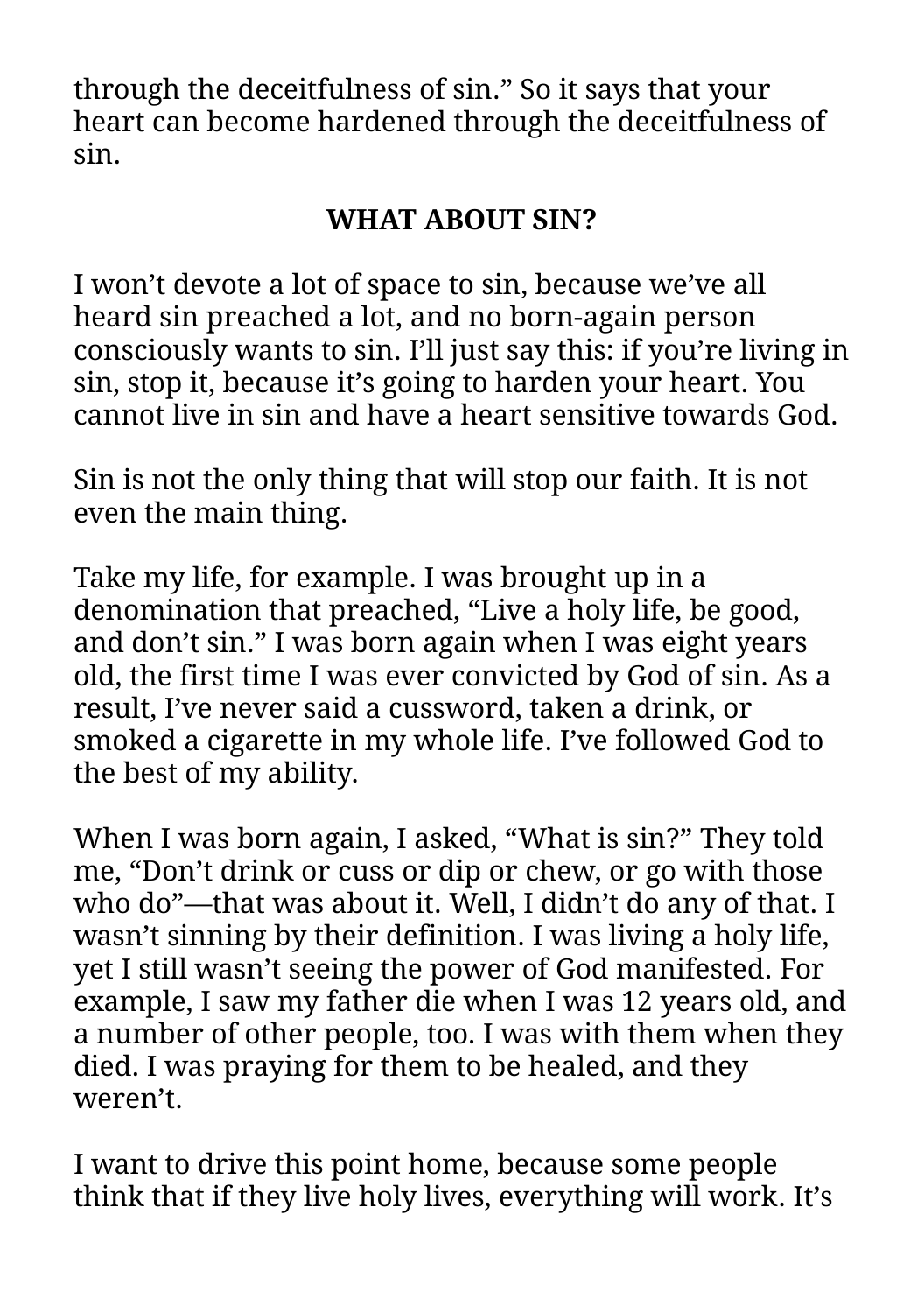not your holiness that produces. If it were, I'd have a lot of you beat! We don't get anything from God through our holiness; none of us can be that holy. It's either God's grace or nothing.

It's not just sin that ensnares us; there are other things as well. For example, in Hebrews 12:1, it says, "...let us lay aside every weight, and the sin which doth so easily beset [us]...." You can be encumbered by weights and you will still lose the race. So there are a lot of other things that can affect us, but I'm only going to deal with one area, because I believe it is the key. If you deal with this area, everything else will fall into line.

#### **WHAT YOU SEE IS WHAT YOU GET**

I'll make this point now and then substantiate it through much of this book—whatever you focus your attention on is what will dominate you. Conversely, whatever you don't focus on cannot dominate you.

Let's look again at Mark, chapter 6, where we started. Remember that the disciples were "...sore amazed in themselves beyond measure and wondered" (v. 51). Verse 52 gives you the explanation why. It says that they were hardhearted, and the reason was that they considered not the [miracle] of the loaves. Notice the reason was not sin —they had not been in rebellion toward God. They did not say, "I don't believe in Jesus." They did not have a pornographic magazine on board. They were not drunk in the boat.

Their hearts were hardened because they considered not the miracle of the loaves. They neglected what God had done in their presence, and didn't give it priority.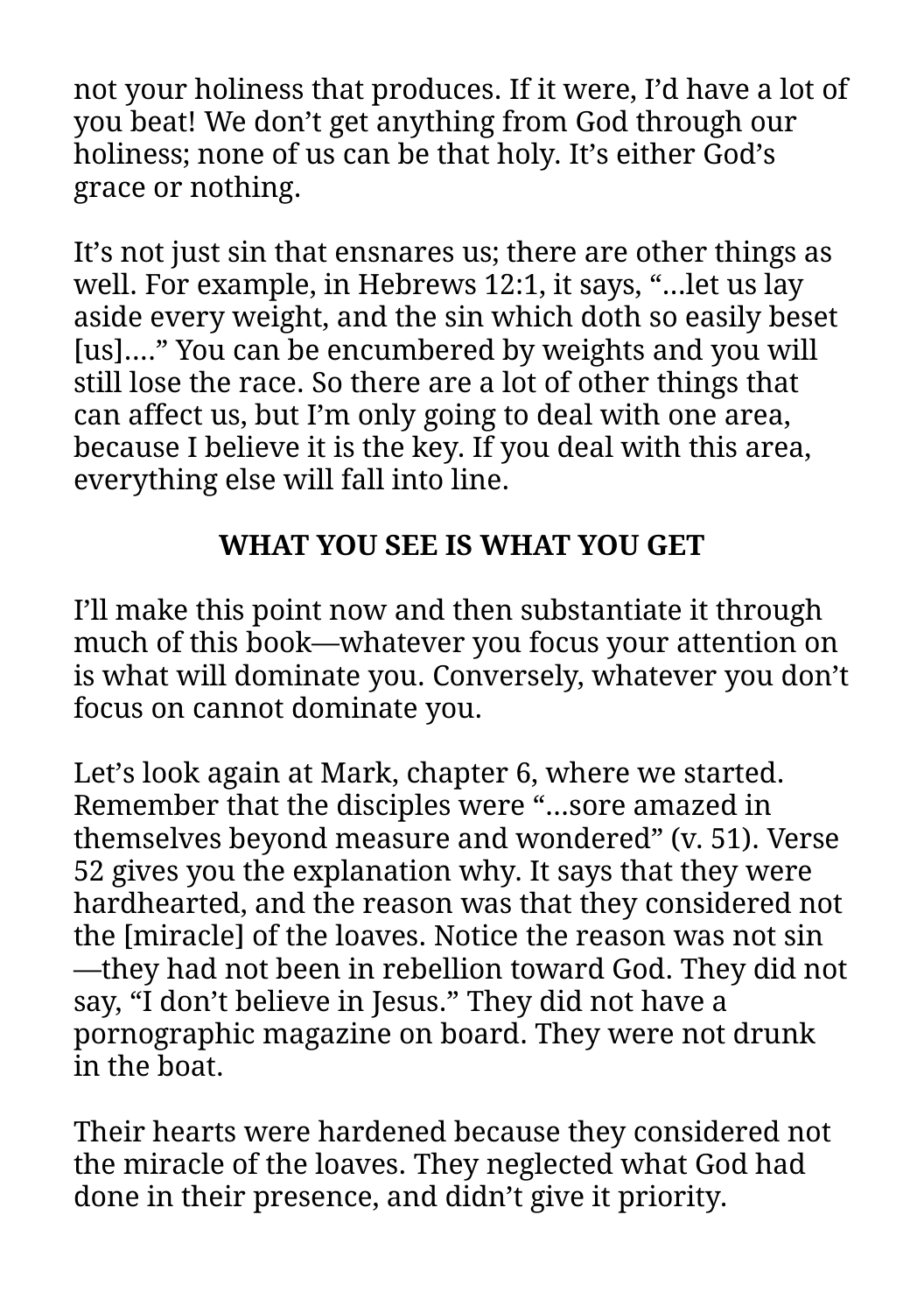On the other hand, if they had meditated totally on what Jesus did—feeding 5,000 people with five loaves and two fish—that would have ministered faith to them. They would have said, "Look who Jesus is, look at the power He has, look at the dominion He has! Nothing is impossible to Jesus. If He can feed 5,000 people He can surely walk on water!" They wouldn't have been surprised to see Jesus walking on water if they would have kept their minds stayed upon that miracle. They would have been praying, "God, send Jesus out here to save us."

What you don't consider—what you neglect—is what you're going to be hardened to.

#### **NATURAL OR SUPERNATURAL?**

Why were the disciples so hardened?

Look at Mark 6:45: "And straightway he constrained his disciples to get into the ship, and to go to the other side before unto Bethsaida, while he sent away the people." The word "constrained" means that Jesus had to put a little pressure on his disciples to get into that ship. They apparently did not want to get in. Why? The Bible doesn't tell us exactly, but let's read between the lines for a moment.

These men were fishermen. Their lives depended, among other things, on being able to see what kind of weather was coming into the area. On the Sea of Galilee, violent storms come down out of the mountains in a short time, and if you don't see them, you can be drowned out there. Those men had their senses exercised for weather. I believe they could tell that there was a storm coming. I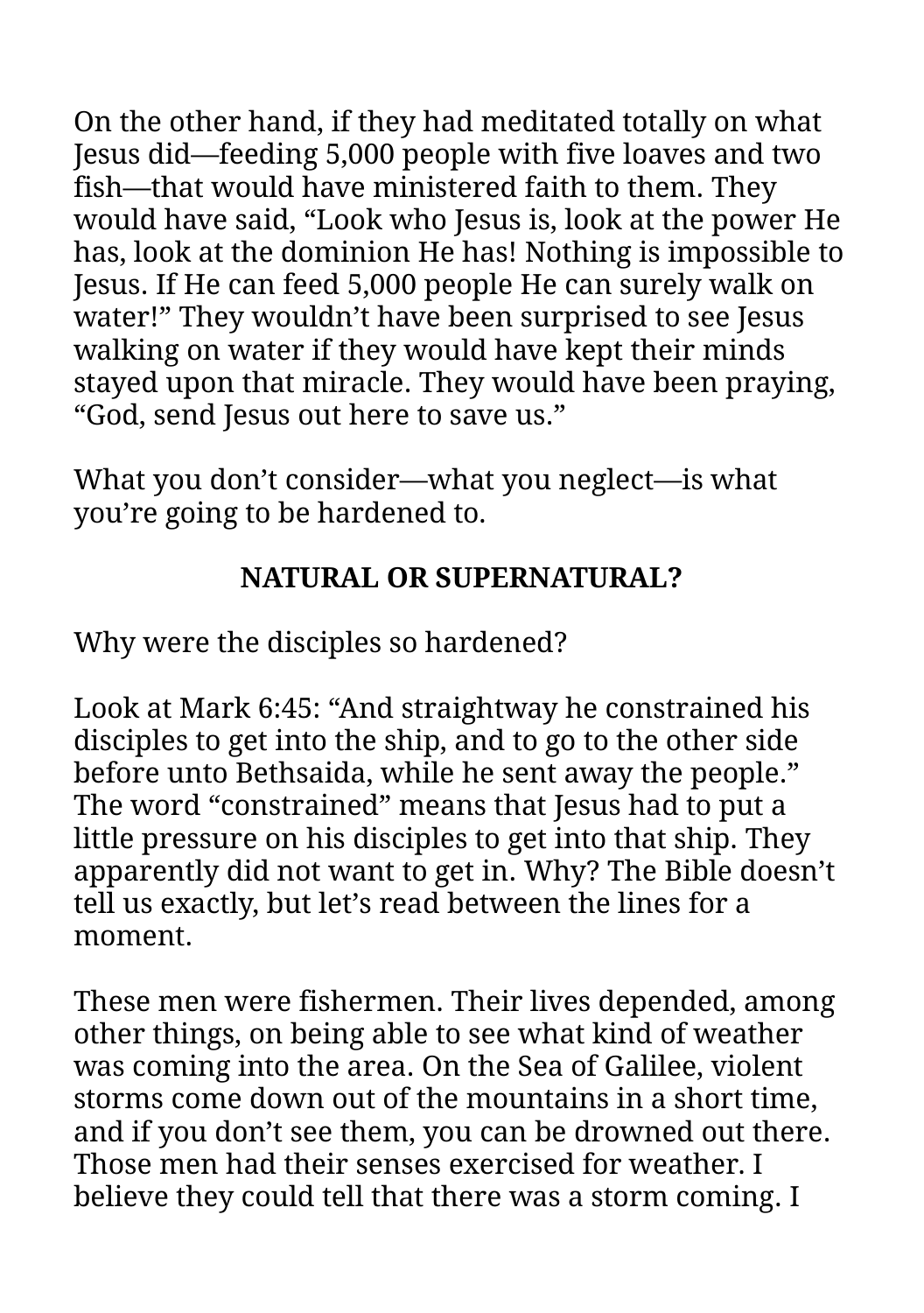also believe that is why they didn't want to go, but because of their love and commitment to Jesus, they went ahead.

When they got out on the water, the storm hit and confirmed everything their senses were telling them. Immediately, they began to draw on every bit of knowledge they had to save their lives. Most of us think, That's just natural. Yes, that is natural, but in this case it was wrong because God had constrained them to go to the other side. If they had kept their minds stayed on Jesus instead of lapsing into the natural realm, they would have been expecting the miraculous.

This is the same instance quoted in Matthew, chapter 14, where Peter walked on the water. Jesus rebuked the disciples because of the hardness of their hearts: their doubt and unbelief. In effect, He said, "Look, guys, you should have been able to control this storm yourselves. Where's your faith?"

#### **THE BELL TOLLS FOR US**

This is where the church is today. Certain segments of the church are living in rebellion and sin, but the vast majority isn't. Most of you love God, but if you're honest about it, you'd say you're not confident in your ability to overcome Satan in the area of sickness and disease. You don't have a confidence, you don't have a boldness, you don't know that you're a world-overcomer. If someone near you was dying right now, you might call me or your pastor or some other "man of faith" to pray for him, but if you were asked to pray for him, that's different. You aren't confident in your own ability. It's not because you've been living in rebellion and sin; it's because you've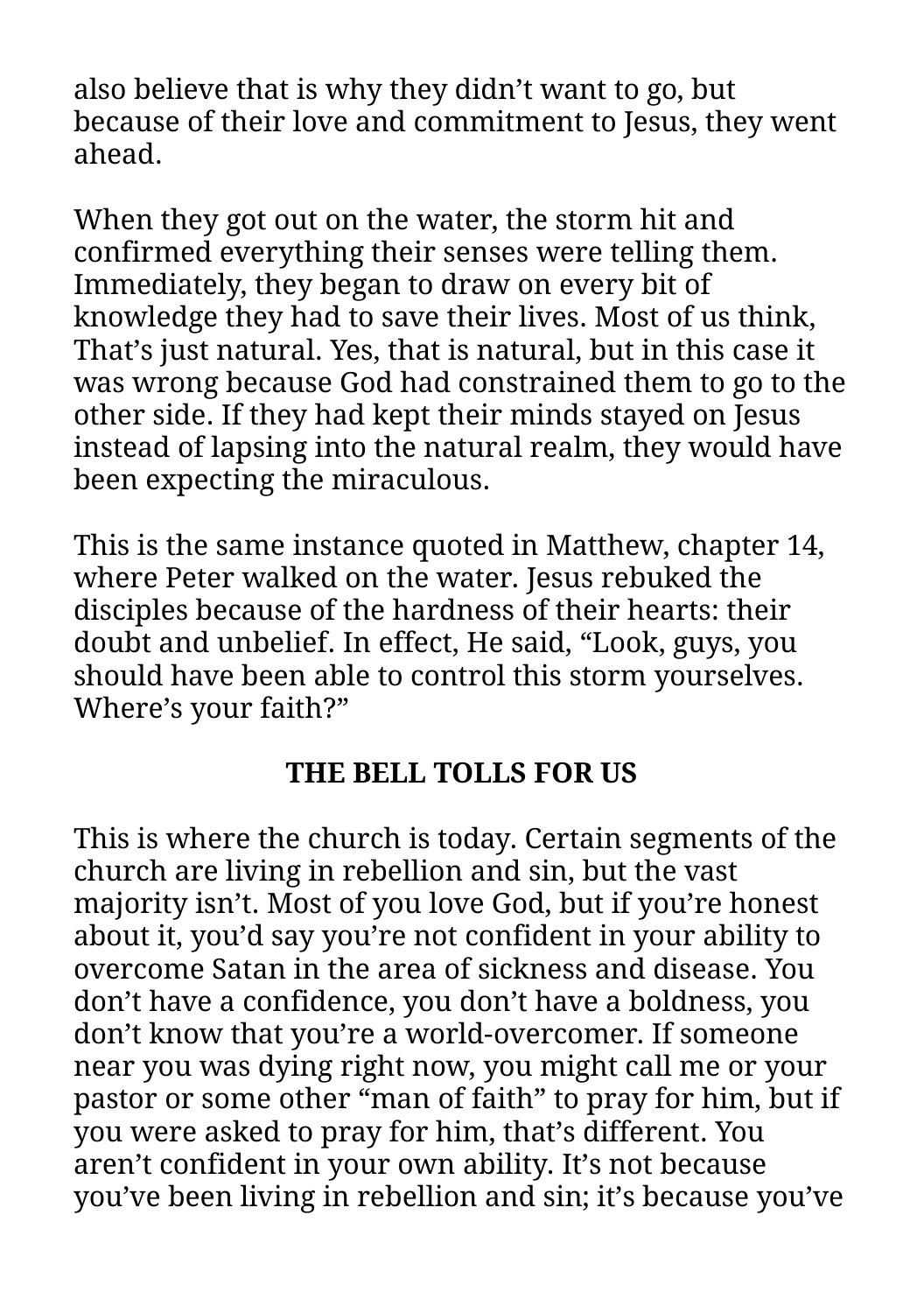neglected the things of God.

We've not considered the things of God. This subject is so important we're going to devote an entire chapter to it.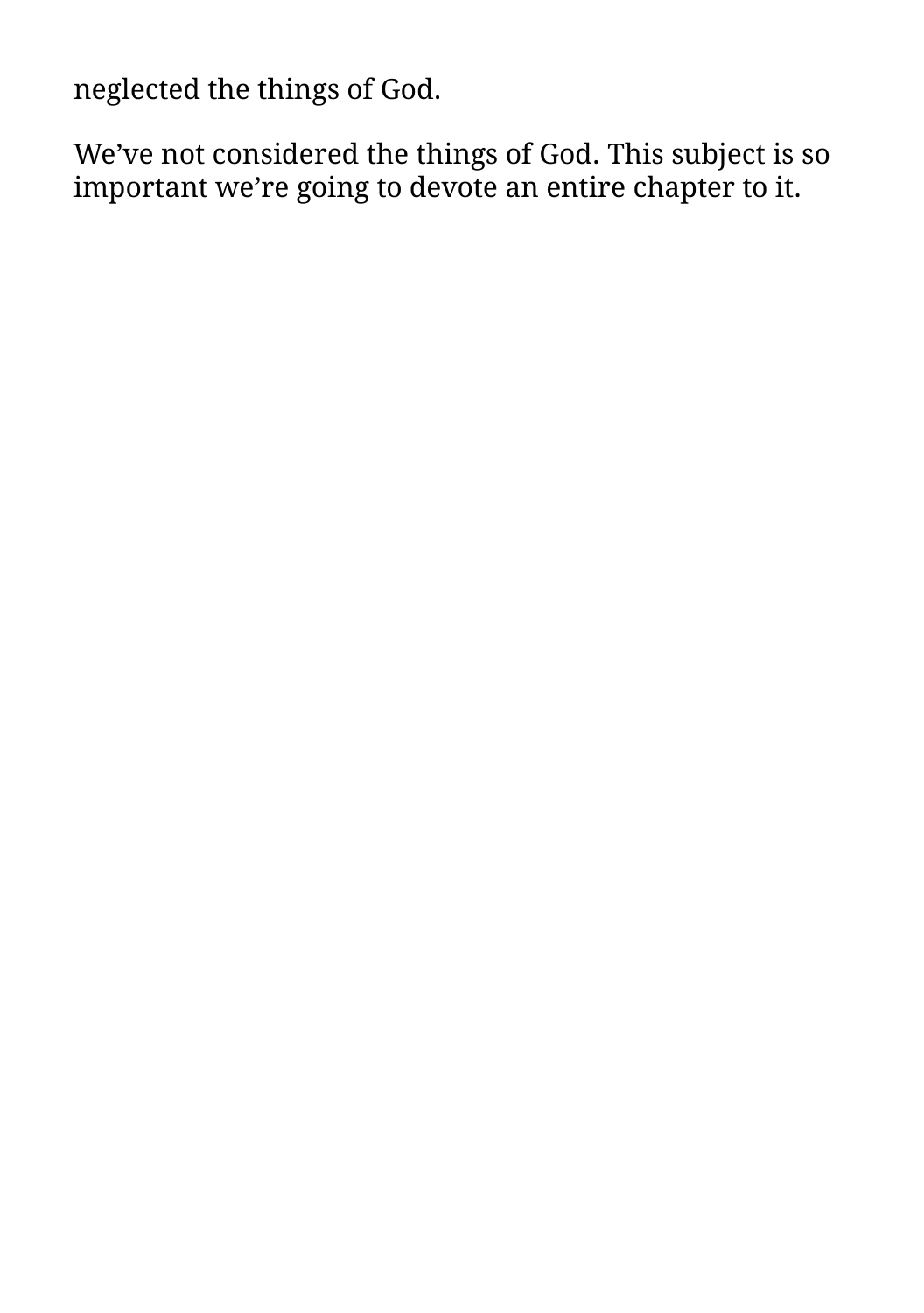### <span id="page-28-0"></span>Chapter 4 What You Consider Is What You Get

The word "consider" means, "to take into account, to ponder, to study, to examine, to deliberate upon" (NAHD). To sum it up: to meditate. As I said before, what you spend your time considering is what will dominate you. Nothing can happen to you unless you conceive it in your thought life; you can't sin unless you think sin!

In this chapter, we'll look at several examples, both in and outside of the Bible, that illustrate this truth.

First, look at James 1:14-15. It says, "But every man is tempted, when he is drawn away of his own lust, and enticed. Then when lust hath conceived, it bringeth forth sin: and sin, when it is finished, bringeth forth death."

Notice, it says you have to be drawn away by your own lust—nobody just breaks away from God. After that, lust has to conceive. That is exactly like a baby being conceived. Sin is the same: it has to be conceived. How is it conceived? It's through your lust, what you think upon. For example, if you went to a primitive country and started showing the people all of our fancy western gadgets, they might eventually become necessities to them; they might even get to the point that they'd kill for them! But before that point, when they didn't have them, they couldn't be tempted with them. That principle is present throughout the Bible, right from the beginning.

#### **THE FALL—HEARING WAS INVOLVED**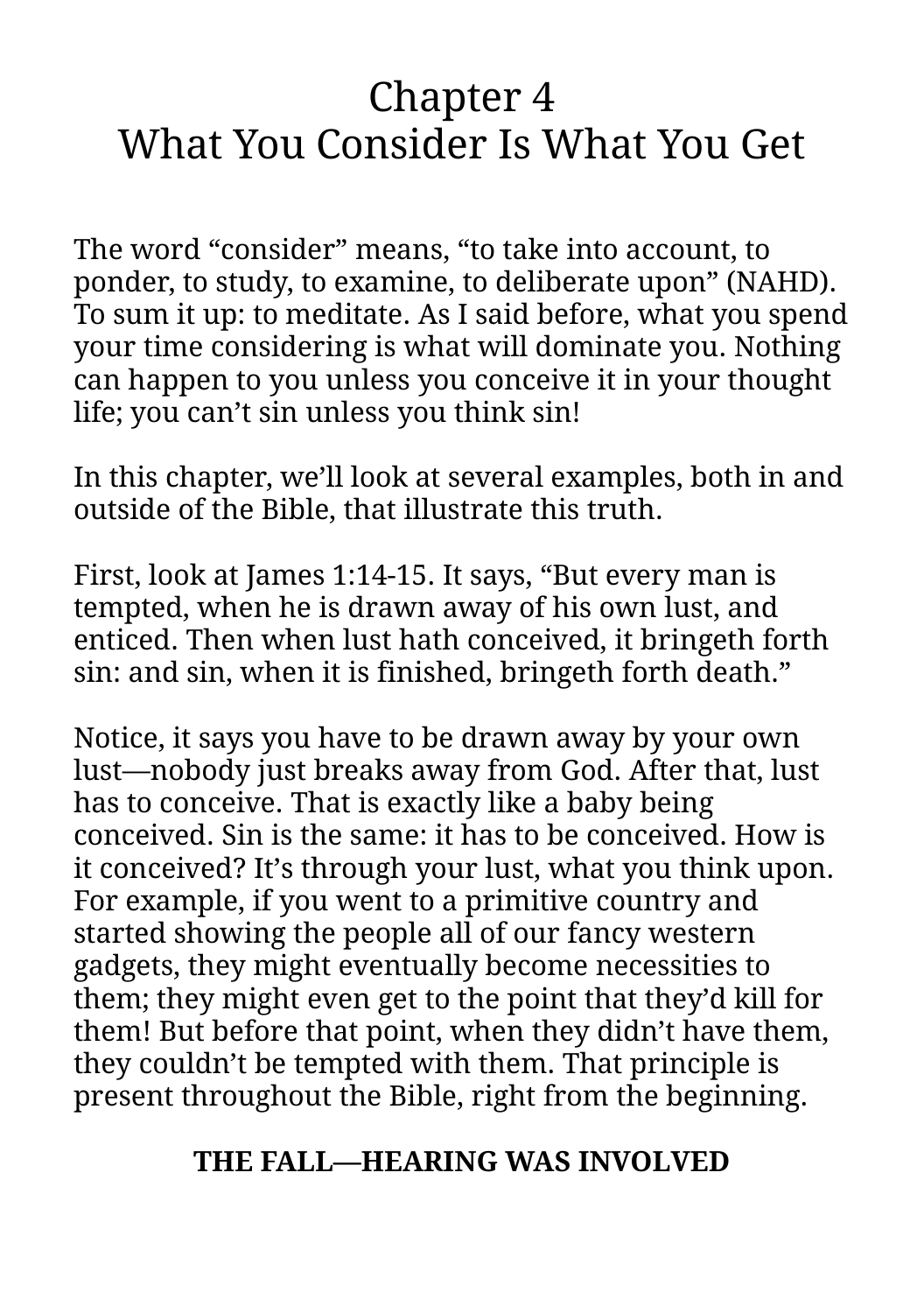In Genesis, chapter 3, we read the story of the fall. Notice in reading it that Satan was not able to come and just make Eve sin. He had to tempt her, and he did so by talking to her. In other words, she had to hear something. What you hear is going to affect you. Jesus said, "Take heed what ye hear..." (Mk. 4:24). In I Corinthians 15:33 Paul says, "Be not deceived: evil communications corrupt good manners."

Satan was talking to Eve about the tree of the knowledge of good and evil. Genesis 3:6 says, "And when the woman saw that the tree was good for food, and that it was pleasant to the eyes, and a tree to be desired to make one wise, she took of the fruit thereof, and did eat, and gave also unto her husband with her; and he did eat." It says, "And when the woman saw...." The scripture implies that the woman did not focus her attention on this tree until Satan pointed it out. She never considered it, so she was never tempted by it.

We could not be tempted with disbelieving God if we did not consider something other than God's Word. The Bible says, "So then faith cometh by hearing, and hearing by the word of God" (Rom. 10:17). If all you do is meditate on the Word of God, then all you can do is believe God. It's that simple. If you've been tempted with doubt and unbelief, it is because you've been thinking about something other than the Word of God.

#### **ABRAHAM—MAN OF LITTLE UNBELIEF**

Let's look at the life of Abraham. In Hebrews, chapter 11, it says that Abraham was a great man of faith, but Abraham really didn't have as much faith as you and I have. Abraham actually had less than you and I have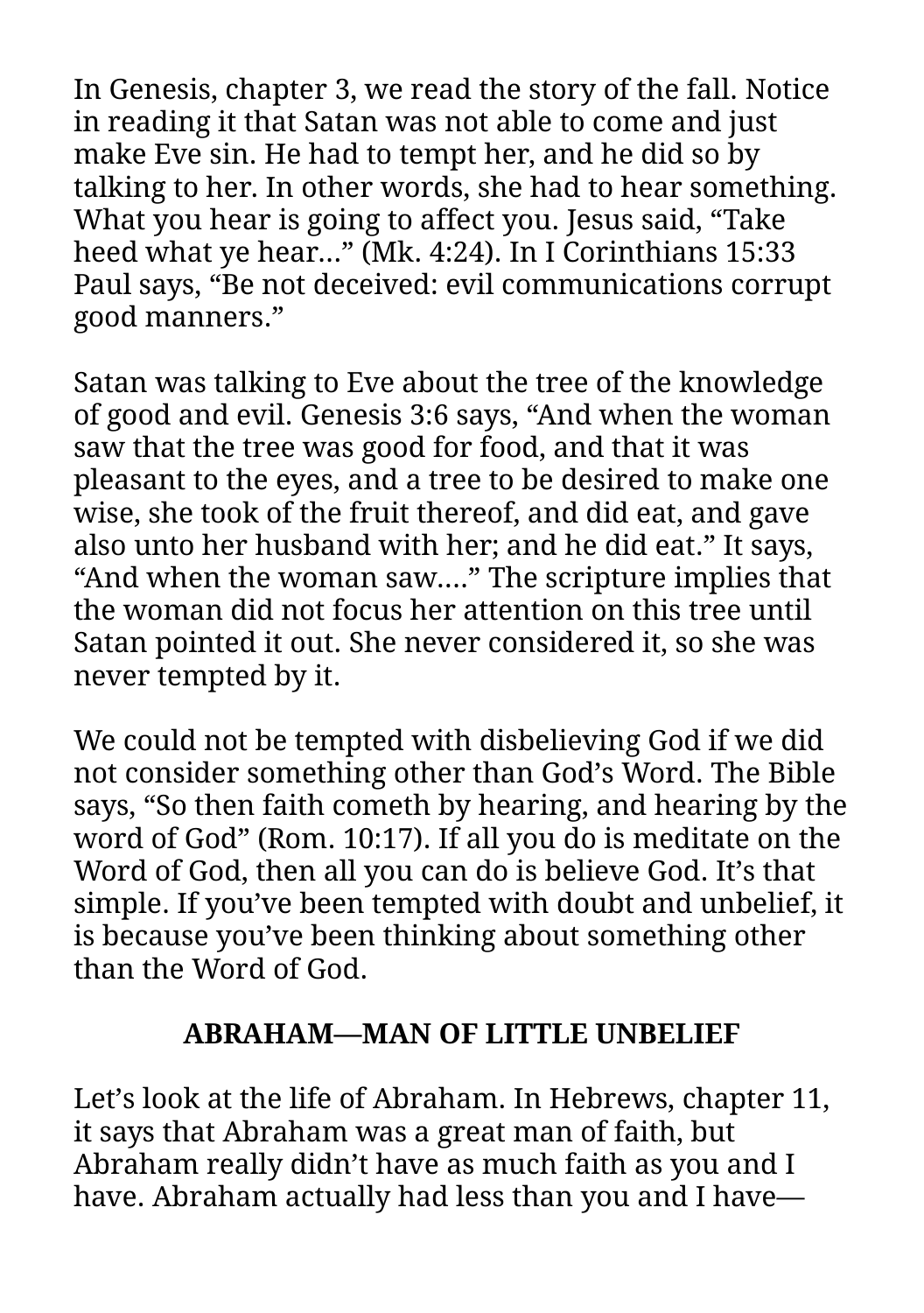less doubt and unbelief! Abraham was a great man because of what he did not consider, what he did not focus his attention on. Verse 15 says of Abraham and his family, "And truly, if they had been mindful of that country from whence they came out, they might have had opportunity to have returned." In other words, the chance to return to Ur of the Chaldees would have been linked directly to what they thought. Or, you could turn it around to say: if they weren't mindful of the country they left, they couldn't have been tempted to return.

What really made Abraham strong was not his great faith, but his discipline over his own thoughts. You and I could be great men and women of faith if we were not tempted to disbelieve God, or if we weren't so well trained in doubt and unbelief.

Romans 4:18-19 says of Abraham, "Who against hope believed in hope, that he might become the father of many nations, according to that which was spoken, So shall they seed be. And being not weak in faith, he considered not his own body now dead, when he was about an hundred years old, nor yet the deadness of Sarah's womb...." "Considered not"—this is the same language used in Mark, chapter 6, speaking of the disciples. Since Abraham didn't consider it, he could not be tempted with disbelieving God.

When the angel finally appeared to Abraham and told him that in the next year his wife would bear a child, it was not the first time he heard it. The key to his believing lay 26 years before, when God first gave him the promise. For all those 26 years, all Abraham thought was, "According to the stars in the sky and the sand on the seashore, so shall my seed be." So when the promise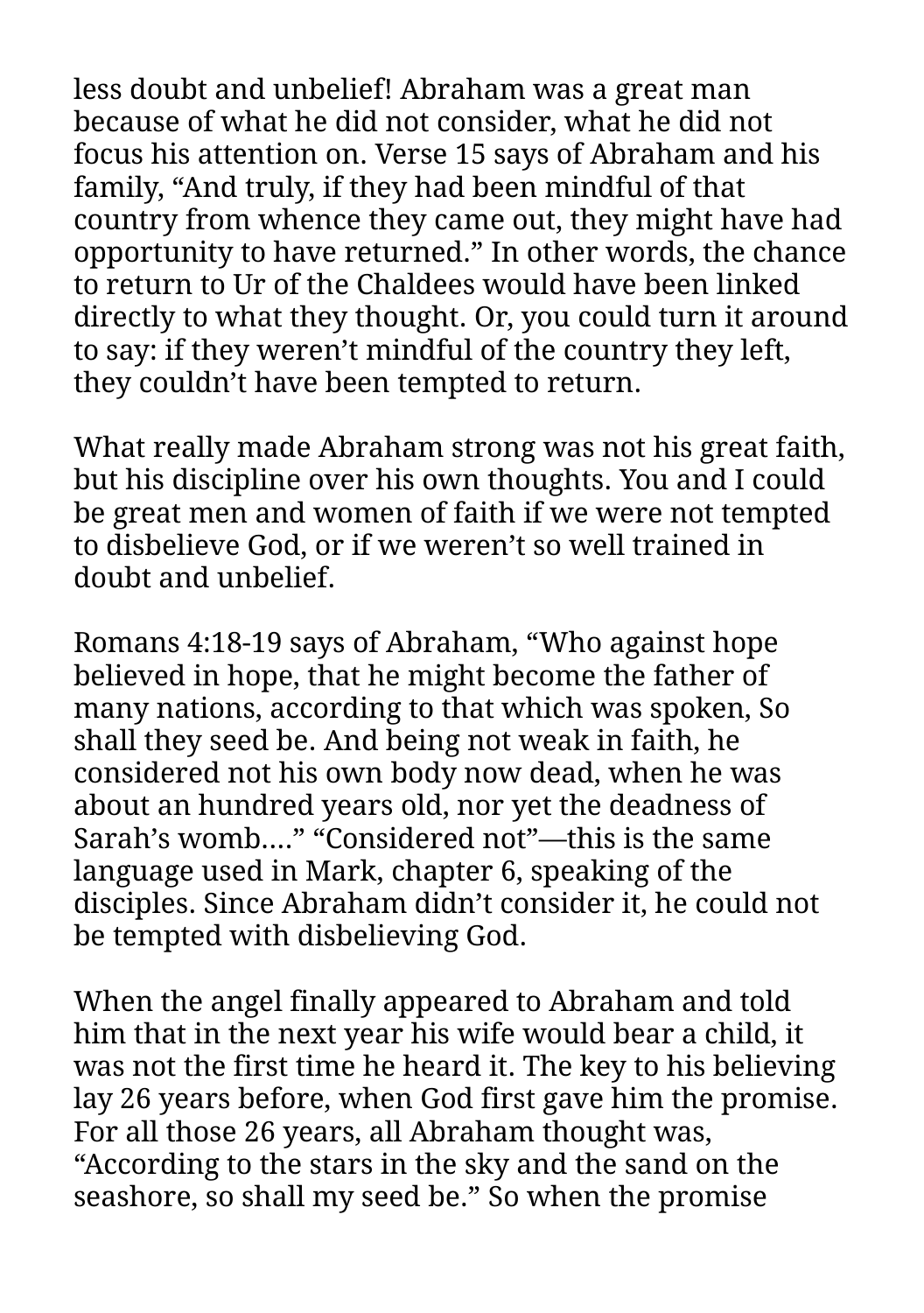came, Abraham was well-disciplined—that's why he saw the miracle. Most of us are not like that. We are not welldisciplined.

#### **ISAAC—SON OF PROMISE**

Look at Abraham's son, Isaac. I used to ask myself: How could Abraham possibly offer up Isaac for a sacrifice? I once saw a movie, in which Abraham was called by God to offer his son. The movie shows Abraham ramming his fist into a wall and screaming, "Oh, no, God, not Isaac!" Then after agonizing and arguing with God all night, Abraham finally summons up all the courage within him and goes up to offer Isaac.

The Bible doesn't show us that picture. It never implies that Abraham dragged his feet, complained, or said a single negative thing. He simply rose up early in the morning, went to Mt. Moriah, about a three-day's journey away, and started up the mountain. Isaac, who was about 17, asked, "Father, here's the wood and here's the fire, but where's the offering?" Abraham did not answer, "Son, you're the offering." He said, "My son, God will provide himself a lamb for a burnt offering..." (Gen. 22:8). Notice that he didn't say, "God himself shall provide," but said, "God shall provide himself ...." (Mt. Moriah, by the way, is the location where God later built the temple. Some experts believe that the Holy of Holies stood on the exact spot where Abraham offered the sacrifice, so this event has tremendous significance.)

Hebrews 11:17-18 says, "By faith Abraham, when he was tried, offered up Isaac: and he that had received the promises offered up his only begotten son, Of whom it was said, That in Isaac shall thy seed be called...." Then,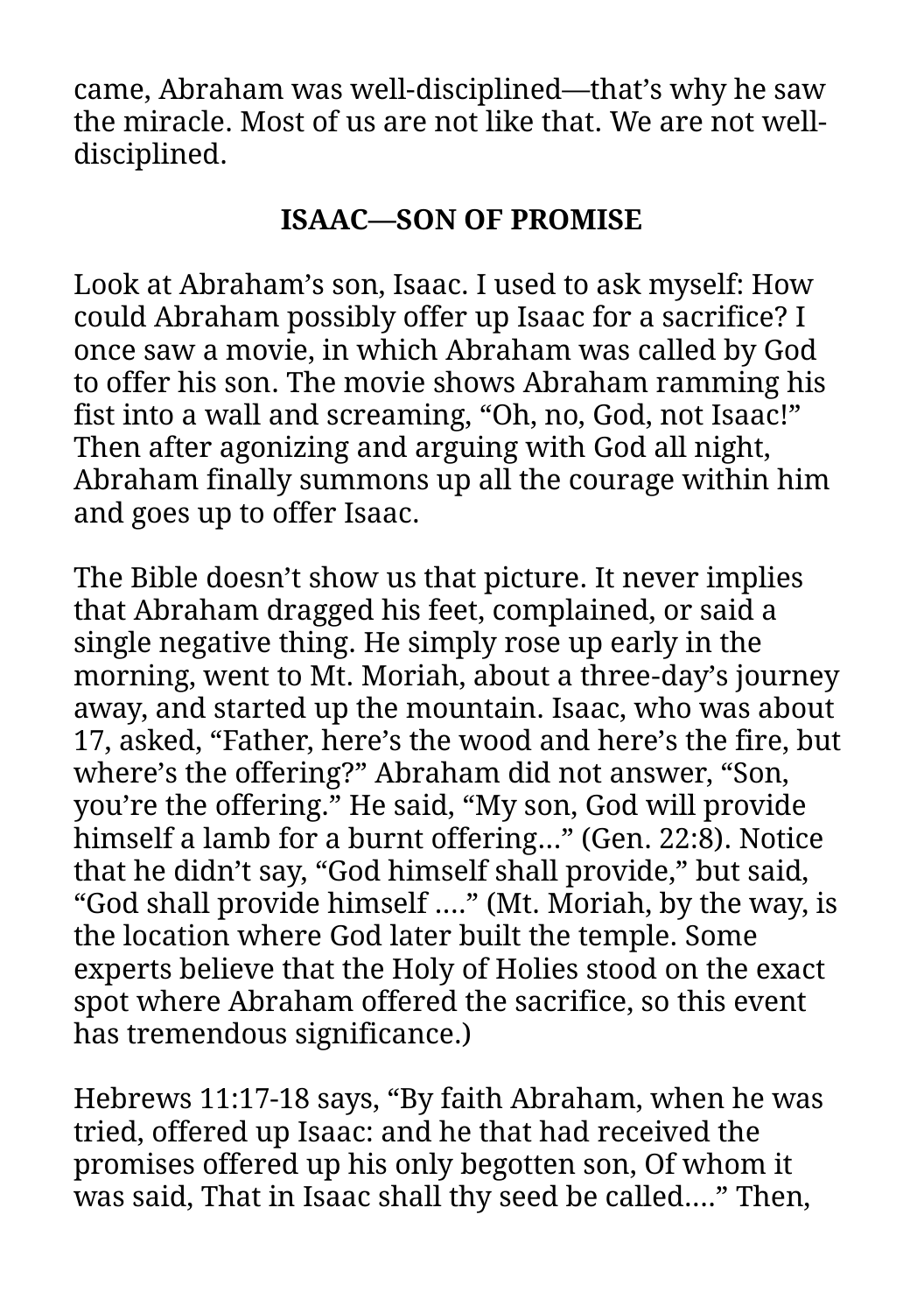verse 19 gives us an insight into what Abraham was thinking: "Accounting that God [was] able to raise [him] up, even from the dead; from whence also he received him in a figure." Abraham did not think, God, how could I stand to see the blood run out of Isaac and know that I am responsible? Abraham didn't picture what it would be like without Isaac. He didn't see him dead. He wasn't tempted by all the things that accompany those thoughts.

#### **A BETTER COVENANT**

In Matthew, chapter 11, and 2 Corinthians, chapter 3, the Bible says that Abraham's covenant is inferior to what you and I have. We have much more of the power and grace of God than Abraham did, yet he did something that most of us wouldn't even consider doing. Why? Because Abraham did not consider (there is that word again) his son dead. He considered that God would raise him from the dead if necessary, so Abraham wasn't even tempted not to offer him.

Abraham was a great man of God because of what he considered—or didn't consider. We can be the same way.

#### **NEW YORK, NEW YORK, WHAT A SINFUL CITY**

Let me illustrate this point in my own life. As I said earlier, the Lord preserved me from much of the sin that others, maybe you, got into. Because of that, I was hardened toward sin. I just grew up that way.

For example, when I was 18 years old, my mother took me on a trip across Europe. Before our tour group left, we spent the night in New York City. I had never in my life,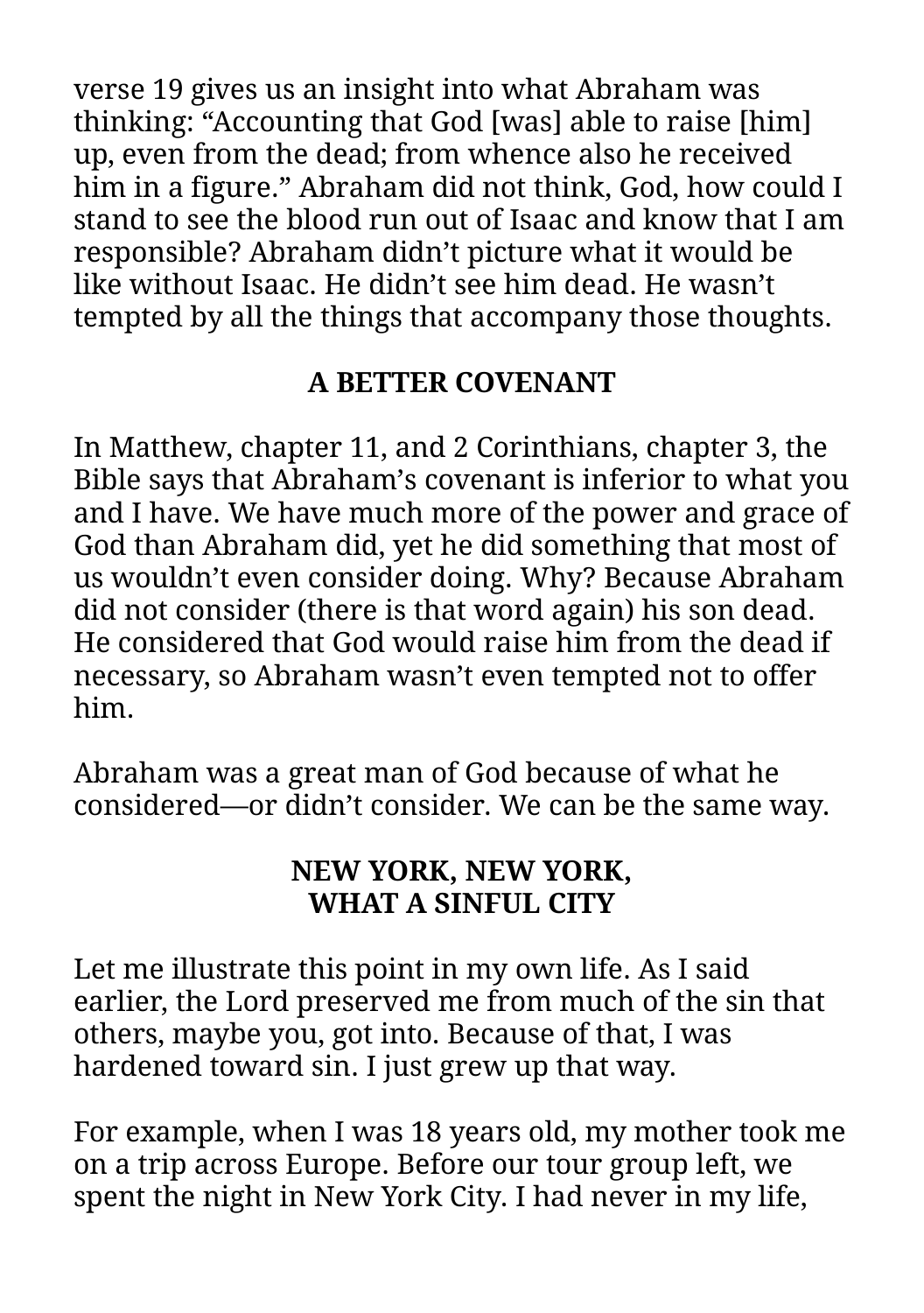seen the kind of sin I saw on Broadway and 45th Street. I was literally amazed. I was walking down the street one night witnessing to gang members (I didn't know any better back then), when suddenly, a pimp came up to me and tried to sell me one of his girls. I didn't even know what he was talking about!

When I got back to the motel room, I told the other guys in the group, "You'll never believe what this guy was telling me. It didn't make any sense at all." They all began to make fun of me, saying, "You dummy! Don't you know what he was trying to do?" I didn't, so I wasn't the least bit tempted; it would have been impossible for me to respond to it. I didn't know enough to respond.

#### **WHAT YOU DON'T KNOW CAN'T HURT YOU**

I once was counseling a man in Salt Lake City over the phone. He began confessing all of his sexual sins, and said, "Well, you know how it is. You were single once." But I had to be honest and tell him, "Listen, fella, I was married, had two children, and pastored three churches before I learned about perversion; I learned it through counseling. I didn't know anybody had those thoughts."

I didn't know that sexual perversion was an option; therefore, I didn't have to fight a battle to overcome that temptation. That's a blessing.

In Romans 16:19, Paul says, "...I would have you wise unto that which is good, and simple concerning evil." It seems that we've turned that around. We're wise about that which is evil (we know every negative thing), and simple about that which is good.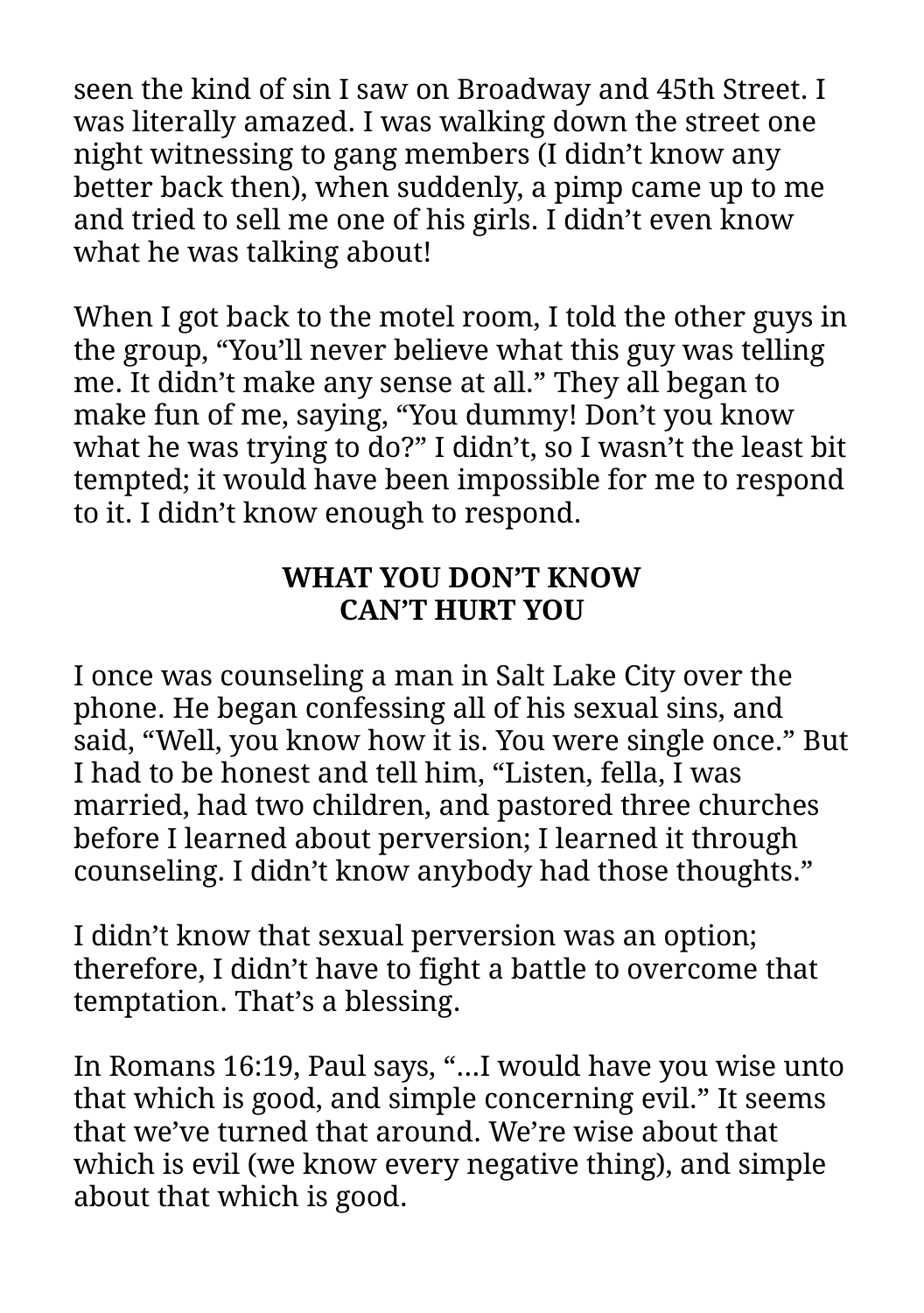#### **JUST WHAT THE DOCTOR ORDERED?**

For example, when the doctor says, "You're going to die of cancer," most of us automatically respond, "Well, show me why. Give me a detailed medical picture." We talk to someone whose uncle died of cancer, we read about it in a magazine. We get all the details so we can consider it, think about it, and dwell upon it, then we wonder why "by His stripes ye were healed" doesn't work for us. We haven't given as much time to meditating on "by His stripes" as we have on cancer. We've had it instilled into us from childhood that you can't ignore these things—the doctor says so.

It seems that medical people are the hardest people of all to see healed. That's because they were only told one side in medical school. For example, they were told that when you see a tumor that appears a certain way, the next step is death. They don't counter it with, "This is the way the natural says it is, but God can intervene and change all that." They weren't taught that. Their minds are so geared to the natural world that even now, after they're born again, they have a hard time receiving a miracle because they relate more easily to the natural than to the Word of God.

#### **SMITH WIGGLESWORTH: A SEPARATED LIFE**

What we're taught, what the world instills in us, has a major effect on our faith, or lack of it. The reason it gets into us is because we don't separate ourselves from it.

Do you know what made Smith Wigglesworth and others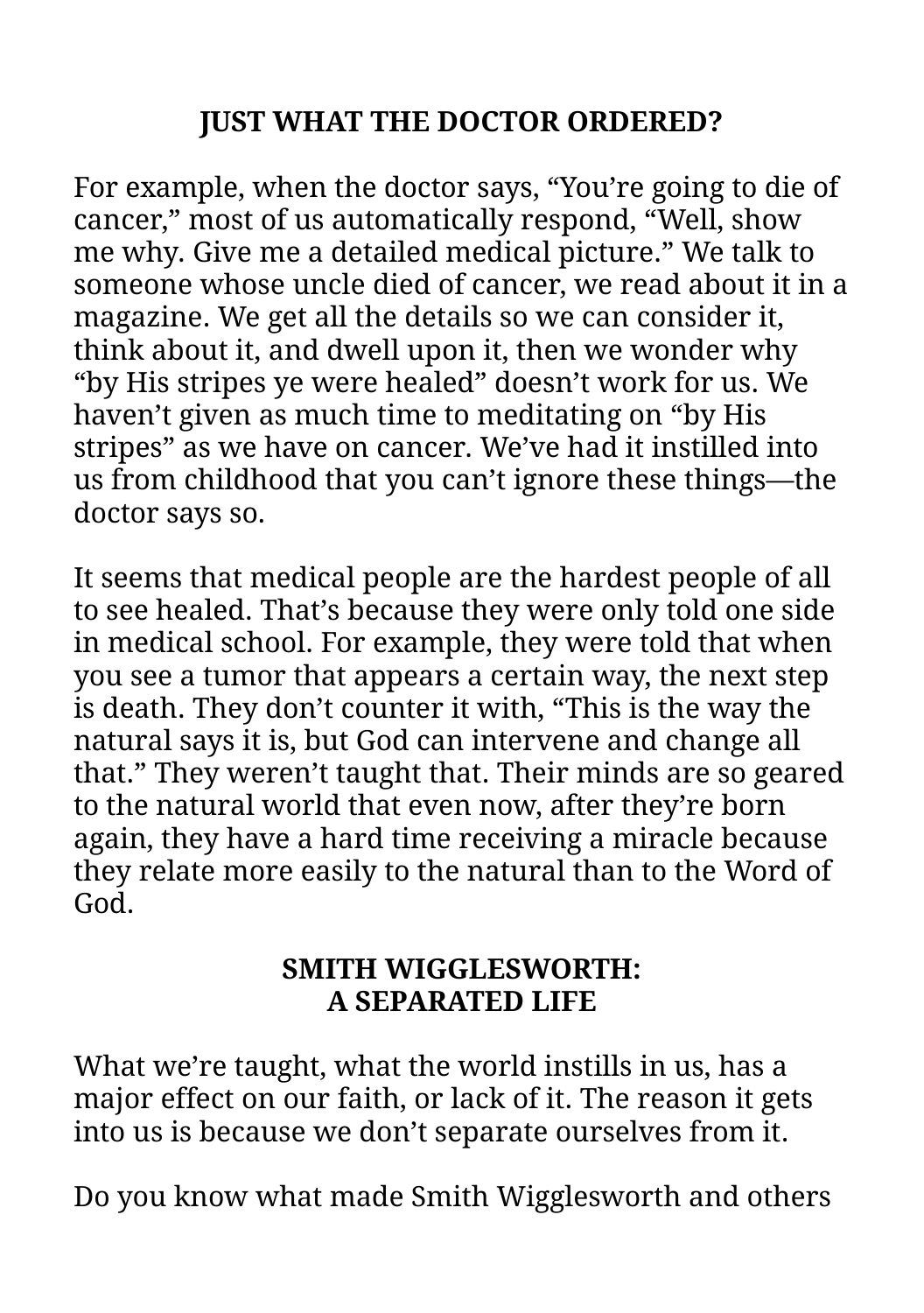like him such miracle workers? A separated life. Now people have misinterpreted that. They say it was their holiness—that if you have any sin in your life, God won't use you, and if you're totally pure, He will. That's foolish, because you can never be good enough. It was not their holiness that earned them anything from God. But their separation sensitized them to what they already had from God. They focused all of their attention on it. They didn't allow temptation to enter.

One of the criticisms spoken against Smith Wigglesworth was that he was cold, insensitive, unfeeling, and unyielding (that's the definition of hardened). He was cold, insensitive, unfeeling, and unyielding to anything but God! He did not pity people with disease and sickness. That sounds extreme, but never in over 40 years of ministry did he lay his hands on a person who wasn't healed.

#### **A TUMOR VANISHES**

A woman in one of Smith's meetings had a huge tumor. In his meetings, Smith would often say, "The first person to stand up will be healed of whatever problem he has." He said that and this lady, with two other ladies holding her up, stood up. She was in terrible pain and her legs were so thin she could not stand by herself. They took her up on the platform and Smith said, "Let her go." The two ladies with her answered, "She can't stand if we let her go she'll fall." So he said again, "Let her go."

They let her go, and she fell over with a thud. You could imagine what the crowd thought. Smith said, "Pick her up." So they picked her up, and again he said, "Let her go." They said, "We can't let her go, she'll fall," so he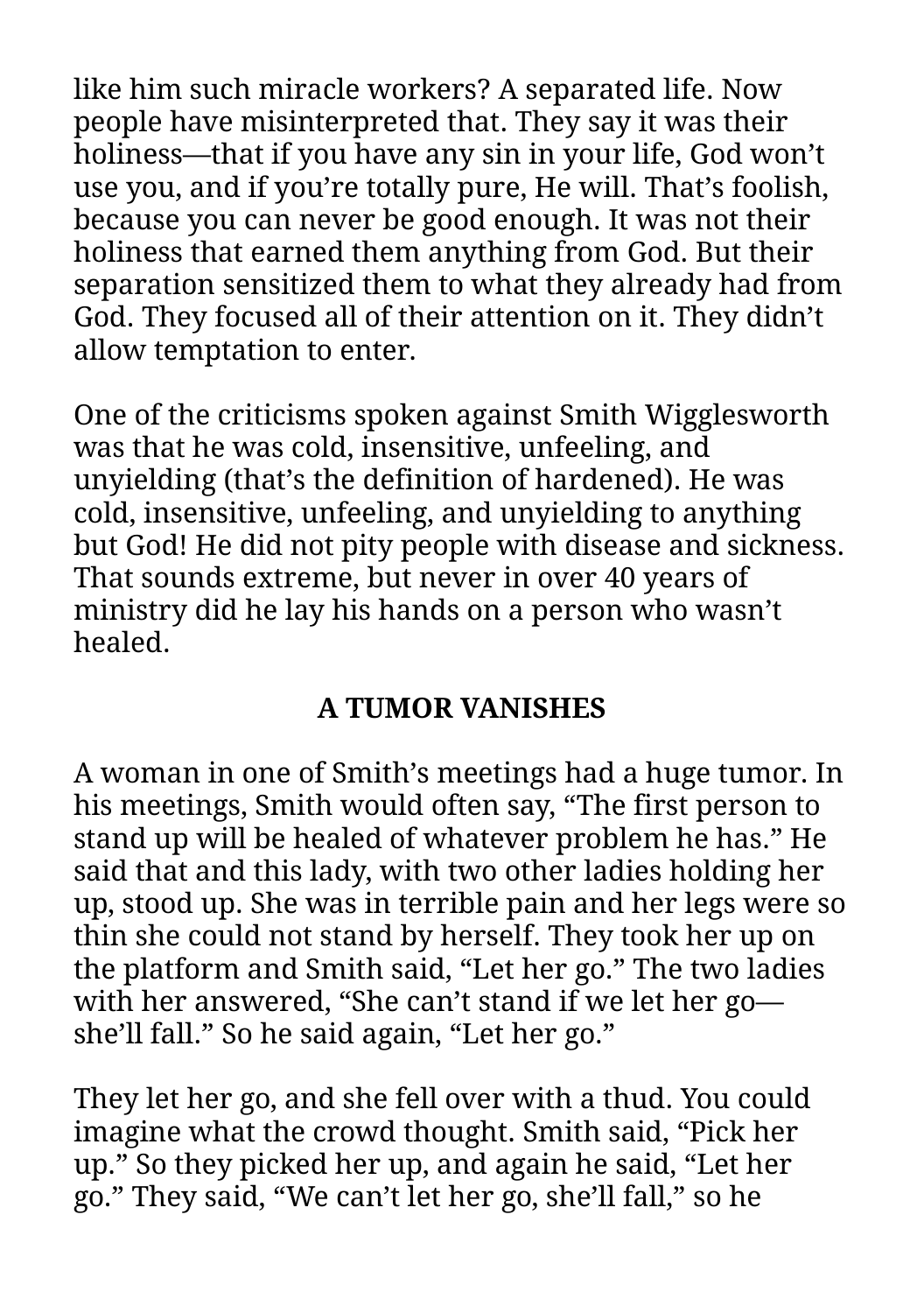raised his voice and said, "Let her go!" They let her go, and she fell again, crying out in pain. So they picked her up, and for the third time he said, "Let her go." They answered, "We will not let her go—that's cruel," so he raised his voice again and said, "Let her go!" They answered, "No!"

Just then, a man stood up in the audience and yelled, "You callous brute—leave her alone!" Smith yelled back at him, "You mind your own business. I know mine." He yelled again and said, "Let her go!" They let her go, and that tumor just fell off on the floor. She walked right out of there healed.

Do you know why it worked for him? Because whenever he saw something contrary to what God had told him, he hardened himself to it. He was hardened to his senses, even his good, natural senses, so that he was not moved by anything except what God had told him. That's why it worked.

#### **MY OWN ATTEMPT**

Now consider what I did once. I was ministering to a man in Sioux City, Iowa, who was in a wheelchair. I had faith this was after I'd seen two people raised from the dead. I knew God had told me to minister to him. I went up to him, prayed, grabbed him by the hands and lifted him out of that chair. He fell right to the floor. I picked him up, and immediately thought, Oh God, look what I've done. I've caused him pain. I've embarrassed him. So I began to consider him and his situation. I began to consider what people thought. I began to consider everything but what God had told me to do. Eventually, I ended up putting him back in the wheelchair, and he stayed there. I didn't give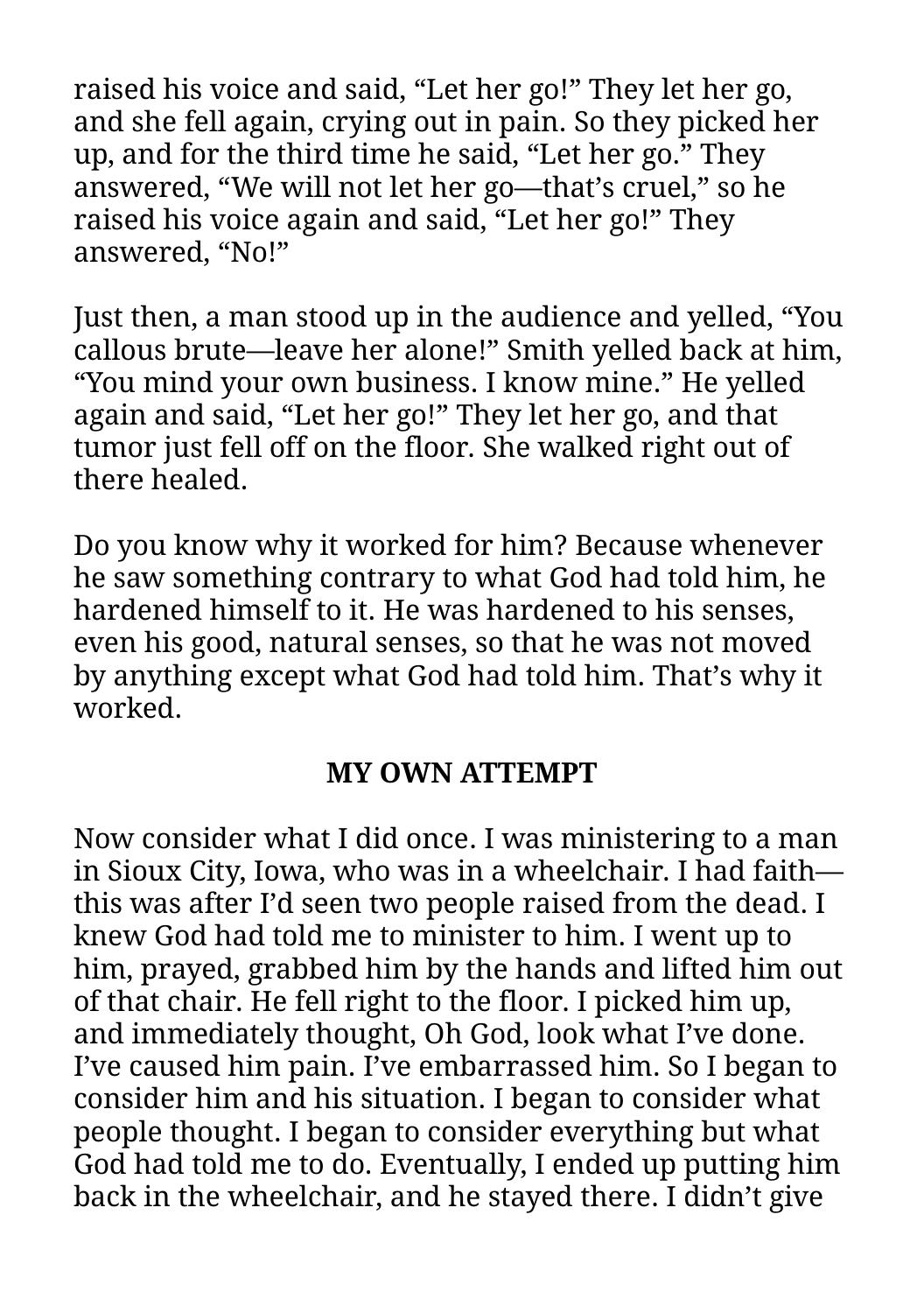him what he needed. I didn't do what Wigglesworth did.

Later, I went back to the motel room thinking, God, what's wrong? It was years before I learned that the same thing had happened to Smith Wigglesworth, but Smith just kept at it, while I was moved away from my faith by the hardness of my heart. I was still more sensitive to the natural realm than to the supernatural. It was a lifestyle that I'd been developing all my life; the unbelief started years and years before. As I said, it was not overt sin, but a matter of my habits and where I put my attention.

For example, you watch the television reports about people dying of cancer, or you attend a reunion where somebody talks about cancer, or people at work talk about their aunt who died of cancer. Soon, you are totally dominated by cancer and the fear of cancer. Then, years later, when the doctor says "cancer" to you, all of that fear suddenly rises up on the inside of you. That's where your doubt and unbelief come from.

Why does it happen? Because you considered something other than Jesus, the author and finisher of your faith. As Hebrews 12:3 says, "For consider him that endureth such contradiction of sinners against himself, lest ye be wearied and faint in your minds." There's that word "consider" again—it's everywhere!

#### **THE CURSE OF THE TUBE**

What do we consider most in our society? It's probably television.

My mother is an educator who taught school for 42 years. She has seen surveys showing that children who watch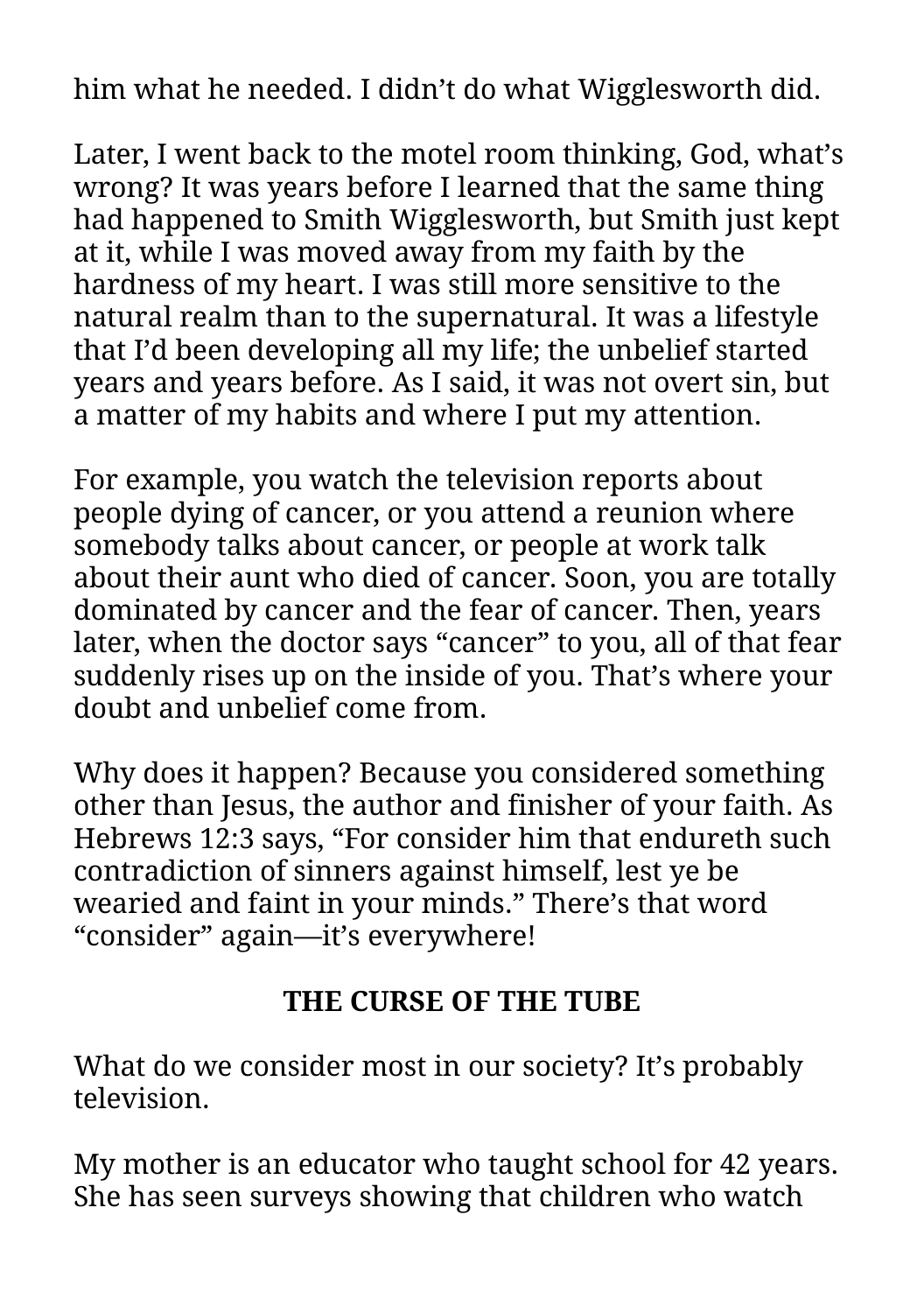television are something like 10 times less creative than children who don't watch it. A child who doesn't watch television on a consistent basis can take a bolt and a nut and entertain himself for hours, but a child who has had television used as a babysitting tool can have a whole room full of toys and not have a thing to do! It destroys their creativity. Television is a powerful medium. Praise God that the gospel is finally making an impact on TV, but up until now, Satan has largely ruled it.

Television is so captivating that you don't even have to think to watch it. For example, you come home from work and you're dead tired. You turn on the boob tube so you can totally relax—it takes no effort on your part. There is no mental exercise; the producers can put your mind in the gutter whenever they want to. Even if there was nothing but gospel on television 24 hours a day, it would damage you to watch it, because you would be sitting there like a zombie letting someone else feed your mind.

Why are we tempted with so many things? It's because of the junk we consider.

#### **DR. JESUS**

When my son, Joshua, was five or six years old, he asked me, "Daddy, what are doctors for?" He didn't know what a doctor was for! He didn't know there was any other option for healing than prayer. He had never considered it, because he'd never been taught it. I'm not against doctors, but God can heal you without a doctor—if you know how to tap into the healing power of God. Leave the doctors for people who believe they're sick! I don't believe I'm sick, even when it looks like I'm sick. I just don't relate to sickness. And so I've always been healed. I have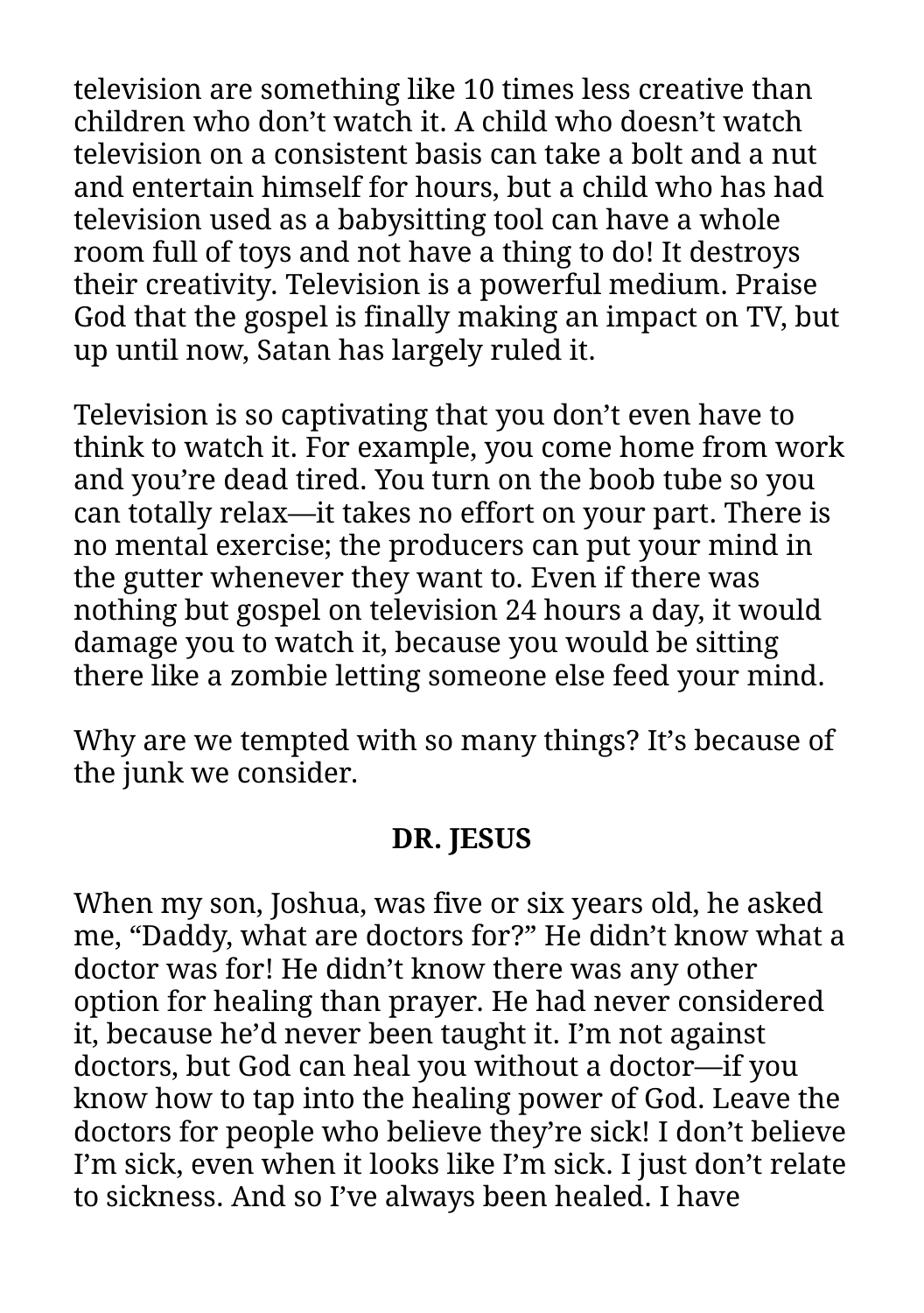doctors' reports to show I was healed of an incurable disease. I never have sickness, because I don't believe in it.

# **NO PLAN B**

One of the reasons we get into trouble is because we entertain alternatives.

I don't have a Plan B or Plan C—it's only the gospel. Because of that, it works for me. One of the biggest hindrances to your faith is when you are considering something else (we can't seem to get away from that word). Satan will always push you to make a decision one way or the other. You can't have another plan in the wings and see it work. You must be single-minded on the Word of God.

I prayed for a lady once who had bad teeth. When I prayed for her, she told me that she already had made a dental appointment. Later, the Lord asked her, "Which way are you going to go? Are you going to believe me, or are you going to go to the dentist?" She thought about it and said, "God, I'm going to believe You. I don't care if my teeth rot out of my head." She called up and canceled the appointment, and by the time she hung up the phone, her teeth were completely healed!

Several days later, she came to me and asked, "Why did it happen at that time?" I said, "Because that's the first time you made a decision to believe God. Before, you still had a Plan B and C." She had considered something else.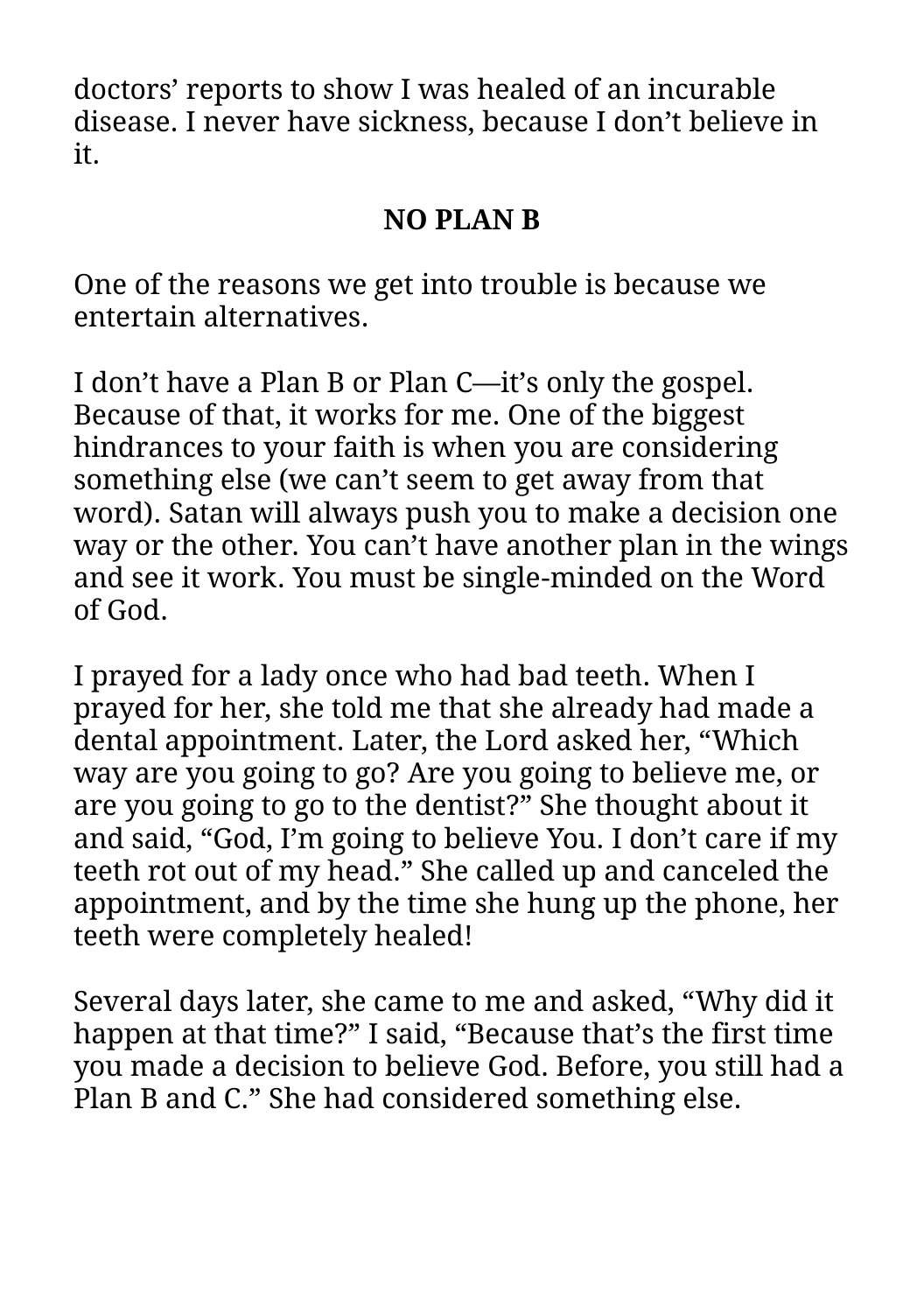# **SADU SUNDAR SINGH**

We don't see nearly as many miracles in this country as they do in others. Let me give you an illustration of this.

A man named Sadu Sundar Singh was a legend in India in the early 1900s. If you mention his name there, people begin talking about all the miracles that happened. This man was a Moslem who was converted to Christ. He saw many people healed; in Bombay, for example, he saw as many as 100,000 people healed in a single day. He would go into a city and empty all the morgues, raising dozens of people from the dead. It was phenomenal. Singh finally had to stop praying for people because nobody would listen to him preach—they just thronged him to get at the healing power of God.

Singh saw tremendous things happen in India, but in the United States, it was a totally different story. Because of the expense of travel, Singh had planned a year-and-ahalf tour of the U.S. After sailing over by ship in 1910, he got off the boat in New York City and spent 30 minutes walking around the city. Then he promptly canceled his speaking engagements, got back on the ship, and said, "I'll never preach to these people. They're so hard-hearted, they're so busy, they'll never hear it." And he went back to India.

He knew that where people are as preoccupied as we are with other things, the gospel would never penetrate. That was in 1910!

# **NO NEWS IS GOOD NEWS**

Smith Wigglesworth knew the value of staying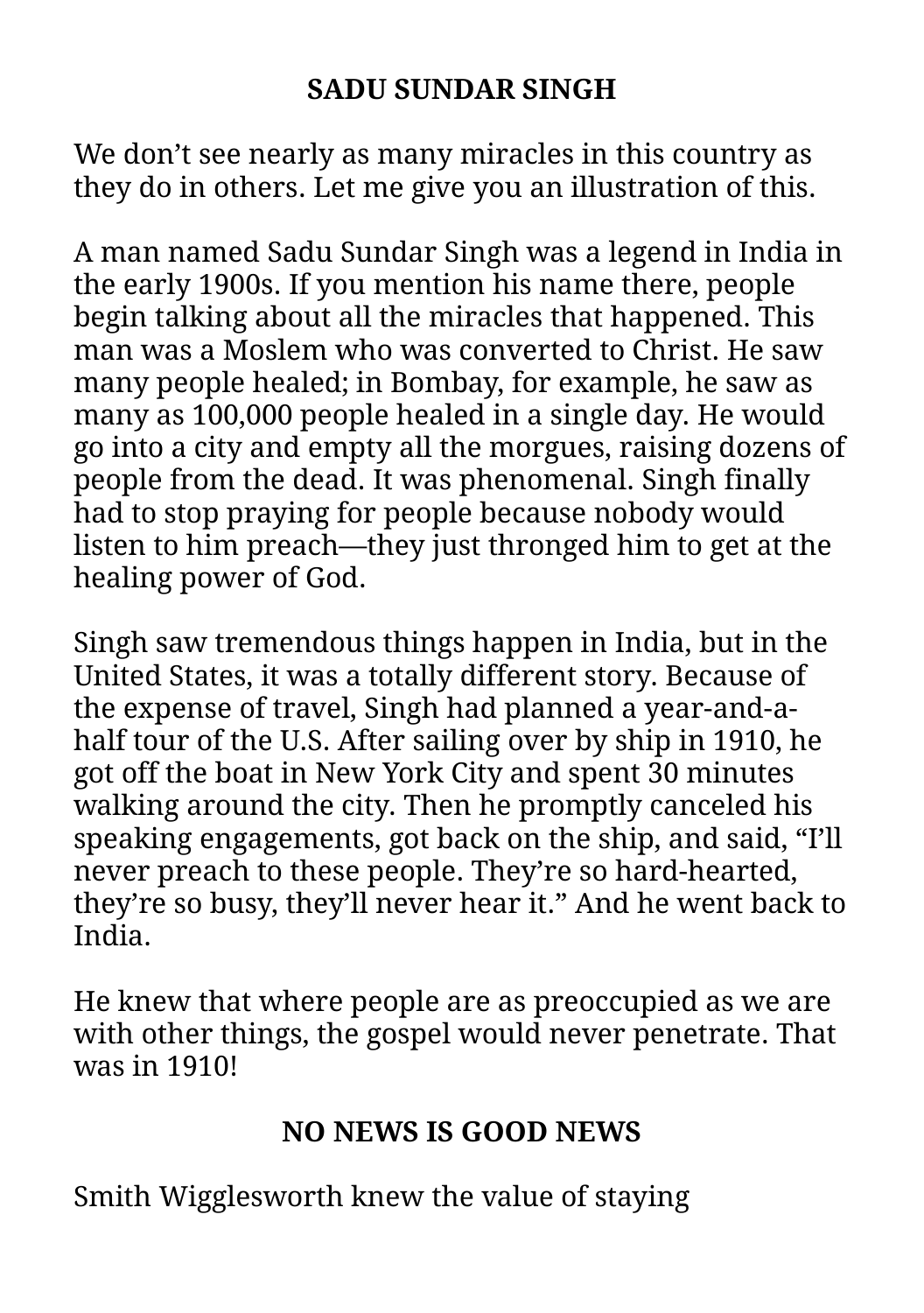preoccupied with God.

A man went to visit him one time. When he knocked on his door, Smith said, "I'll let you in, but your newspaper has to stay outside." Smith couldn't read when he was first born again. He asked God to help him, and the Bible was the only book he ever read. He never read a newspaper or any other book in all his life.

A friend of mine in Colorado Springs had Smith Wigglesworth in her home when she was a child and told me her impressions of him. He carried his own communion elements and got up at four or five o'clock every morning to take communion and study the Word. After his wife died, he never spent 30 minutes without praying or studying the word. My friend said they never finished a meal without Smith stopping to have a Bible study. Their meals were usually cold, because he never stopped long enough to eat a whole meal without studying the Word.

Maybe you think that's a little strict, and perhaps it is. I read newspapers on occasion, and I've gotten some good things out of them for my preaching. I believe Smith Wigglesworth, in the course of 35 years, probably missed a dozen good things in the newspaper, things that could have benefited him, but he probably missed two or three hundred thousand bad things that would have made him fearful, preoccupied and sensitive to the world—things that would have put him back in touch with so-called reality, instead of the reality of God's Word. It would have affected his ministry for the worse.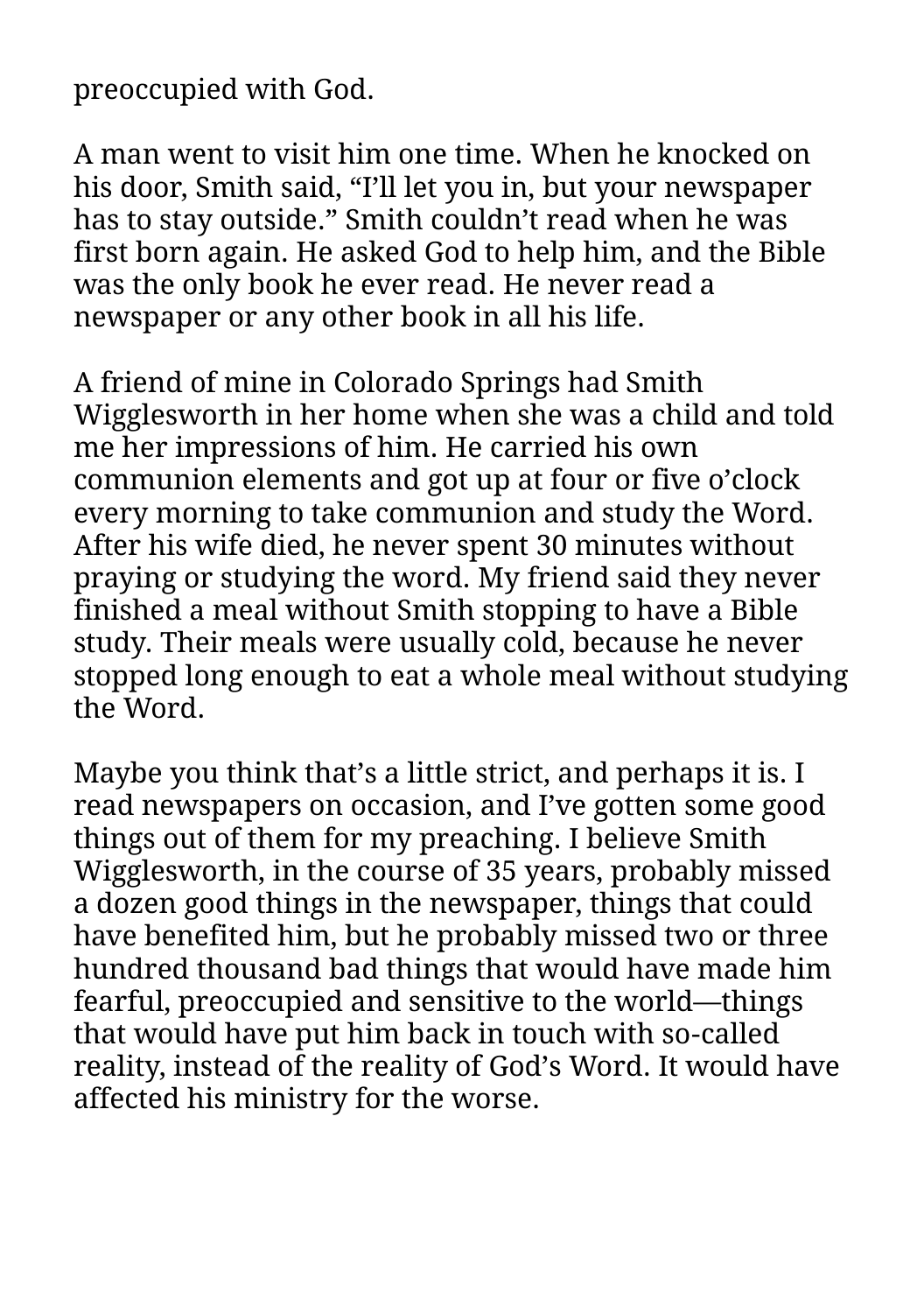# **IT TAKES COMMITMENT**

If all you did was meditate on God's Word day and night, then you would make your way prosperous and have good success; there's no alternative. You'd have a miracle ministry that would blow people's minds. You'd see the power of God operate in your life more than you ever thought possible. It doesn't take huge faith, but it does take pure faith.

We need to be sensitive to God, and we do that by the things we consider—what we focus our attention upon. Every person who has been greatly used of God was a fanatic in the matter of being separated from the world. You can love God and be carnal, but it's going to cost you your effectiveness. God's grace is always consistent, so He still loves you; but when you consider something other than Jesus, you deaden yourself to the voice of God, and you open yourself to the voice of the enemy.

# **ACCEPTING CORRUPTION**

The reason most of us hear the devil easier than we do God is because we spend more time listening to the devil. Satan comes in insidious ways. Fifty years ago, for example, adultery and divorce were not nearly as common as they are today. Why are they being tolerated today? Satan has corrupted us in this area, and the biggest inroad he has used is television. Some of the old blackand-white comedies we consider to be clean, for example, actually hardened our hearts—they portrayed adultery or theft in a comic way and made fun of it. They took the seriousness out of it.

Christians weren't smart enough to realize it, so they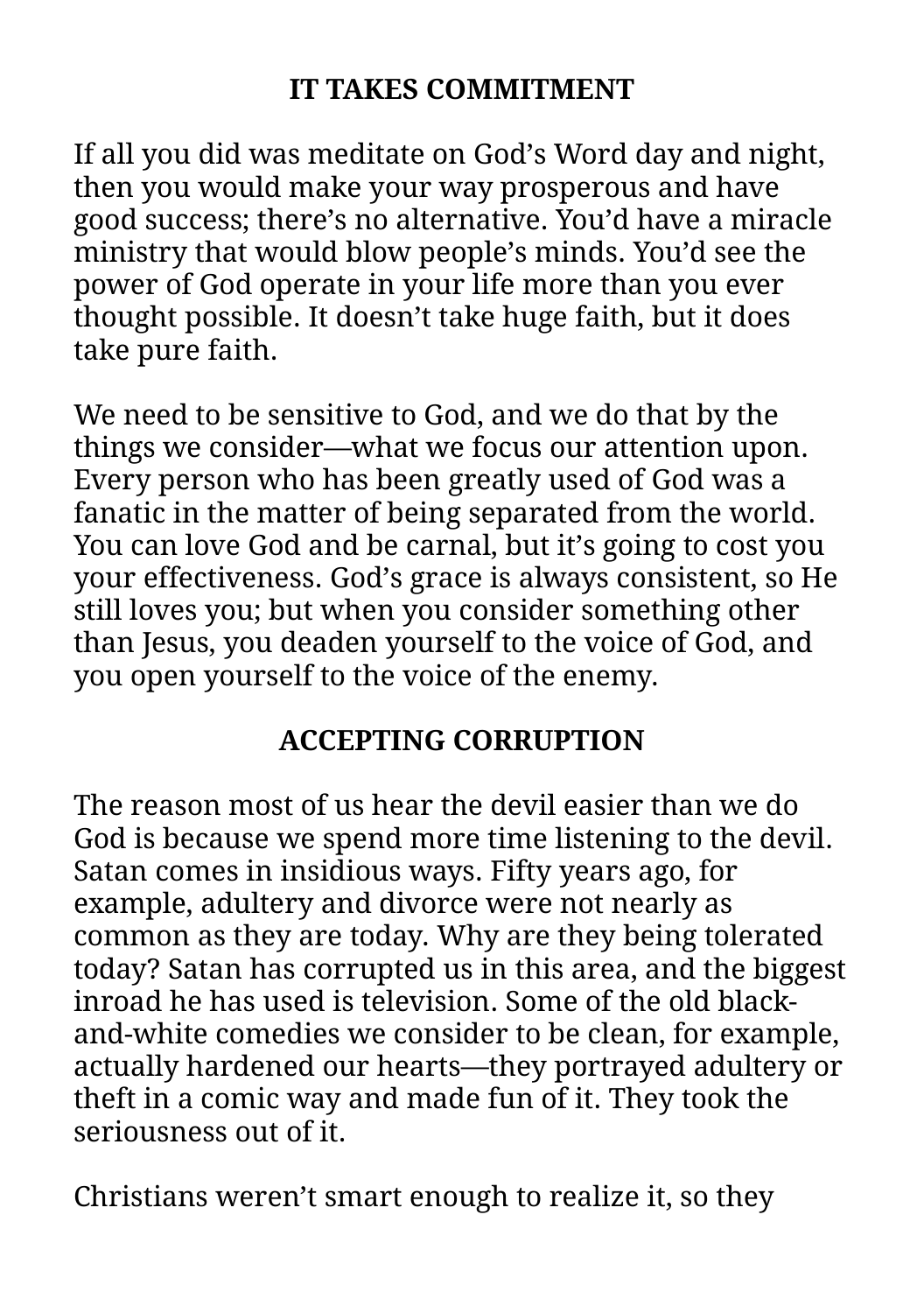started laughing at it, just like everybody else. The Bible says it's a shame to even speak of what the ungodly do in secret, so it lost its shame. The next step was to show somebody actually getting trapped in adultery (although they didn't really want it, understand), so that you would pity the person. It was still condemned as wrong, but the excuse was, "the devil made me do it," as Flip Wilson says. Today, it is virtually glorified, and some people think you're crazy for staying with one person all your life. There is a sitcom that even shows a man living with two girls! It's deteriorated to the point of total perversion.

Then we wonder why the Word of God is not producing in us. We're entertaining thoughts that God hates. We're crusting our hearts over. Some of you watch shows that feature homosexuality. Every time you persist in it—every time you laugh at homosexuality—you harden your heart toward God and His standards. Even shows that are considered harmless can make you hard-hearted: all that violence, immorality and perversion are totally opposed to God's nature. They should not be laughed at.

#### **SHALT THOU KILL?**

The same thing is true in the area of violence. Before I went to Vietnam, I was on an Army rifle range one day firing bullets at human-shaped targets, and it suddenly dawned on me that this wasn't cops and robbers. They were training me to kill a man made in the image of God. I can't tell you the feeling that came over me. I began to pray, "God, please help me never to kill a man." I am not necessarily a dove, or a hawk, on the subject of war. I believe that fighting is sometimes necessary, but I don't want to kill a man.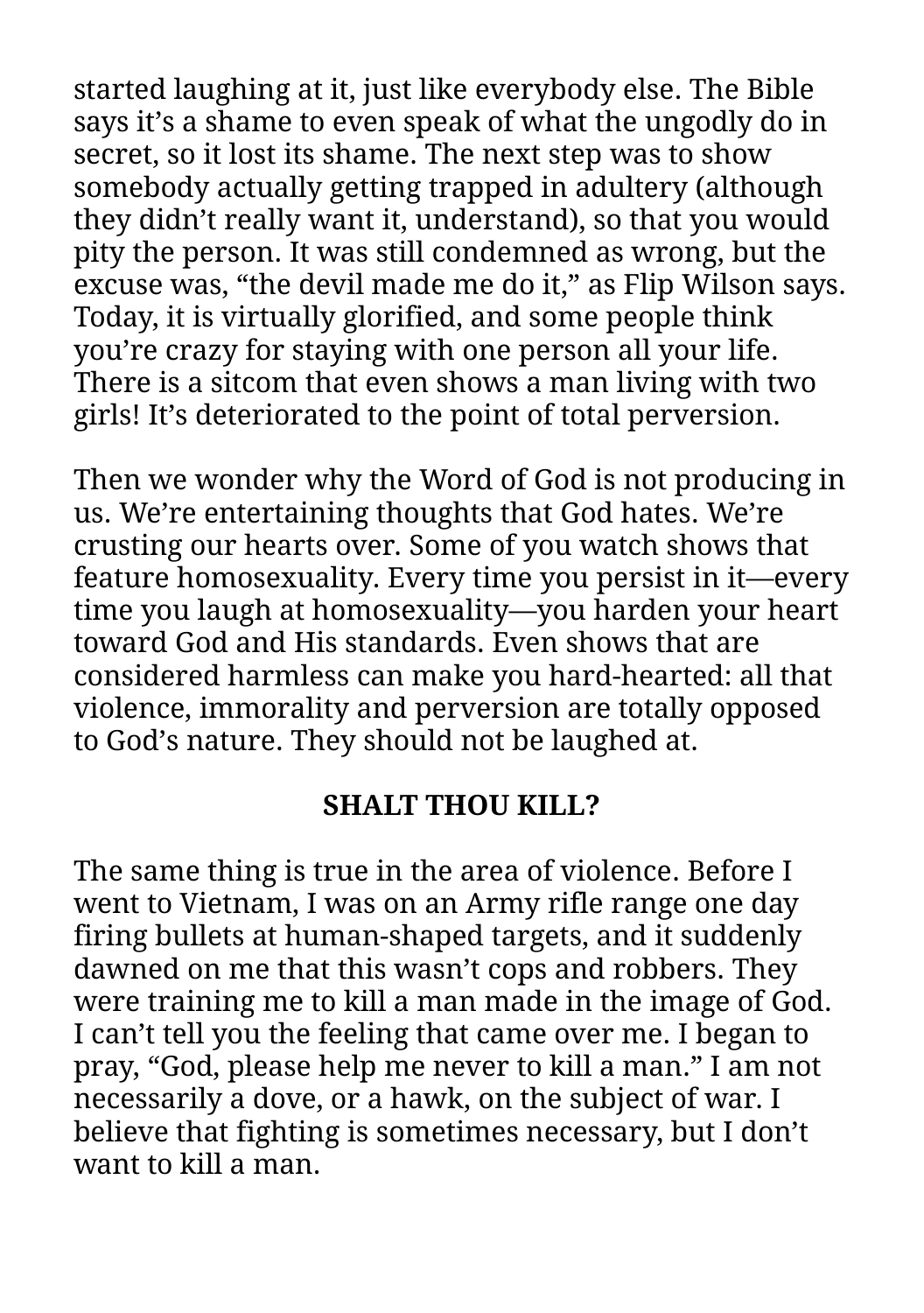It occurred to me then, that when I was a kid, I played Hopalong Cassidy. I had two six-guns and rode a stick horse around all day. If my kids ever played with guns like they were killing someone, they were in big trouble with me. I let them play if they pretended to kill an animal and eat it, because God sanctioned that, but if they played like they were killing a man, they had my wrath to contend with! Someone might say, "But, Brother, that's just normal." It is normal for a corrupted, ungodly world, but God never intended for us to enjoy pretending we're killing people. However, the vast majority of good, wellmeaning Christians have bought guns for their children just like everyone else.

Then we wonder why they're so violent. We wonder why they scream, "I'm going to kill you!" when another kid takes their toys away. We've let them play like they're killing a million people a day, so they're deadening themselves to the voice of God. It's no wonder violence finds such a natural place in kids today.

# **JOHN LAKE—A DRIVING FORCE FOR GOD**

Let's look at another example of being separated to God: John Lake.

Lake was a mighty, powerful man of God in the early part of this century. He saw well over 500,000 documented cases of healing. He was licensed by the state of Washington as a medical doctor, although he had no medical training, because he saw so many people healed. He opened a hospital and had a staff of people that anointed patients with oil, prayed for them, and saw them healed. He even saw numerous people raised from the dead.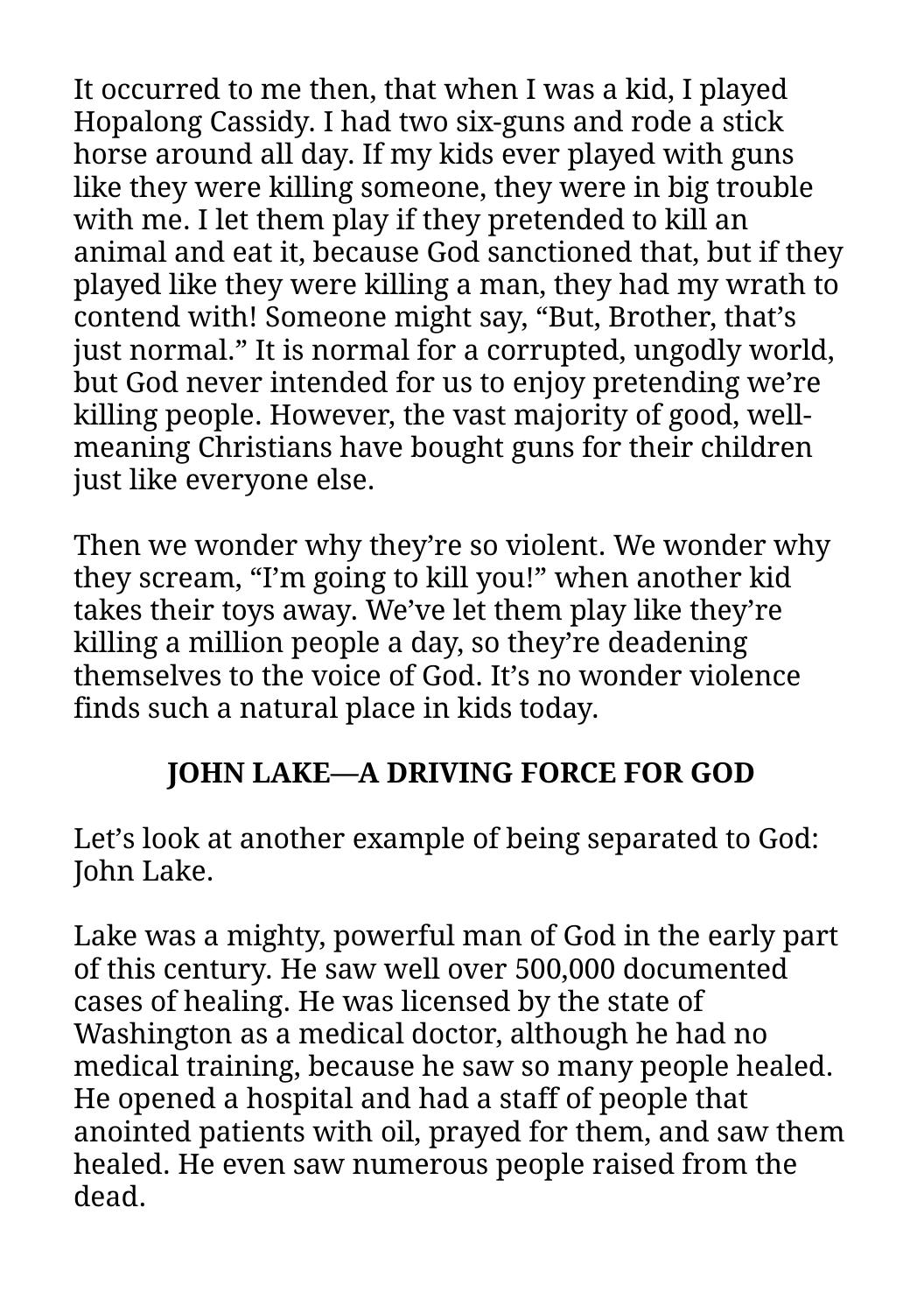Like Smith Wigglesworth, John Lake was separated and sensitive to God. Once, he was driving up a mountain in Washington. As he was rounding a hairpin curve, the voice of the Lord suddenly said to him, "Pull over to the left-hand side of the road and park." Lake immediately pulled over to the left, which of course, isn't good on a left-hand curve going up a mountain! In a few seconds, a lumber truck came down the road out of control, nearly running off the road—it would have knocked John Lake off a 3,000-foot cliff. The only reason he was alive was because he was sensitive to the voice of God.

God is no respecter of persons. If God spoke to John Lake, He'll speak to you and me, but you and I aren't always listening. You and I have had our spiritual receiver tuned to something else. I would probably have responded to something like that about 30 minutes later, after I'd tested it a dozen ways. After it was too late.

John Lake was driving in a car with some people another time, when all of a sudden he just yelled, "Stop!" The fellow driving the car pulled over and asked, "What's wrong?" John Lake prayed, "God, forgive us. We've talked for 10 minutes and haven't even mentioned your name." He repented, asked God to forgive them, and they began talking about Jesus. That's the caliber of his commitment to a separated life.

#### **SENSITIVE TO GOD**

It's no coincidence that men like John Lake and Smith Wigglesworth saw things happen that you and I haven't. They didn't have as much knowledge as we have, but they were totally sensitive to the knowledge they did have. It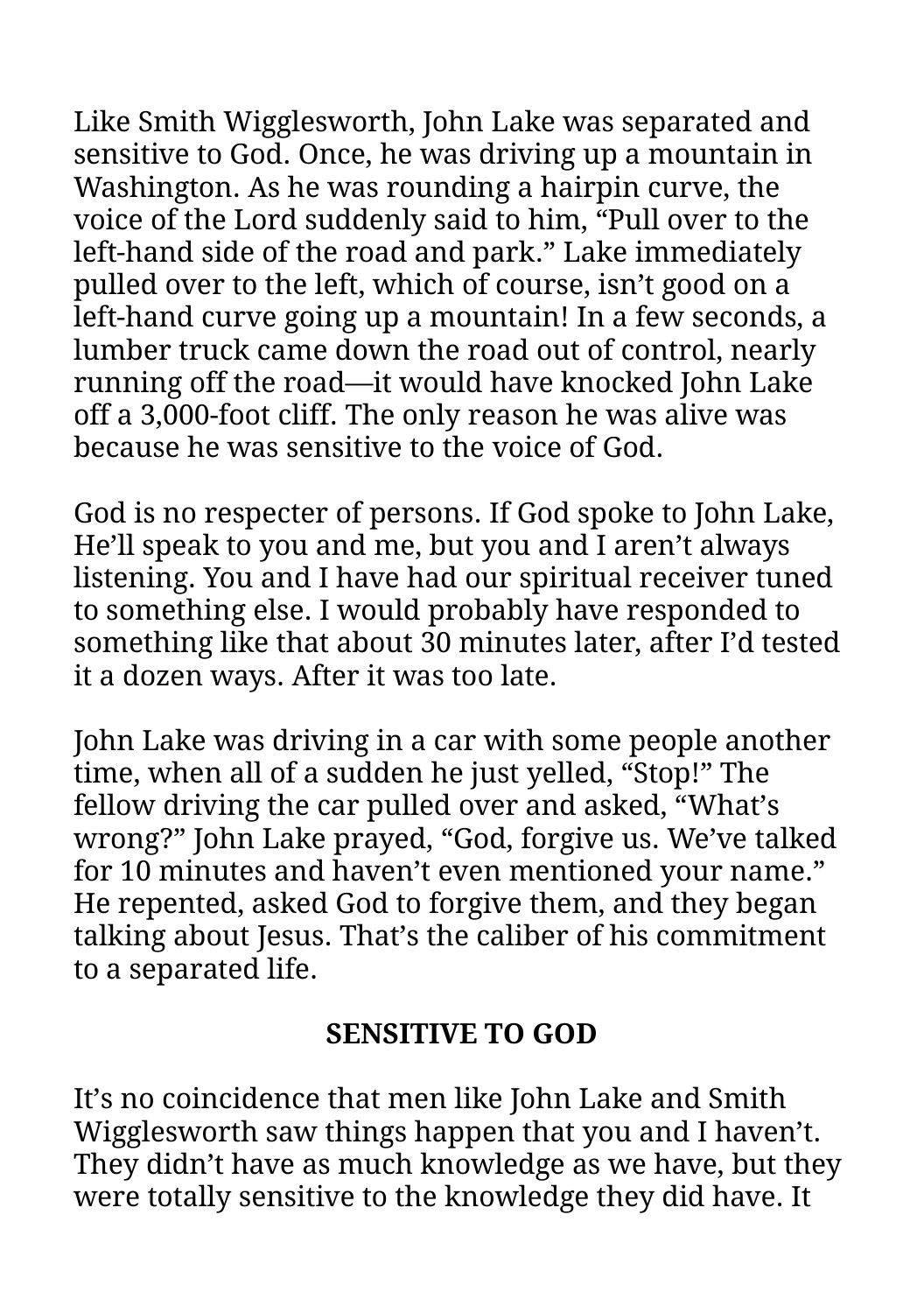worked a thousand times better for them because their minds were stayed upon God. They didn't fill themselves with the junk of this world. I'm not saying this to condemn anyone, but to enlighten our eyes that we're polluting ourselves with doubt and unbelief. The Bible says, "The light of the body is the eye: if therefore thine eye be single, thy whole body shall be full of light" (Mt. 6:22). In other words, if you fill yourself with the Word of God, the Word of God will come out of you.

This principle works with anything, even things we don't consider to be sin. If I have one weakness, it's the Road Runner cartoon. I like the Road Runner—and it's not wrong to watch it—but if I get in trouble and out comes "beep beep," I've had it. I guarantee you, it won't heal my body, restore my marriage, or bolster my finances. It doesn't have to be an X-rated movie that nullifies the power of God in us. It can be anything other than God.

#### **SEPARATE YOURSELF UNTO GOD**

We have to start spending quality and quantity time with God, being separated unto Him. I dare you to spend a week shut off from the world, alone with God's Word, and see what it will do to you. It's impossible for you not to see results.

We also need to assemble together as a body and sit under the Word. That is a concept we put into practice at our camp meetings, which is why many people receive more there than they do anywhere else. We remove them from the things Satan has been using to feed them with doubt and unbelief. They don't have radio or television. They don't have pressures on a job. They don't have anyone striving with them. All they have is people speaking the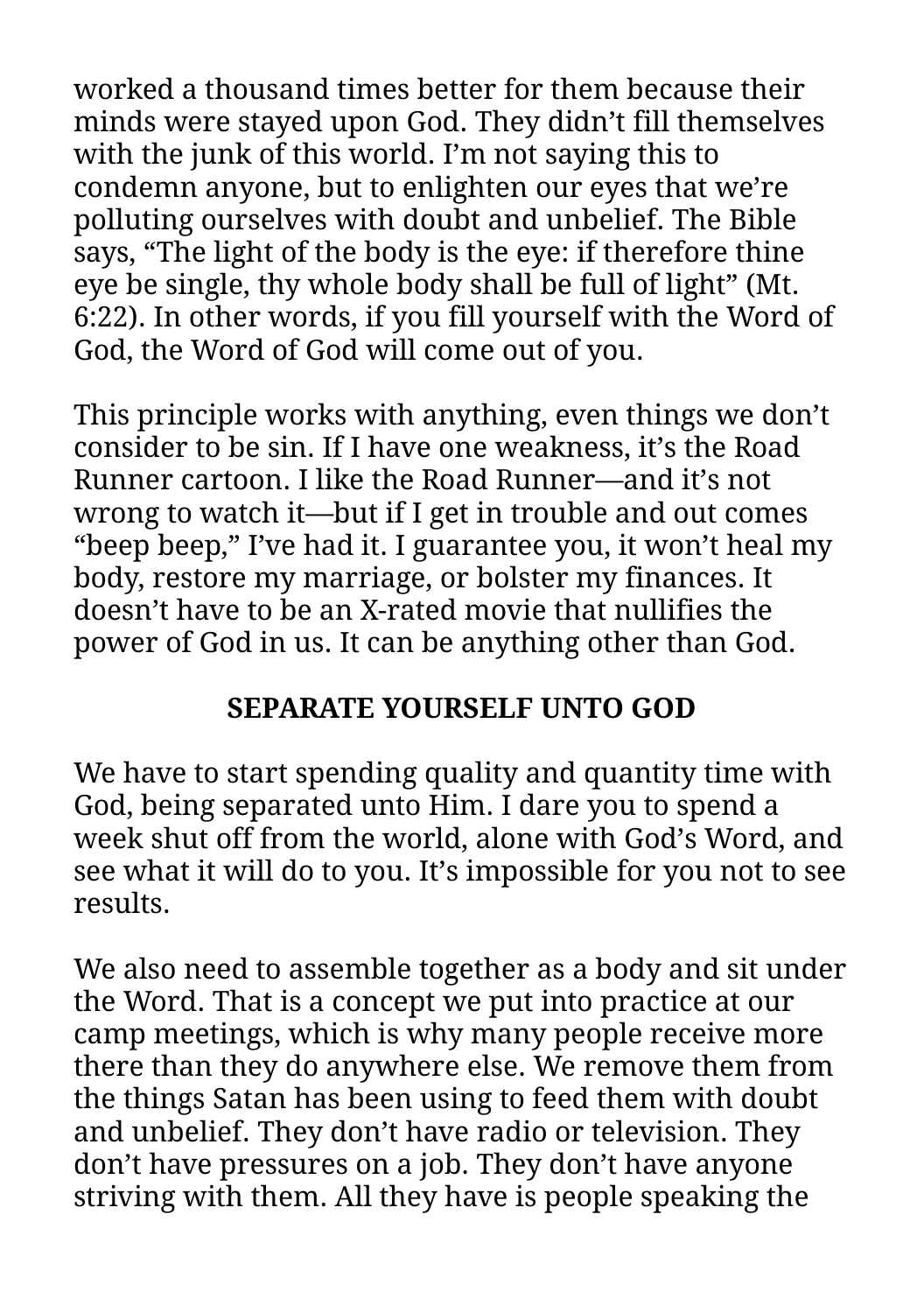Word of God, praising God, encouraging them, and talking about faith. People who are never touched under any other circumstances often have their lives totally changed at our camp meetings. They can do anything for God by the end of the week, because they've been fed the Word of God all week long and were separated from their natural surroundings. They're powerhouses of faith. We literally starved the devil out of them.

Whatever you are today is what you've been thinking yesterday. Proverbs 23:7 says, "For as he [a man] thinketh in his heart, so is he...." Likewise, 2 Peter 1:3 says, "According as his divine power hath given unto us all things that pertain unto life and godliness, through the knowledge of him that called us to glory and virtue...." Notice that these things come through knowledge. What kind of knowledge have you been meditating on? Whatever your life is, is a result of what you've been thinking.

Someone may object, "But I've really been in the Word and I still don't have it." But, as every farmer knows, when you plant corn in the ground, you get corn. When you plant soybeans, you get soybeans. When you plant weeds, you get weeds! It's an irrevocable law of God whatever you sow, that you will also reap (Gal. 6:7). If you're reaping depression, you've sowed depression. If you're reaping sickness, you've sowed sickness. If you're reaping poverty, you've sowed poverty, or at least you have allowed it through neglect. One way or another, you've allowed Satan to conquer you. You may say, "But I haven't been thinking I want to be sick." Maybe not, but your thinking has been sick. You may not have been thinking, "I want to be poor," but your thinking has been poor.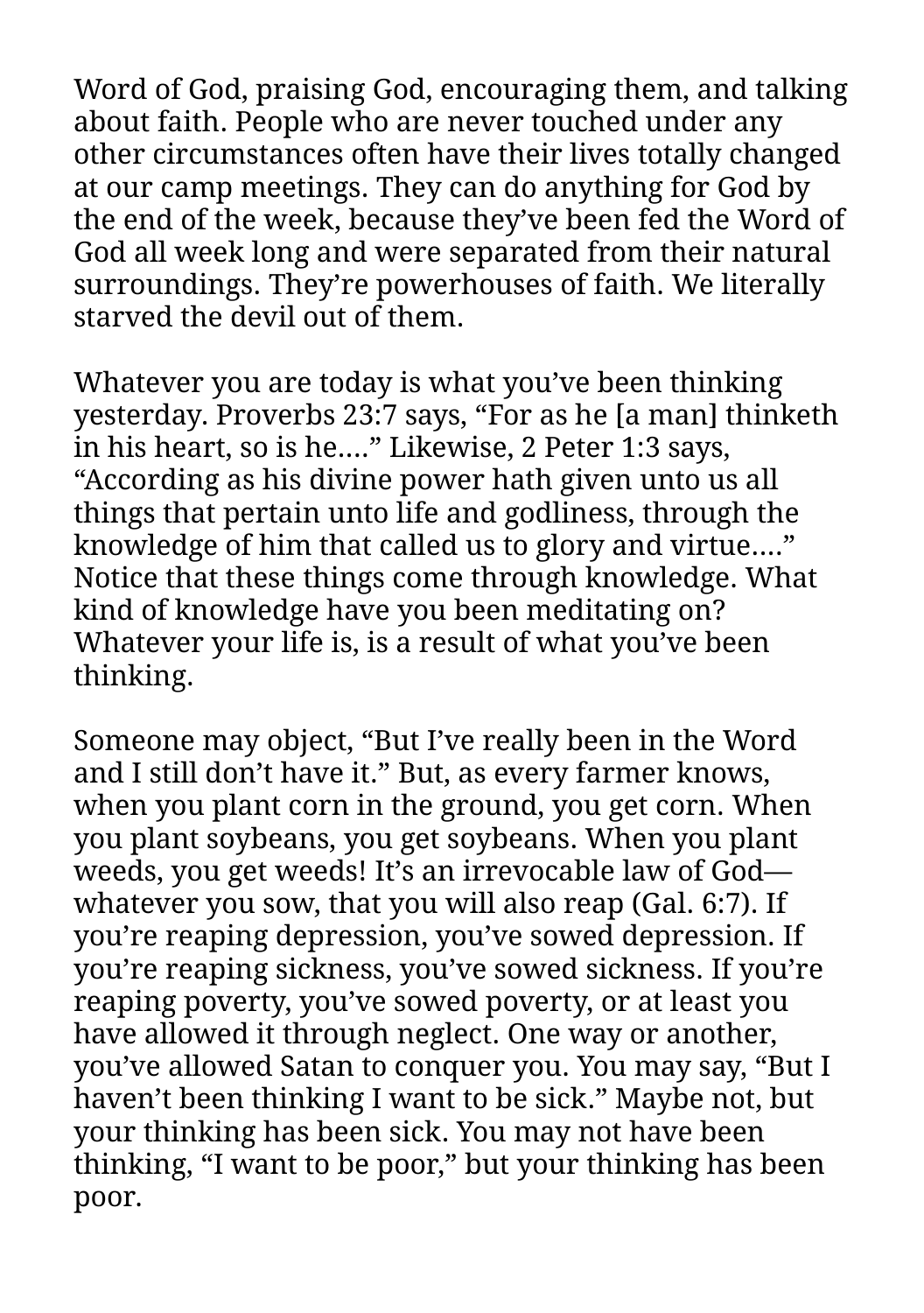# **ISAAC POLENDO—ON FIRE FOR GOD**

In Africa, around the turn of the century, there was a man named Isaac Polendo. His father was the witch doctor in their village and Isaac, even from a very young age, knew in his heart that witchcraft was wrong. He cried out for God, the true God, to reveal Himself to him. He had a dream in which he saw a white man come to his village and tell them about God (Isaac had never seen a white man before). He waited his entire life for this white man to come. Finally, a Presbyterian missionary came to the village and Isaac went to listen to him. He heard the gospel, but he thought it was the dumbest thing he'd ever heard: the missionary didn't present it in power and authority. But because of his vision, he stayed around the missionary. Finally, Isaac Polendo got saved. He was convinced it was real, but he knew very little about it.

The missionary tried to put him through the Presbyterian school and teach him how to read the Bible, but Isaac flunked. The missionaries said he was uneducable, so they wouldn't allow him to continue in school. Disillusioned, he went back to his hut and began to get drunk on coconut wine. He did virtually nothing with his faith. Some time later, when his wife was dying, he began to get really serious and asked God, "Why is this happening?" God appeared to him in a vision again and told him some great and mighty things. Inspired, Isaac laid hands on his wife and she was healed. He cut down his coconut grove, and went to re-enroll in school. In six weeks, he graduated from the school. God had totally turned his life and mind around.

Those Presbyterians still thought he would never amount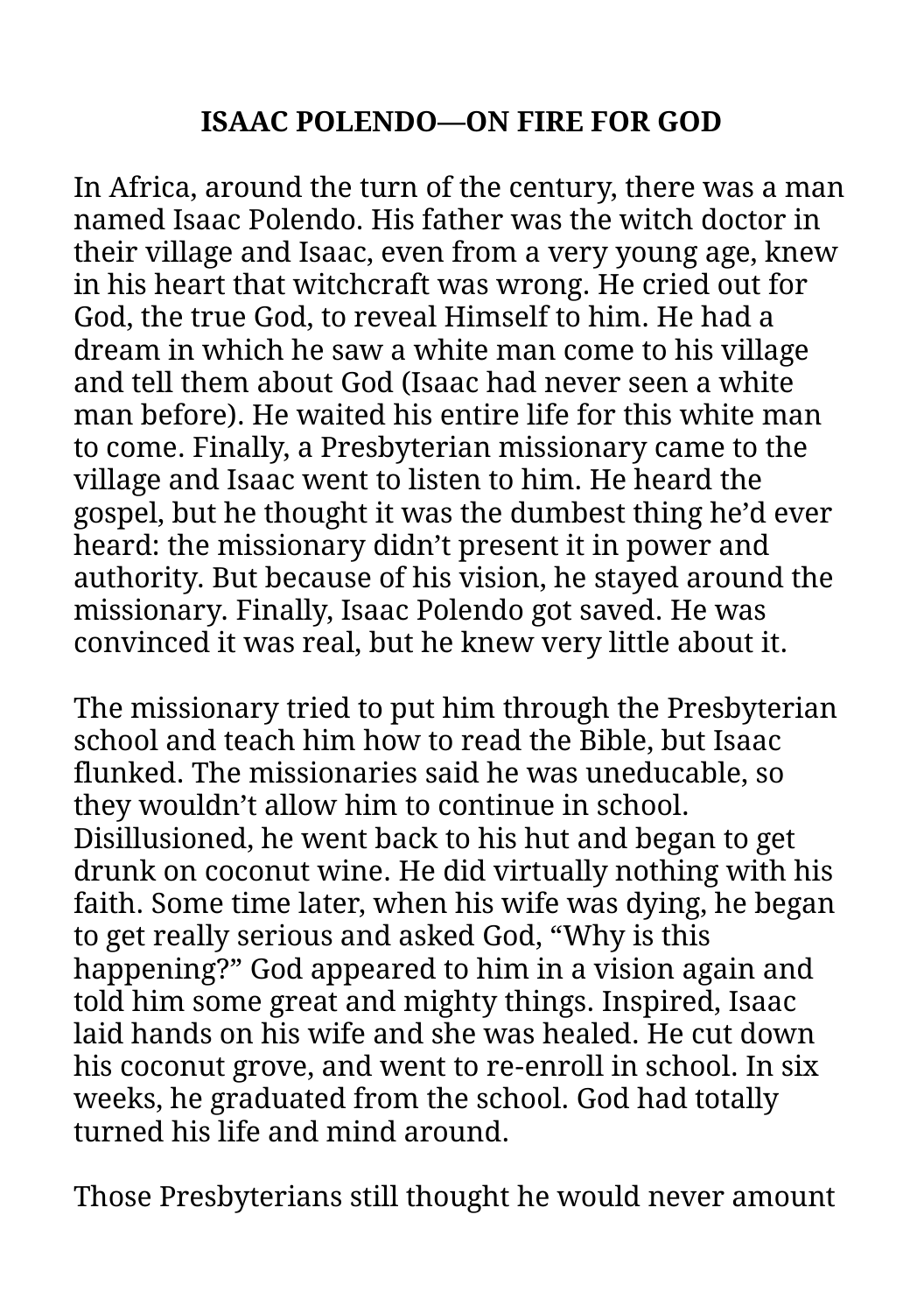to anything, so they just gave him a copy of the Bible and said, "Go back and read it, and whatever it says, do it." So he spent six months studying the Bible, then went to the next village and began preaching. He would sit in front of a hut, beat on a large drum, and the villagers would assemble to hear him. The witch doctor disliked him, so he started fighting against him, saying that he would curse anyone who came to the meetings. The crowd started dwindling, and finally no one came at all. To make matters worse, they put the drum Isaac used for his meetings in the middle of a large clearing, and used it for an orgy honoring their gods.

Angered, Isaac walked out into the middle of the clearing and prayed. A fire from heaven fell down and burned up the clearing. Isaac went out and got his drum, put it in front of his hut and began beating it. The whole village came to hear him and got saved. Then he went to the next village. Word spread, people came and got healed and delivered. The witch doctor in that village came against him. When the chief's wife was dying, the witch doctor said, "This man who preaches this strange God is the problem." Isaac kept on preaching. Finally, the chief's wife died. When that happened, the people all came to kill Isaac, but just before they did, he said, "Wait a minute." He walked into the chief's hut, raised his wife from the dead and walked back out with her. The chief and his entire village got saved.

Isaac went to the next village, and the chief there had two sons crippled with clubfoot. He prayed for them, they were instantly healed, and the chief made the whole village come and get saved. Isaac went back and told the missionaries what had happened and they said, "No, no, God doesn't do those kinds of miracles anymore!" But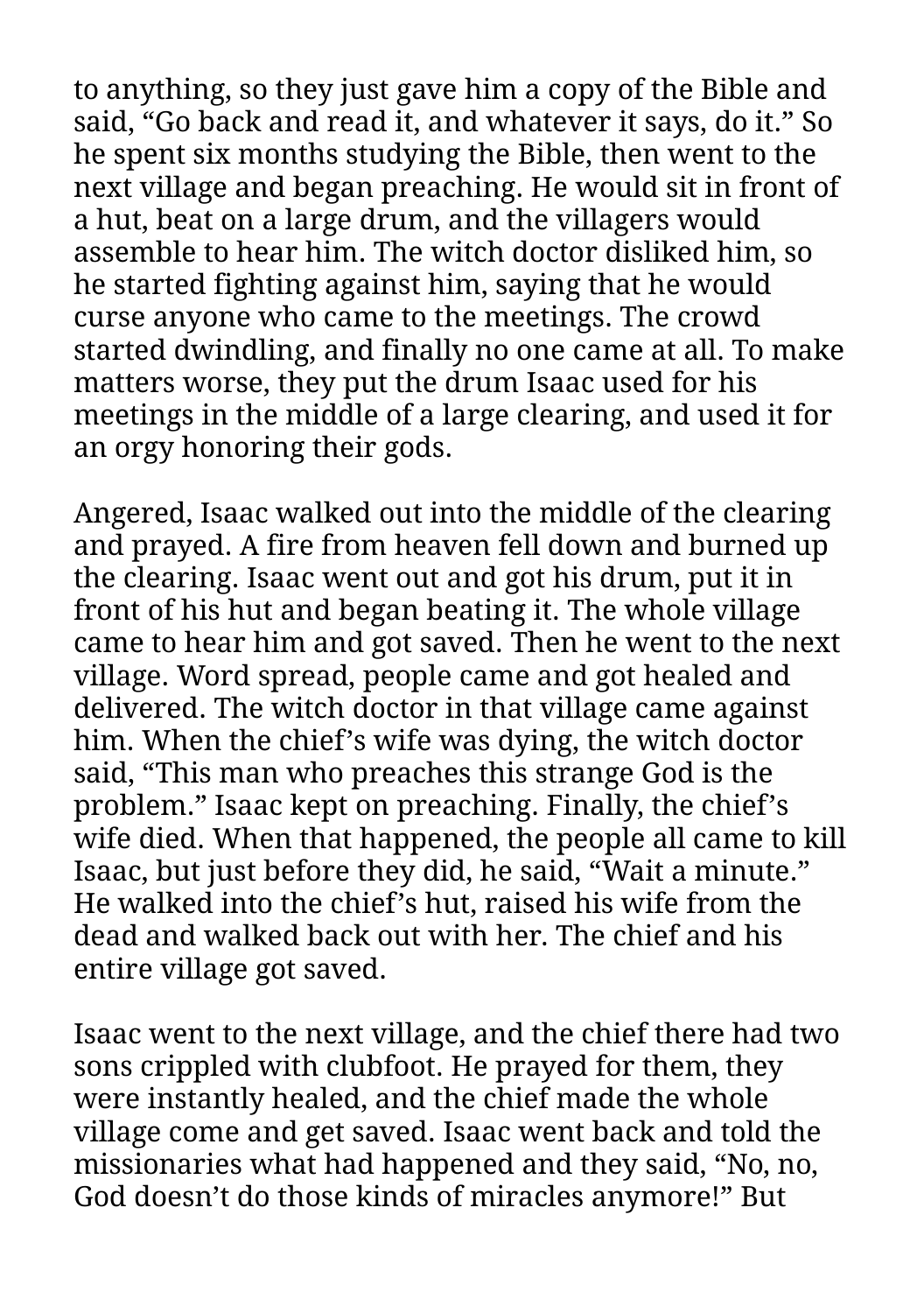they were too late; it had already happened.

This example reveals that if we weren't polluted with so much doubt and unbelief, God would do anything through us. We could see everything Isaac did, and what the missionaries failed to do.

#### **WHAT ABOUT YOU?**

If God can save you, He can accomplish anything in your life. You don't have to know all kinds of great theological truths if you'd just focus on what you do know. You can remove all of the debris of doubt and unbelief that has been sown in your life by humbling yourself, repenting, and letting God cleanse you. If you've spent 20, 30 or 40 years absorbing doubt and unbelief, praise God that it doesn't have to take another 20 or 30 years to get it out, because God's power will cleanse you of it now.

In 2 Corinthians 10:4-5, it says "(For the weapons of our warfare are not carnal, but mighty through God to the pulling down of strong holds); Casting down imaginations, and every high thing that exalteth itself against the knowledge of God, and bringing into captivity every thought to the obedience of Christ;" Perhaps you're thinking, But I can't keep my mind stayed on God all the time. Yes, you can. You can bring into captivity every thought to the obedience of Jesus; the Bible says so. It's a lie from the devil that you can't control your mind.

All of us have had times when we worried all day, and yet performed on our jobs and did other daily tasks. Worry is simply keeping our minds stayed on the negative things in our lives. If we can worry all day, we can keep our minds stayed on God's Word all day (2 Cor. 3:3-5).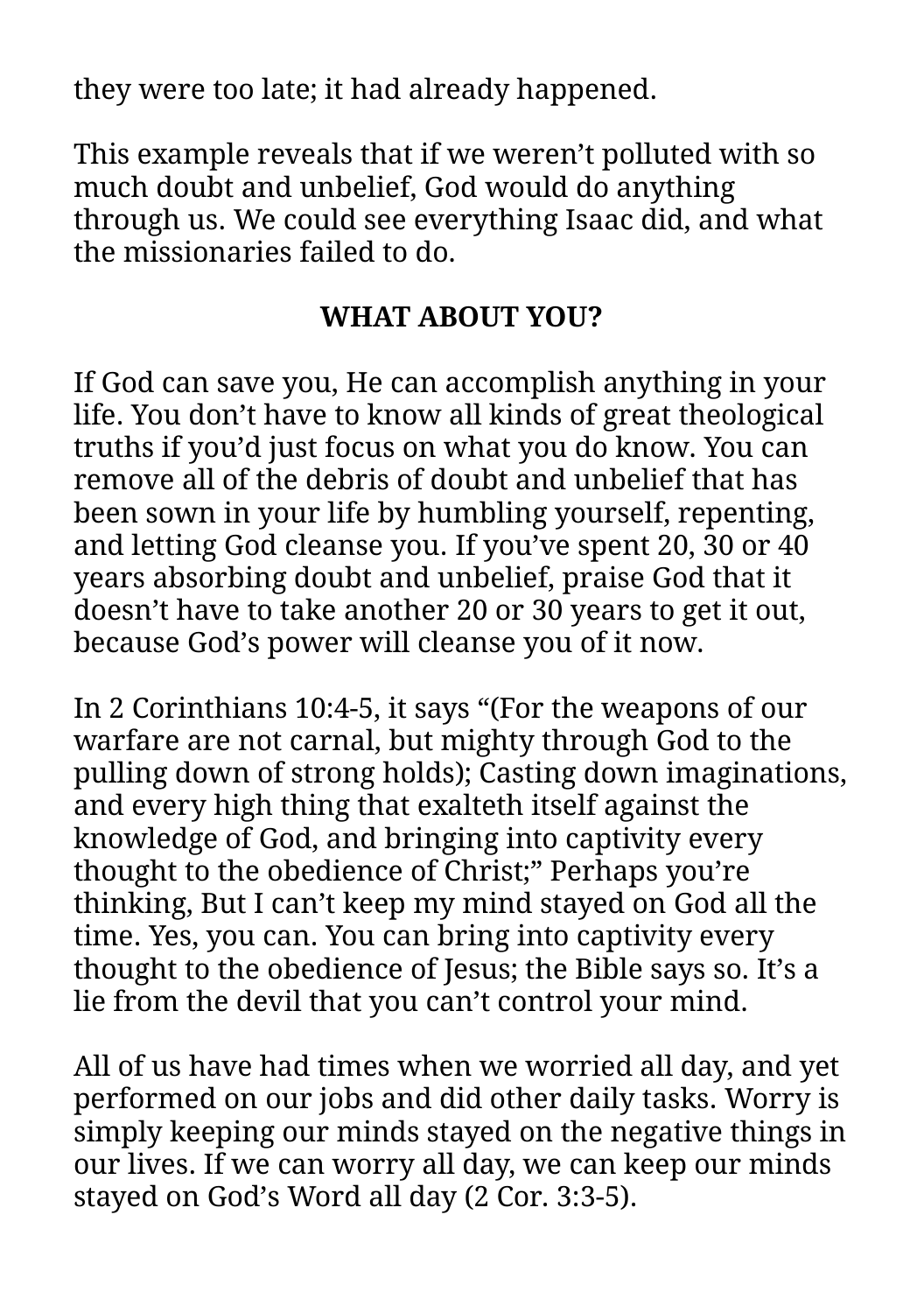You can control your mind at home. You can control it at church. You can control it on the job. I know—I controlled it in Vietnam! You may not be able to stop the source, but doubt and unbelief do not have to penetrate you; they don't have to rule you. You do not have to be dominated by natural, worldly things. You can reverse it, and it all starts by focusing your attention on Jesus. Consider Jesus, and He will dominate you.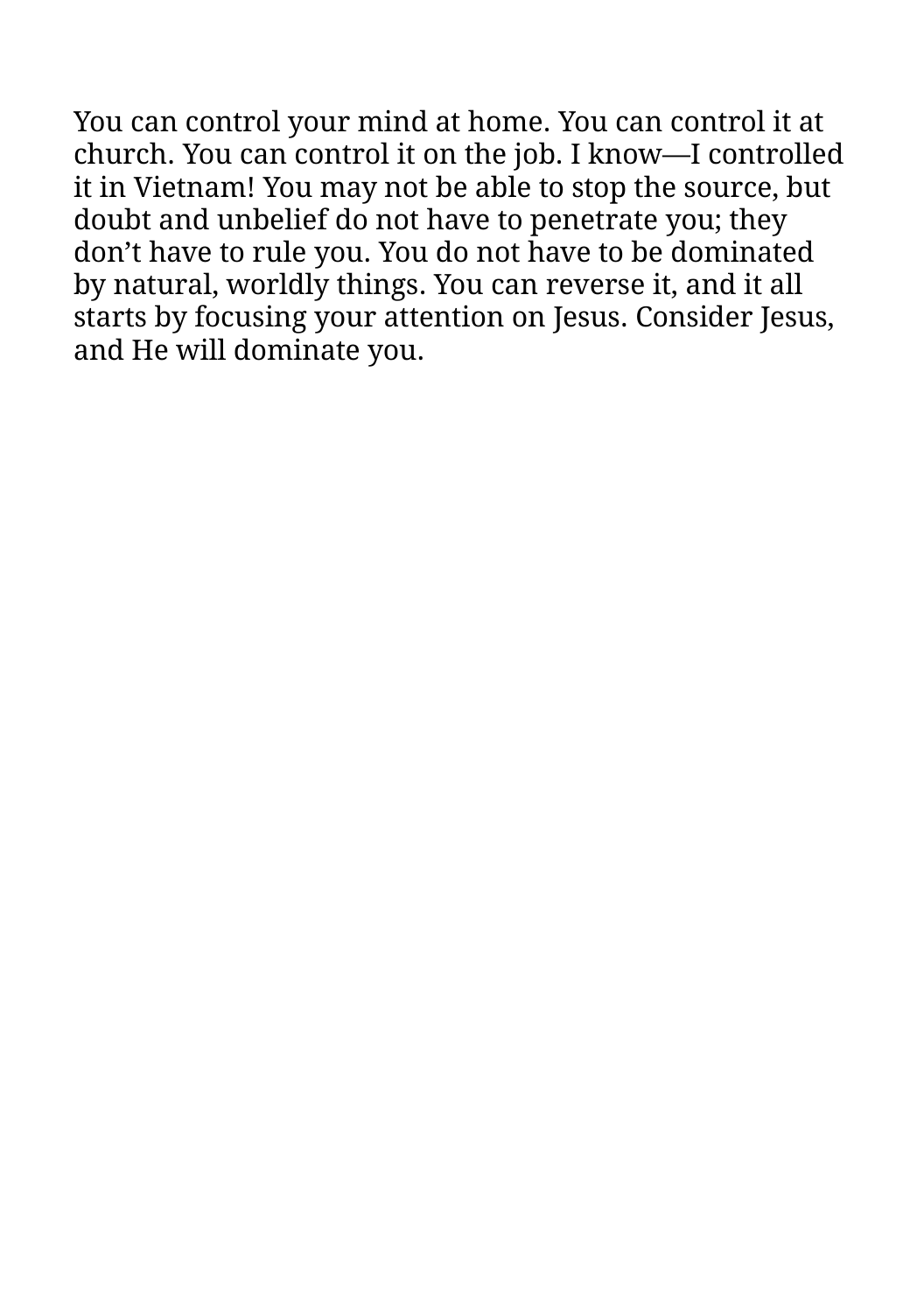# **PART 3 THE CURE**

*The cure for a hardened heart is a total commitment to keep our minds stayed on the Lord.*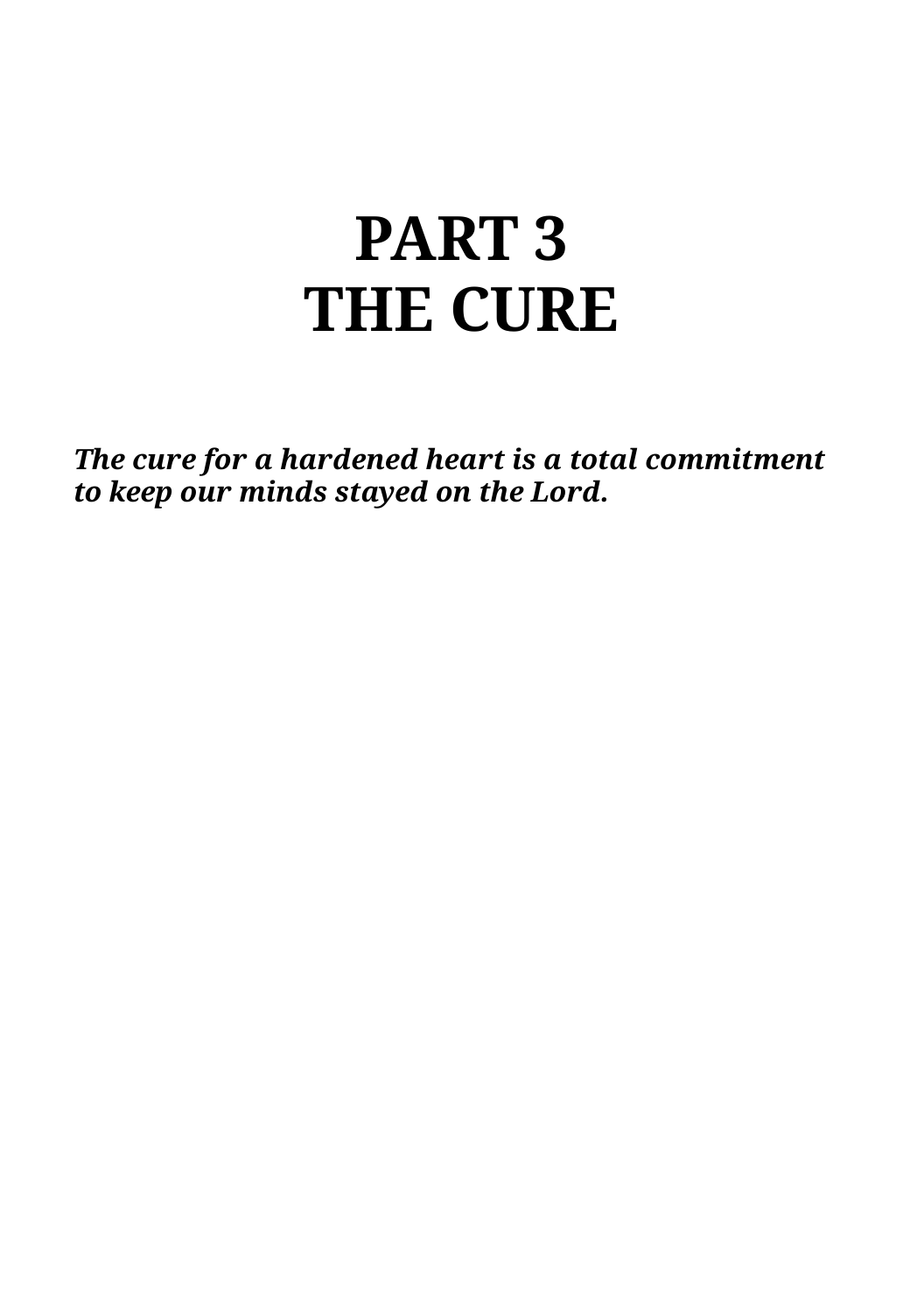# Chapter 5 Stop The Conception

As I said before, some people think temptation is nearly automatic, that a certain part of us is just bent on sin, but that's not so. There is nothing within you that makes you sin. It is your nature, according to Galatians 5:22-23, to operate in love, joy, peace, longsuffering, gentleness, goodness, faith, meekness, and temperance. That is normal for Christians. The reason other things enter is because we entertain contrary thoughts.

Sin has to be conceived, just as a child has to be conceived. If you stop the conception, then you don't have to fight such a strong battle when sin presents itself.

Many Christians, however, wait until the battle is raging, then try to summon up faith, rebuke the devil, use the name of Jesus, and overcome temptation. There is a better way—stop the temptation before it starts. If we neglect the Word of God, if we neglect time with the Lord, we will be hardened towards the Lord, but if we neglect the devil, we will find that it is not easy to hear the voice of the devil. We can stop that temptation in its tracks.

#### **MY FIRST BAPTIST HEALING**

I remember the first person I ever saw healed. I was teaching a Baptist Sunday School class. I didn't know that God healed back then, but I read in the Word that "...they shall lay hands on the sick, and they shall recover" (Mk. 16:18).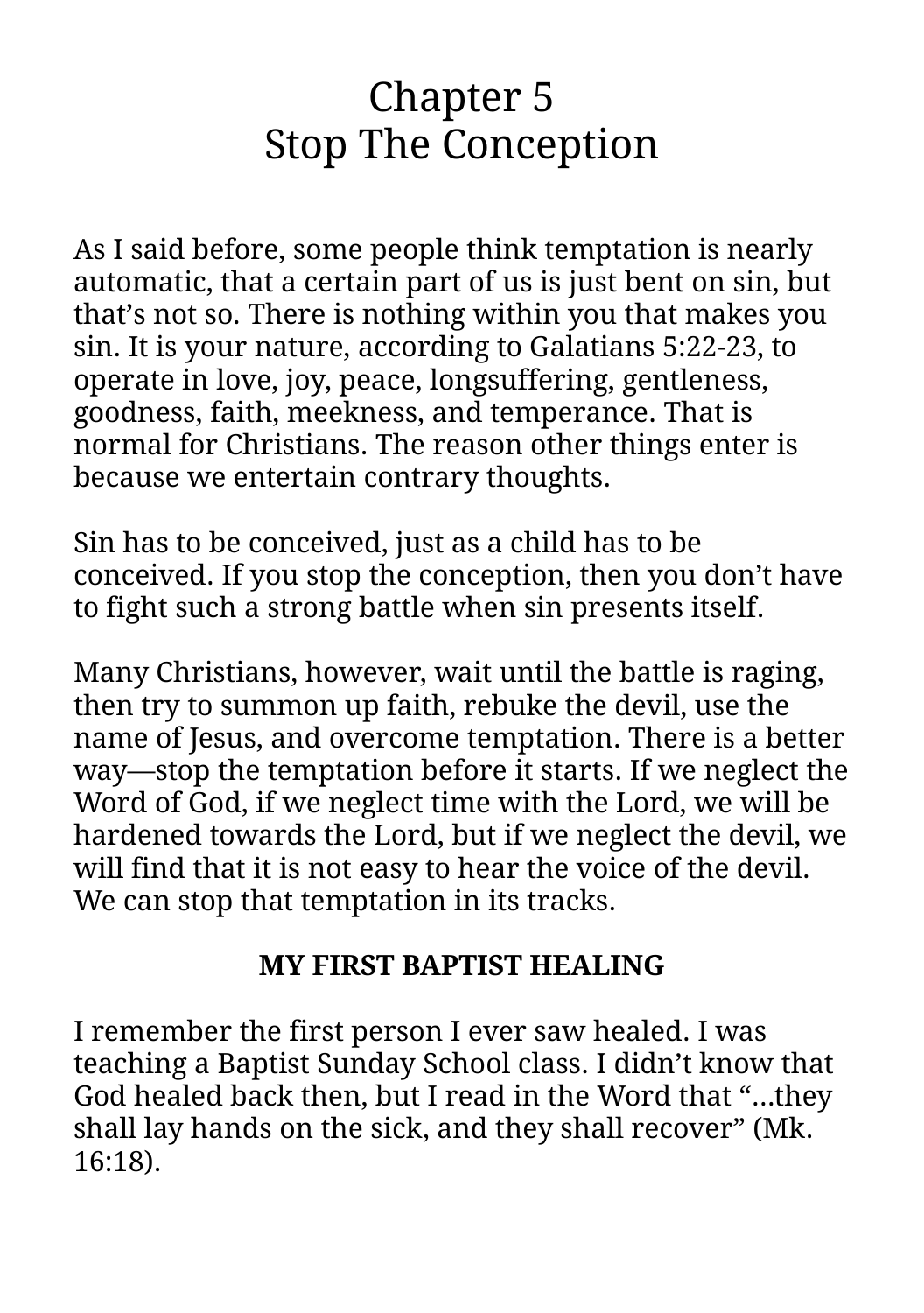I began reading that verse to my class, a group of high school students, every Sunday. I said, "I know this isn't what the Baptists teach, and I've never seen it, but it's in God's Word, so we're going to lay hands on the sick and they will recover. If you get sick, don't stay away from church. We'll lay hands on you."

One day a girl named Diane came in sick. She was so sick she was actually green! When I saw her, my first reaction was, "What are you doing here?" She said, "Well, you said if I was sick I should come and have you lay hands on me." I swallowed hard and said, "Well, that's what the Word says." We sat her down in a chair and prayed, but she looked worse rather than better. I resumed teaching the class. Finally, she got so sick she had to go home.

Later I went into the church service, feeling really defeated. I said, "God, I did exactly what You said to the best of my ability. Why didn't it work?" During the song service, I looked around, and that girl was in the back of the church, frantically waving at me. I went back there, and she said, "By the time I got home I was totally healed!" We interrupted the service and made an announcement to that whole Baptist church that this girl was healed!

I was as surprised as anybody to see her healed, but that's the way I was when I started out ministering. Every time I laid hands on somebody, I'd wonder, God, is this going to work? Because of that, we saw some healed, and some not healed.

# **ARTHRITIS PAIN—GONE!**

Over the years, however, I've renewed myself in that area.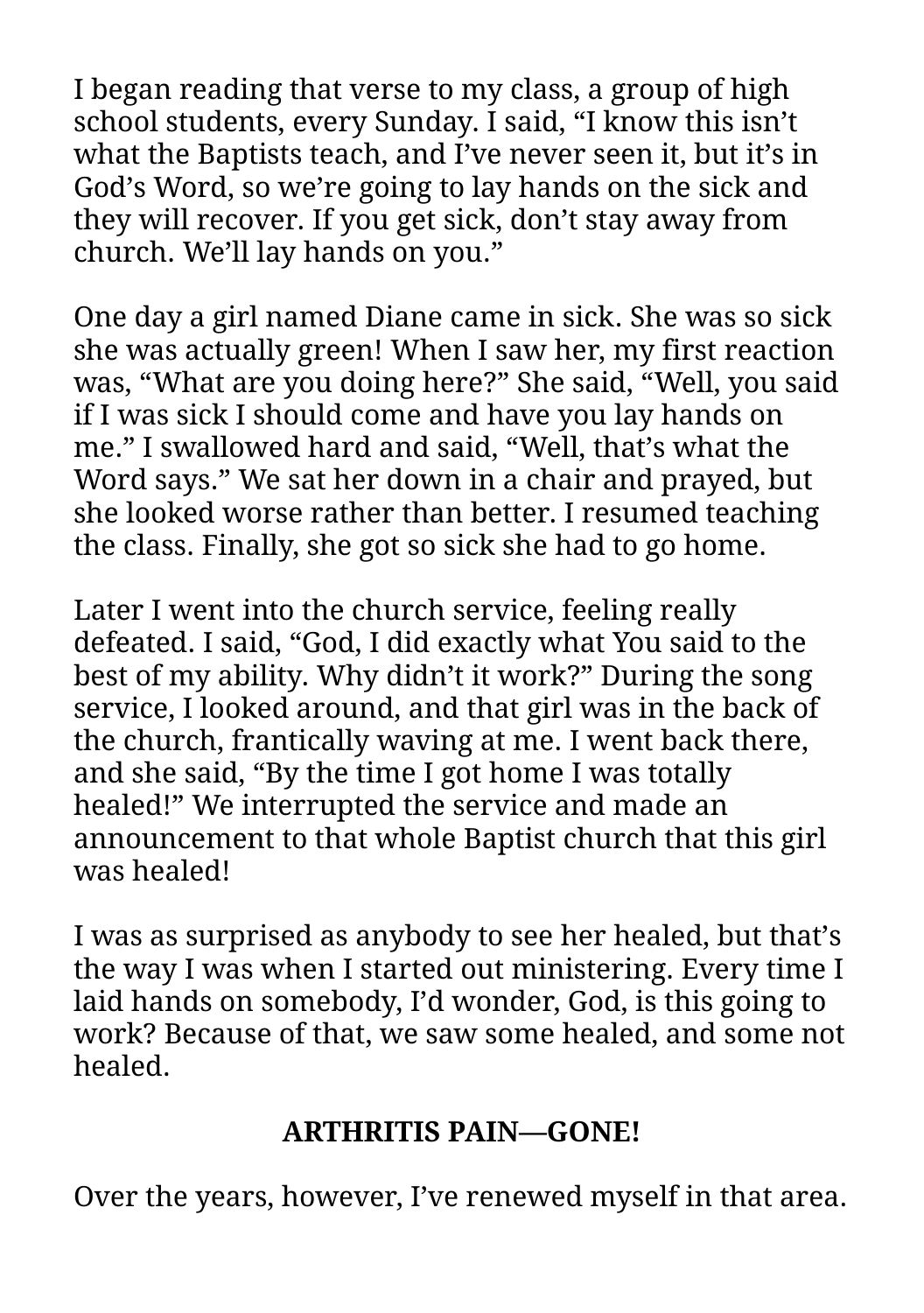For example, take arthritis: I have great faith that I can make anybody's arthritic pain leave, whether they're believers or not, because I've exercised my faith in that area.

Once, for example, we had a miracle service in Childress, Texas. A lady came to the meeting. She was on a walker, and was shuffling around, almost totally paralyzed from arthritis. She came forward and I knew that I knew she was going to get healed, so I laid hands on her. I prayed, grabbed her hands, and said, "Let's walk." She said, "Oh, I can't walk, brother." And I said, "Yes, you can." She said, "No, I can't," and so I pulled on her a little bit. Finally I leaned her forward and began to let go. She started shuffling fast. Finally, she cried, "Oh, it hurts," but I was hardened toward what the devil had to say. So I said, "I don't care if it hurts. We're going to walk."

She walked all around that place. It took her 30 minutes to walk from the back door and sit down, but before she left she was well enough to leave her walker inside. Then she called me the next week; all of her pain had come back. So I went to her house and told her, "God healed you and the Bible says the gifts and the callings of God are without repentance, according to Romans 11:29." I prayed over her again and her pain left. Then she'd call the next week; her pain was back. For a year and-a-half, I exercised myself that way, making her pain leave, but she wasn't operating in faith.

That may not have been the best way to minister to her, but it was great for me! I saw that I had authority over arthritis.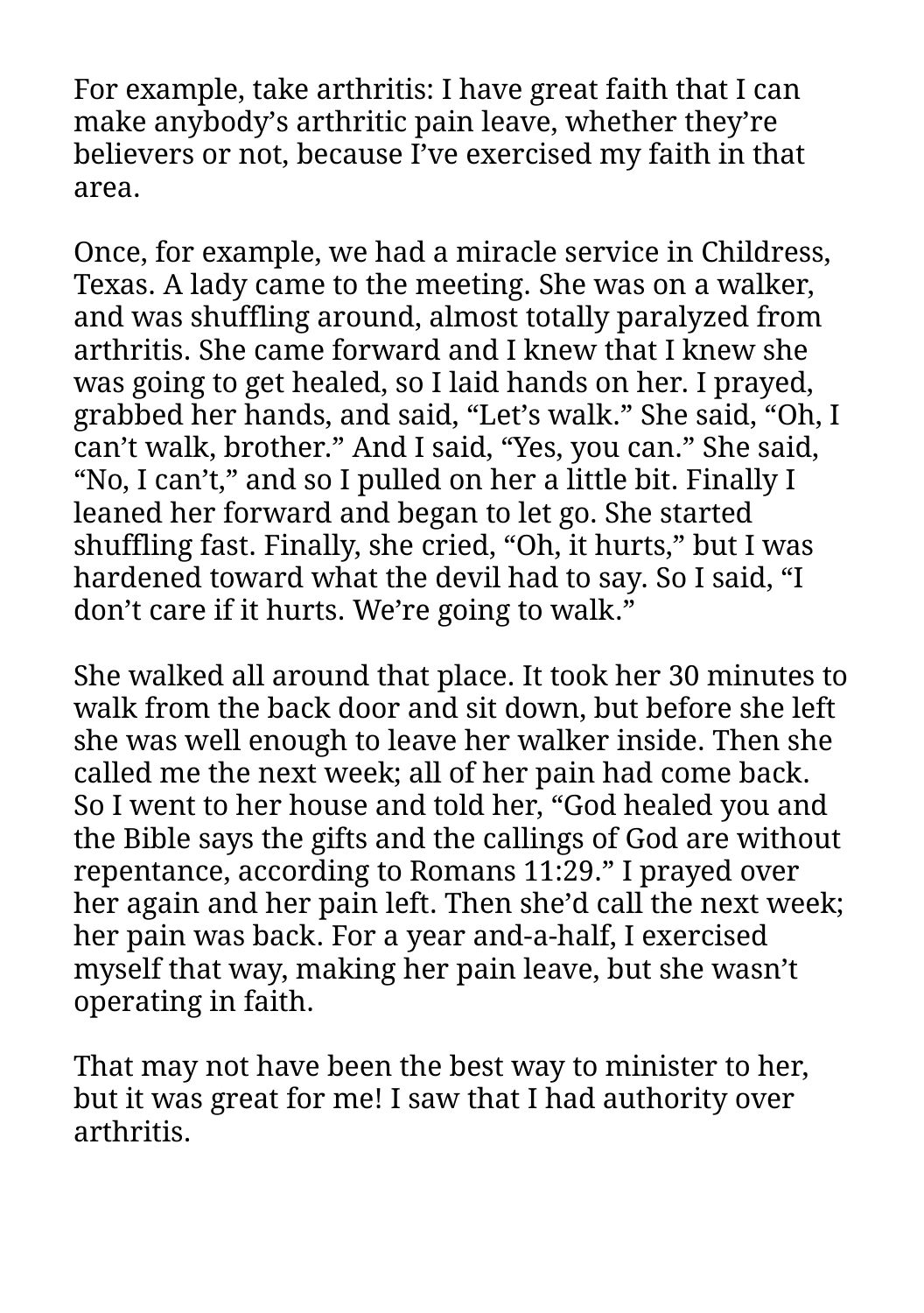# **ARTHRITIS KNUCKLES UNDER AGAIN**

Another lady in Childress came in, who was given less than 24 hours to live, by the doctors. She didn't tell me what her sickness was, and that was good, because our eyes, our senses, will hinder us unless they're under control. I was standing in front of the church with my eyes closed, singing and playing the guitar. When I asked people to come forward, I didn't see that her friends literally had to carry her up there. When she got up there I said, "Give me your hands."

I still had my eyes closed. God literally had to turn my senses off for this thing to work!

I prayed for her, put her hands up in the air, and said, "Now, do something you couldn't do." She screamed, and I asked, "What's the matter?" She said, "I haven't lifted my hands in eight years!" I said, "You haven't? Well, do something else you couldn't do." She began walking back and forth. I asked, "You haven't walked?" She said, "Not in over eight years." I asked her what was wrong, and she showed me her hands. They were terribly gnarled—the fingers were actually at right angles to the hands. She had literally been on her deathbed for months. Within two weeks, her hands were completely normal. A specialist examined her and told her, "Lady, I know what your record says, but you have never had arthritis."

Because of those incidents, I can pray for arthritis today, and it will leave.

# **A SPECIAL ANOINTING?**

I have no special anointing for arthritis—God gave me just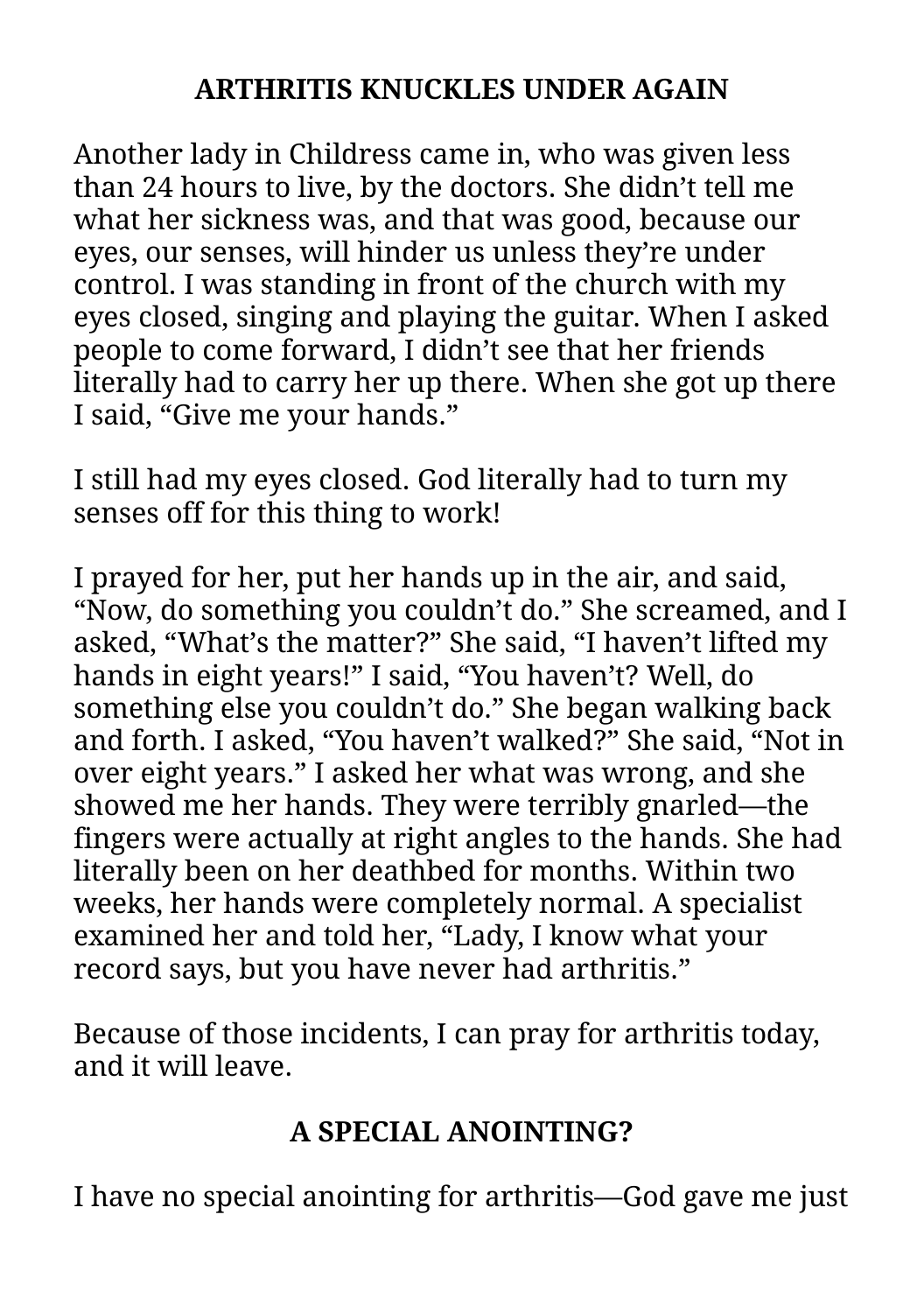as much power over any other sickness and disease as arthritis, but that's an area in which I've exercised my faith. God gave us power over all the power of the enemy (Lk. 10:19). If you have a special anointing to see legs grow, for example, it's because you've exercised yourself in that area.

Most of us have faith for certain areas. But it's a lie from the devil that you have to have doubt and unbelief in other areas. You don't. You can renew your mind and eliminate the vast majority of Satan's warfare against you. You can stop the conception.

Someone might say, "But, Brother, you're a preacher. It's easy for you to say that—you stay around Christians all the time and don't have to contact the world."

You've never been a preacher if you believe that! You should have the responsibility, the worry and the pressures a preacher has for a while. It's not easy to serve God. You put yourself on the front lines, responsible for a thousand people in a church, and see what kind of trouble the devil gives you.

# **FACING THE MUSIC IN VIETNAM**

When I went through Vietnam, I lived with the doubt and unbelief of others 24 hours a day, and I saw myself victorious in every situation—but not without effort.

The thing I hated worst in Vietnam was the ungodly music. I was the lowest ranking man in my bunker, but I determined that I wasn't going to listen to that music, or the blaspheming and cursing God all the time. I got a poster board and a marker and wrote Exodus 20:7 in big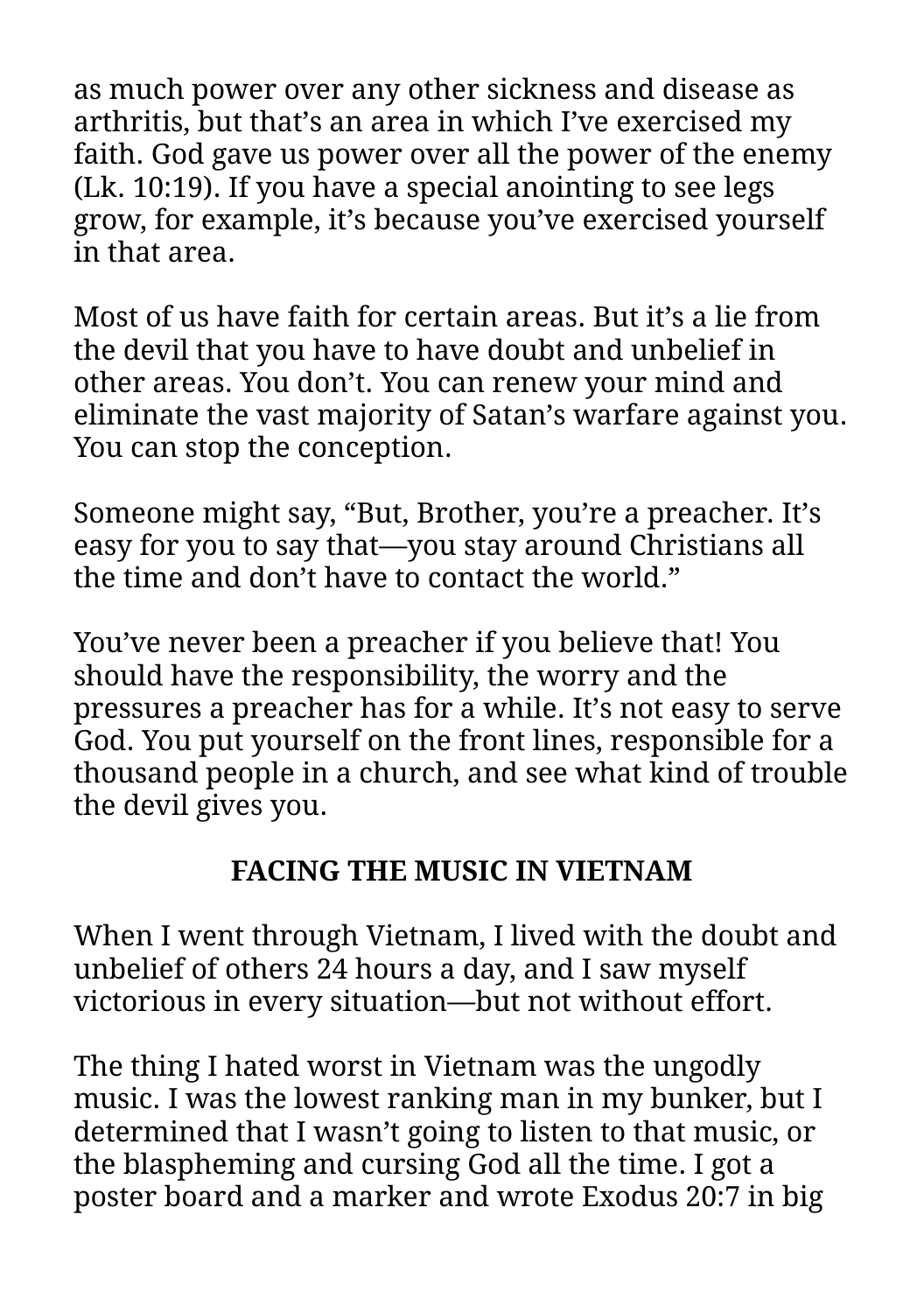letters on it. I hung it on the wall so that when anyone opened the door, the first thing they saw was: "Thou shalt not take the name of the Lord thy God in vain; for the Lord will not hold him guiltless that taketh his name in vain."

From that time on, not another cussword was said. For three months not a single word was said to me of any kind! They stopped playing the radios and left the bunker to drink. They didn't even acknowledge that I was there. You might think that was bad, but it was better than hearing all of their filth and perversion.

#### **A MILITANT FAITH**

When I was in the United States before being shipped out to Vietnam, I was held over at a base. One day, we were waiting to get paid, and were down in this little stairway that was no larger than 10 by 10 feet. There were about 40 people huddled down there, trying to stay out of the cold and wind. None of them knew me. They were cursing and blaspheming God, just like soldiers do. There was a tall fellow there, named David, who was a former gospel singer before he was drafted. He was not living for God, and was blaspheming the Lord and making jokes about Christians, just like everyone else. Finally, he got a twinge of conviction, and said, "That's no way for a good- ole Scofield-carrying Baptist to talk."

I asked, "You have a Scofield Bible?" And he said, "Yeah, do you?" And I said, "I sure do. Why don't you ever read yours?" And he said, "What do you mean, ever read mine?" I said, "Have you ever read Matthew 12:36?" And he said, "I don't know what it says." And I said, "It says, '...every idle word that men shall speak, they shall give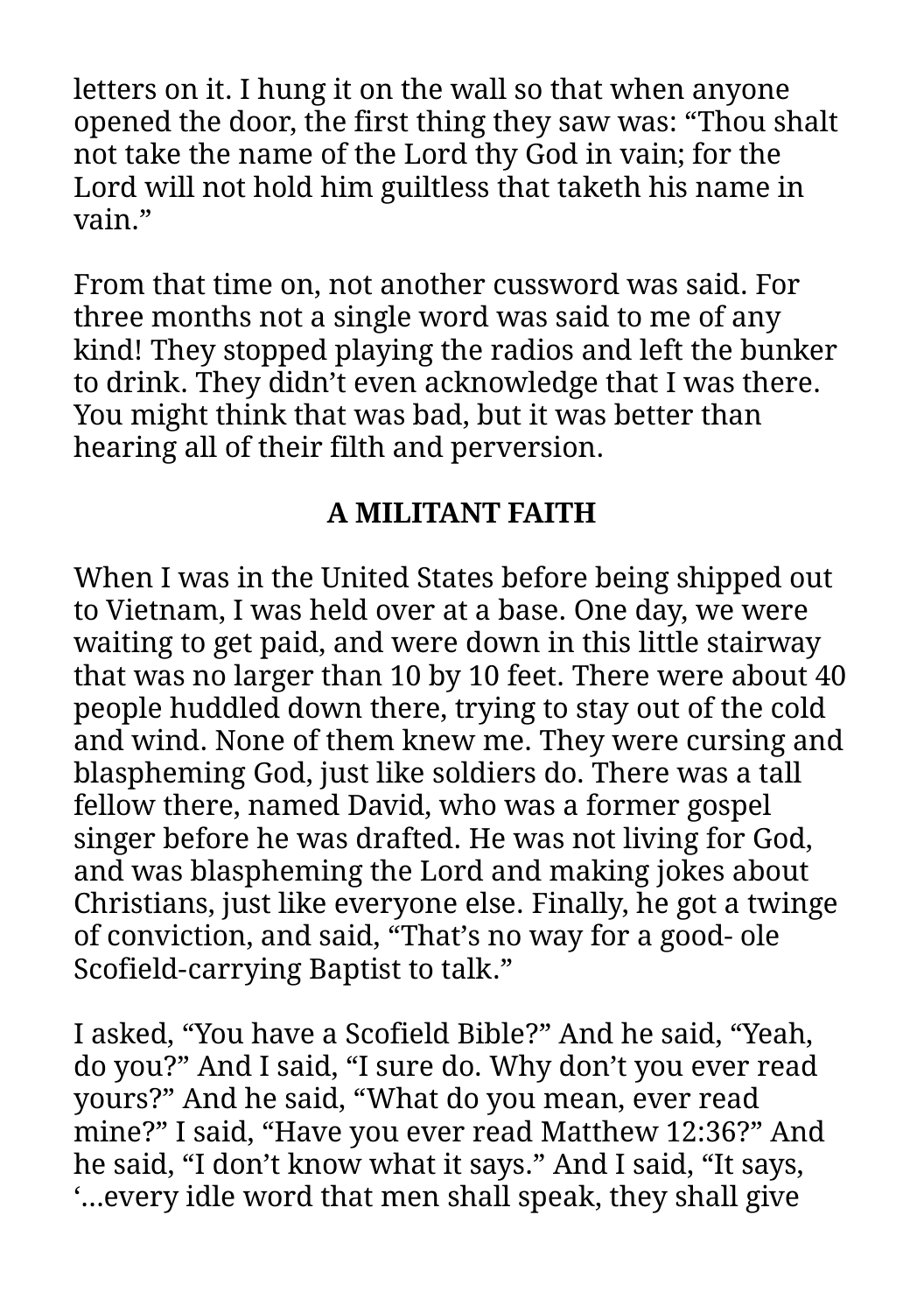account thereof in the day of judgment. For by thy words thou shalt be justified, and by thy words thou shalt be condemned.'"

Boy! He got mad and began pushing his way through that crowd, and just as he got up to me, I said, "One other scripture—Galatians 4:16 says, 'Am I therefore become your enemy, because I tell you the truth?'" He just stood there glaring at me, then turned around and walked away. He didn't say anything, and for the next 30 minutes, no one said anything! Again, I didn't have to listen to all their doubt and unbelief. Two-and-a-half months later, that fellow got right with God, and told me that he had been under such conviction, he hadn't slept a wink since then.

The very first night I was in the Army, everybody was cursing and blaspheming God in the barracks. It was night and the lights were out. Suddenly one guy said, "Even though I talk this way, I really do know God." I said, "Did you ever read 1 John?" He said, "Who said that?" I said, "In 1 John 2:4, it says, 'He that saith, I know him, and keepeth not his commandments, is a liar, and the truth is not in him.'" He got mad, turned the lights on, and started walking around, saying, "Who said that?" I just acted like I was asleep. I never said a word. They never said a word they all went to sleep. It worked.

#### **WHAT ABOUT YOU?**

How does this apply to you? Suppose people at work are running down the President of the United States. We know the President is the ruler of our people, and we're commanded to pray for him; but people criticize him constantly, and that's negative. It hardens your heart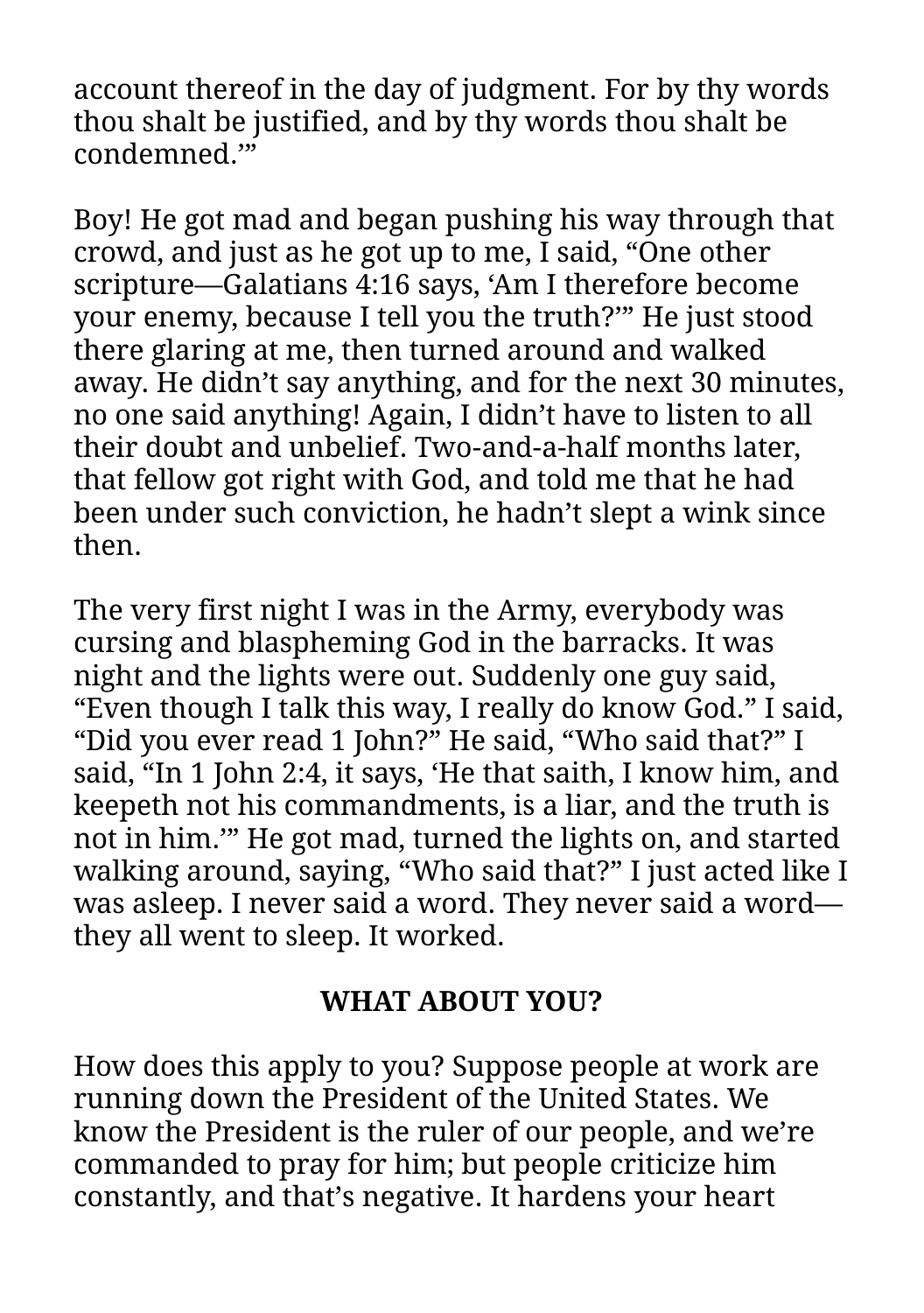toward God because you're violating the Word of God. Psalm 1:1 says, "Blessed is the man that walketh not in the counsel of the ungodly, nor standeth in the way of sinners, nor sitteth in the seat of the scornful ." What should you do? You don't have to criticize them, but you can say, "According to Romans 13:1-4, the President is the ruler of my people, ordained by God for my good, and I've been praying for him." Do you know what will happen? Either those people will repent, or they will never mention it around you again. In either case, you win.

At church, in the Army, on the job—anyplace you find yourself—you can stop the conception. That's half the battle.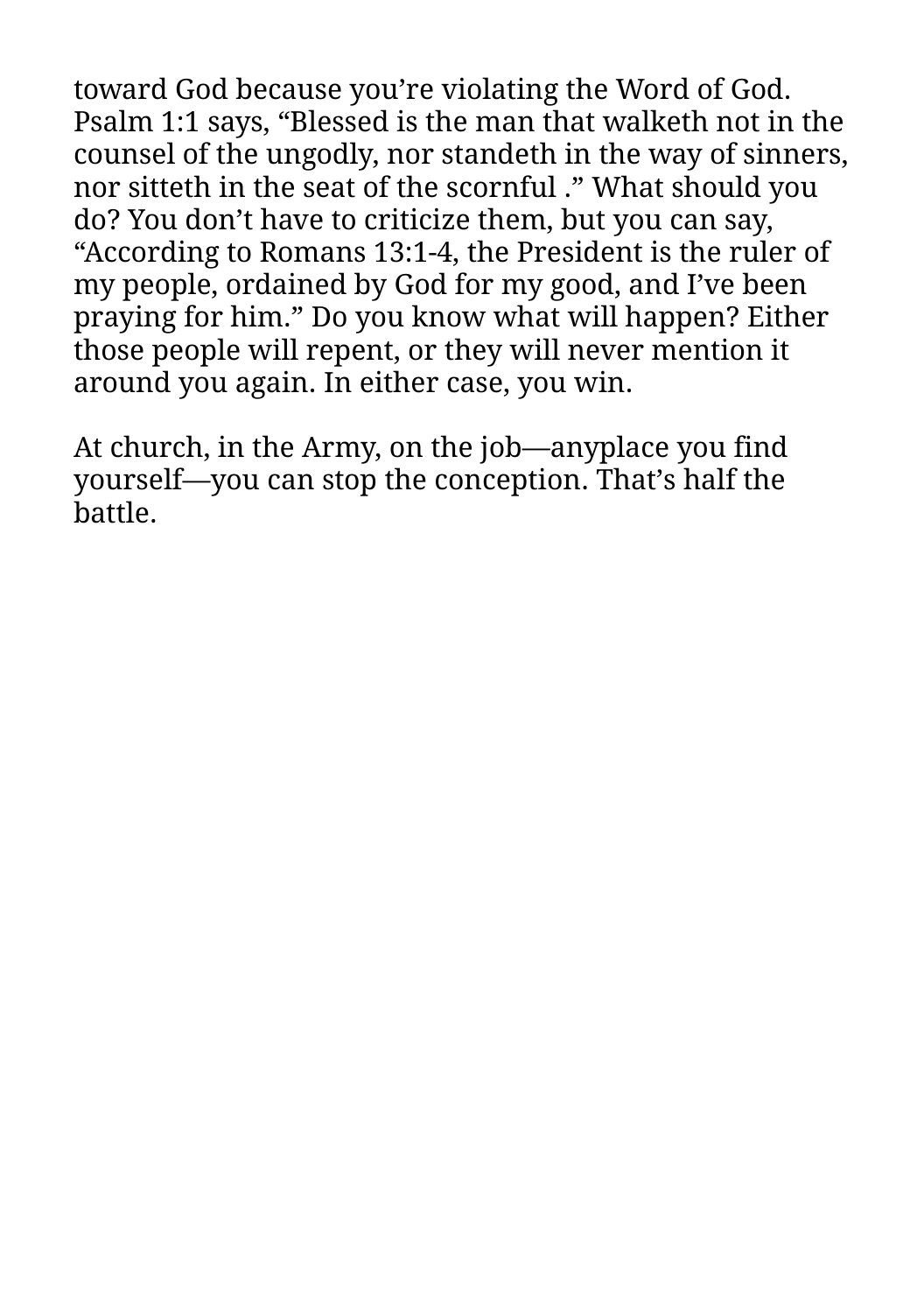# Chapter 6 Understanding Unbelief

Let's review for a moment. We've learned that our hearts can be hardened. Having a hard heart is defined as being deprived of wisdom, judgment and understanding (Mk. 8:17-19). The way your heart becomes hardened is by what you do not consider (Mk. 6:52). What you focus your attention on, you'll be sensitive to; what you neglect, you'll be hardened to. Most of us have neglected the things of God and paid attention to the things of the world.

"Because of your unbelief..."

In Matthew, chapter 17, there is a perfect example of a hardened heart. Jesus' disciples are trying to cast a demon out of a boy. Starting at verse 14, it says, "And when they were come to the multitude, there came to him a certain man, kneeling down to him, and saying, Lord, have mercy on my son: for he is lunatic, and sore vexed: for ofttimes he falleth into fire, and oft into the water. And I brought him to thy disciples, and they could not cure him. Then Jesus answered and said, O faithless and perverse generation, how long shall I be with you? how long shall I suffer you? bring him hither to me. And Jesus rebuked the devil; and he departed out of him: and the child was cured from that very hour. Then came the disciples to Jesus apart, and said, Why could not we cast him out? And Jesus said unto them, Because of your unbelief...."

If I asked you, "Why have you prayed for something and not seen the manifestation?" the typical answer would be: "Not enough faith." Jesus' disciples asked Him the same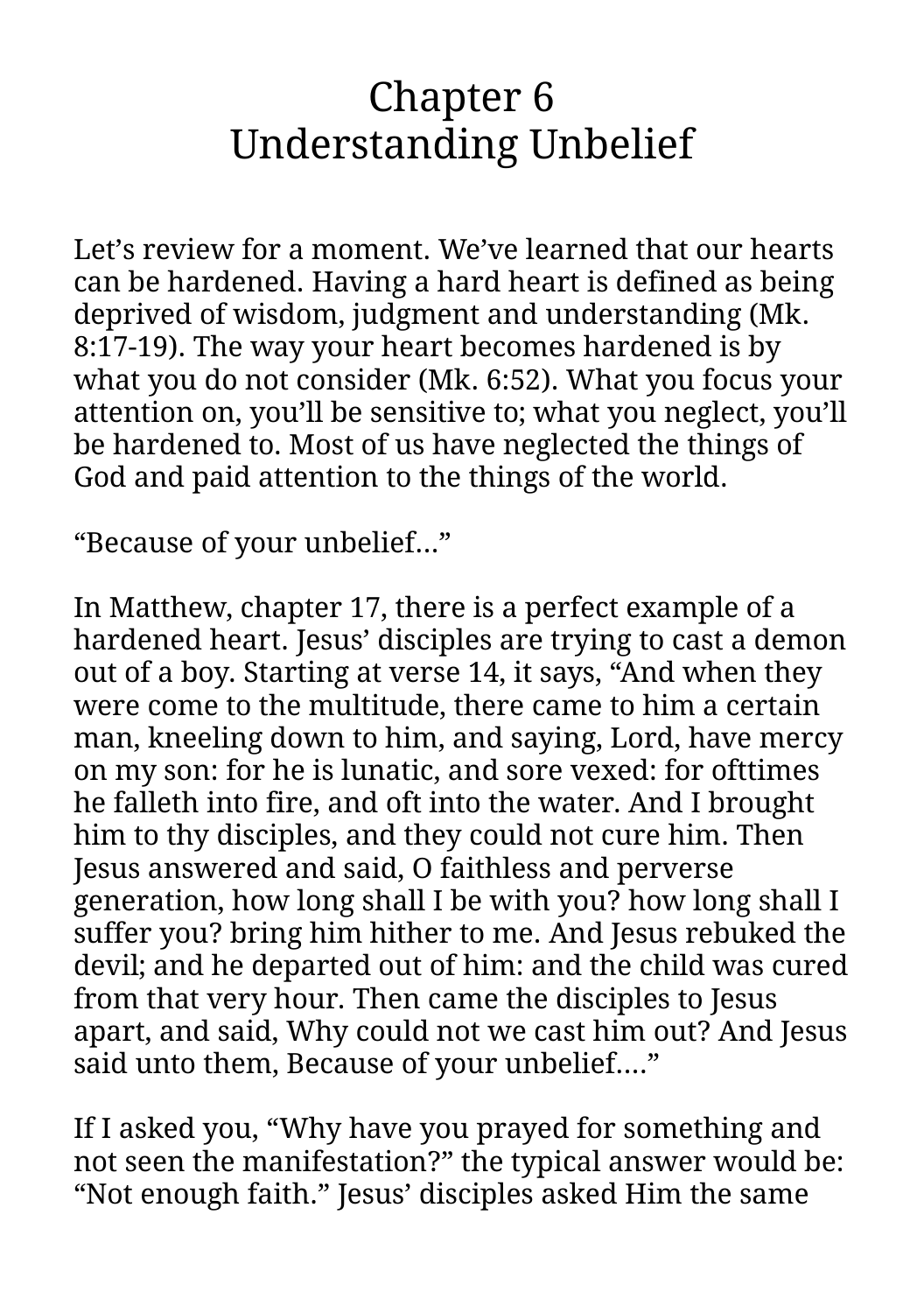question, "Why couldn't we cast him out?" Jesus didn't say they didn't have enough faith. Instead, He pointed to their unbelief.

# **FAITH AND UNBELIEF**

You can have faith and unbelief at the same time. Most people have never considered this. They think you either have faith or unbelief, but not a mixture of the two.

For instance, Jesus once said, "Be not afraid, only believe" (Mk. 5:36). Why didn't He just say "believe"? It's because it's possible to believe and disbelieve at the same time. Also, a man once told Jesus, "Lord, I believe; help thou my unbelief" (Mk. 9:24). In other words, the man said, "I have faith, but I have unbelief at the same time." Mark 11:23 says, "For verily I say unto you, That whosoever shall say unto this mountain, Be thou removed, and be thou cast into the sea; and shall not doubt in his heart, but shall believe that those things which he saith shall come to pass; he shall have whatsoever he saith." Why would Jesus say, "and shall not doubt" if faith is automatically the absence of doubt? It's because you can operate in faith and unbelief at the same time.

This has been a source of confusion to many people, because they've seen their faith work, but when they don't see it work, they ask, "God, what's wrong? I know I prayed in faith. I've seen it work before, and now it doesn't seem to be working." The problem is that you had faith, but it was hindered by unbelief.

# **HOLD YOUR HORSES**

Here is an example. You can hook a team of horses up to a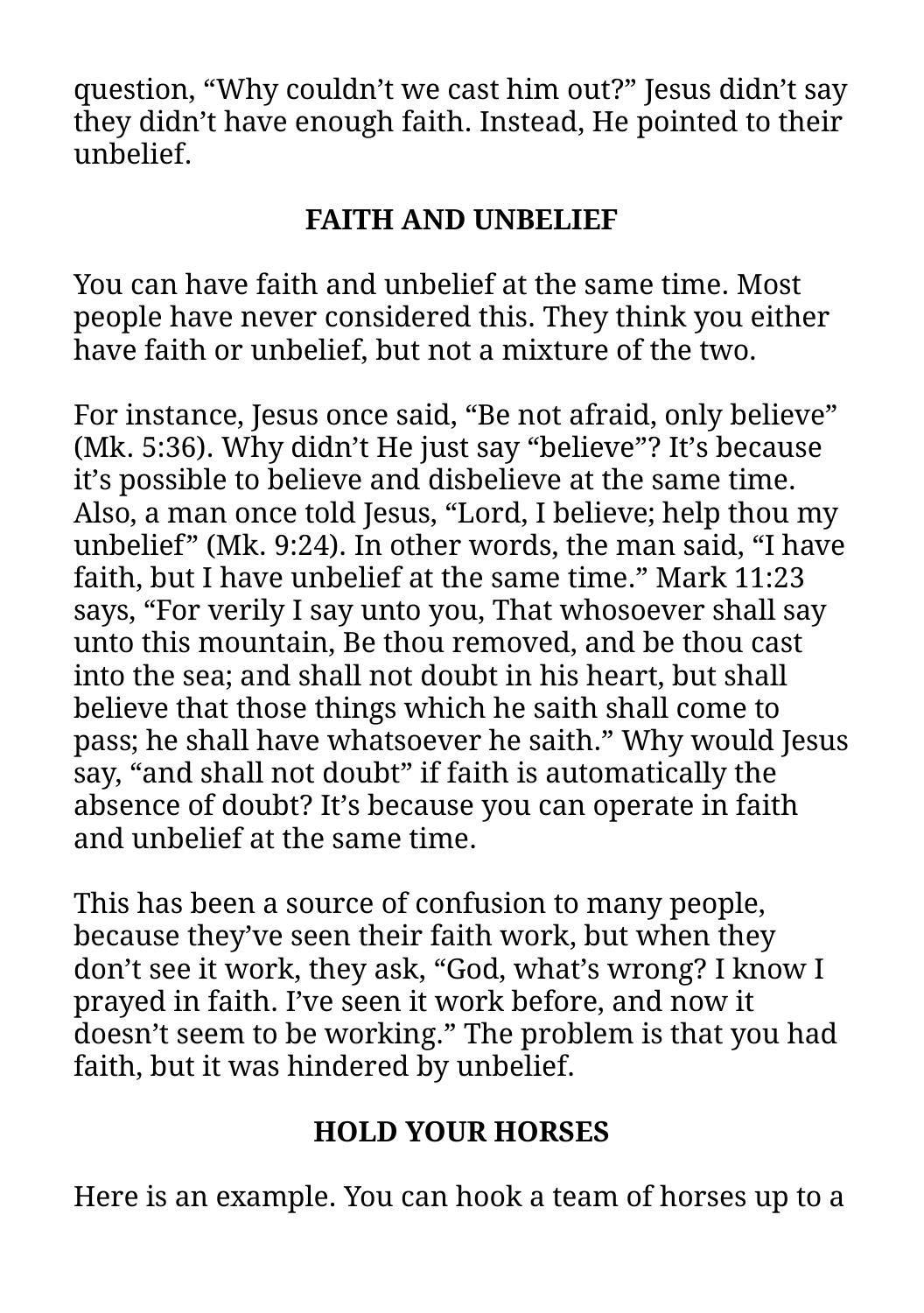weight and exert tremendous power in one direction. Under normal circumstances, it would move. But if you had a team of horses pulling in the opposite direction at the same time, exerting equal force, the net effect would be zero. In the same way, a lot of us really do release our faith, but it is negated by unbelief. Nothing moves.

When Jesus rebuked the disciples, He didn't say, "You don't have any faith." He said, "It's because of your unbelief." Remember, in Matthew, chapter 10, the disciples had already been commissioned with power over unclean spirits, and over all sickness and disease. They had seen people delivered, apparently every person delivered. They didn't ask, "Jesus, why wasn't this one cast out?" They didn't believe that miracles had passed away the night before, like some people believe today!

They knew about faith, but they still didn't see results. I've had that same problem, and I've wondered, God, I've seen it work so easily before—why isn't it working now? It's because of unbelief.

#### **MOUNTAIN-STOPPING UNBELIEF**

In Matthew 17:20, Jesus continues rebuking the disciples: "for verily I say unto you, If ye have faith as a grain of mustard seed, ye shall say unto this mountain, Remove hence to yonder place; and it shall remove; and nothing shall be impossible unto you." Imagine that: faith the size of a mustard seed is enough to cast a mountain into the sea! In other words, the faith we had to get born again is enough to see anything happen. It's enough to see cancer healed. It's enough to see people delivered. It's enough to see the dead raised ... if it's not mixed with unbelief.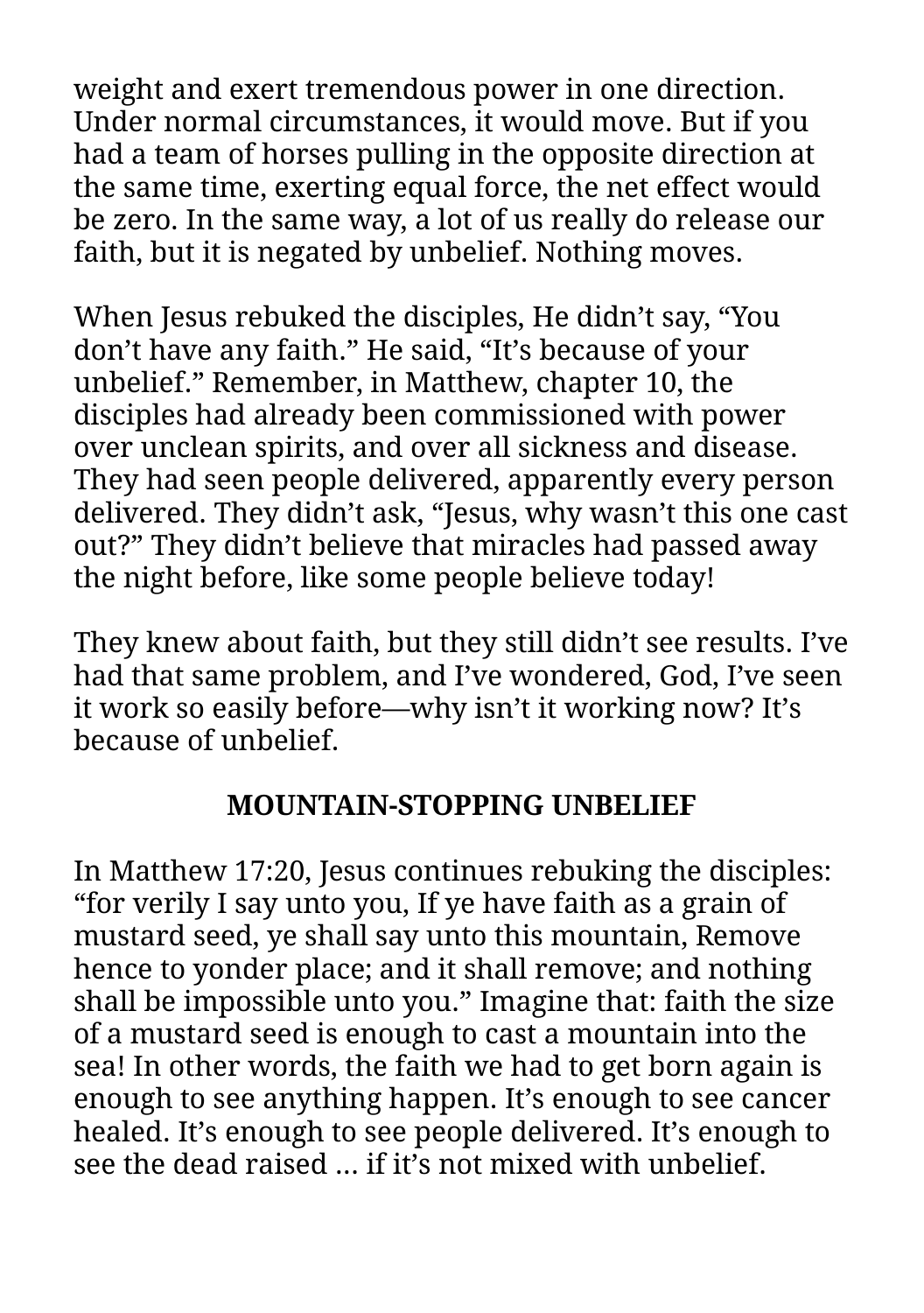Many people try to build faith, build faith, build faith and that's not totally wrong, but they don't deal with their unbelief. Some of us have such high levels of unbelief that the only way we'll ever receive anything is through corporate faith: we'll always have to have the entire church pray for us.

The only consistent way to live in victory is to decrease your unbelief level, to just pull the plug on unbelief. If you do that, you'll find that "with his stripes we are healed" (Isa. 53:5) is all you need to maintain total healing. You won't need a thousand scriptures on healing; one will do ... if you don't have any unbelief to wipe it out.

#### **WHAT IS UNBELIEF?**

Unbelief can take various forms. It can be total rebellion, such as saying, "I just don't believe this, even though it's scripture." That's unbelief. Or it can also be as small as saying, "I believe God heals, but what if... ?"

The Bible says in James 1:5-8, "If any of you lack wisdom, let him ask of God, that giveth to all men liberally, and upbraideth not; and it shall be given him. But let him ask in faith, nothing wavering." Again, this is an example of belief and unbelief occurring at the same time. "For he that wavereth is like a wave of the sea driven with the wind and tossed. For let not that man think that he shall receive any thing of the Lord. A double minded man [is] unstable in all his ways." The Bible talks a lot about being single-minded. That means don't believe and disbelieve at the same time. Confessing the Word, believing that you're healed, but then questioning God when a pain hits you, is unbelief.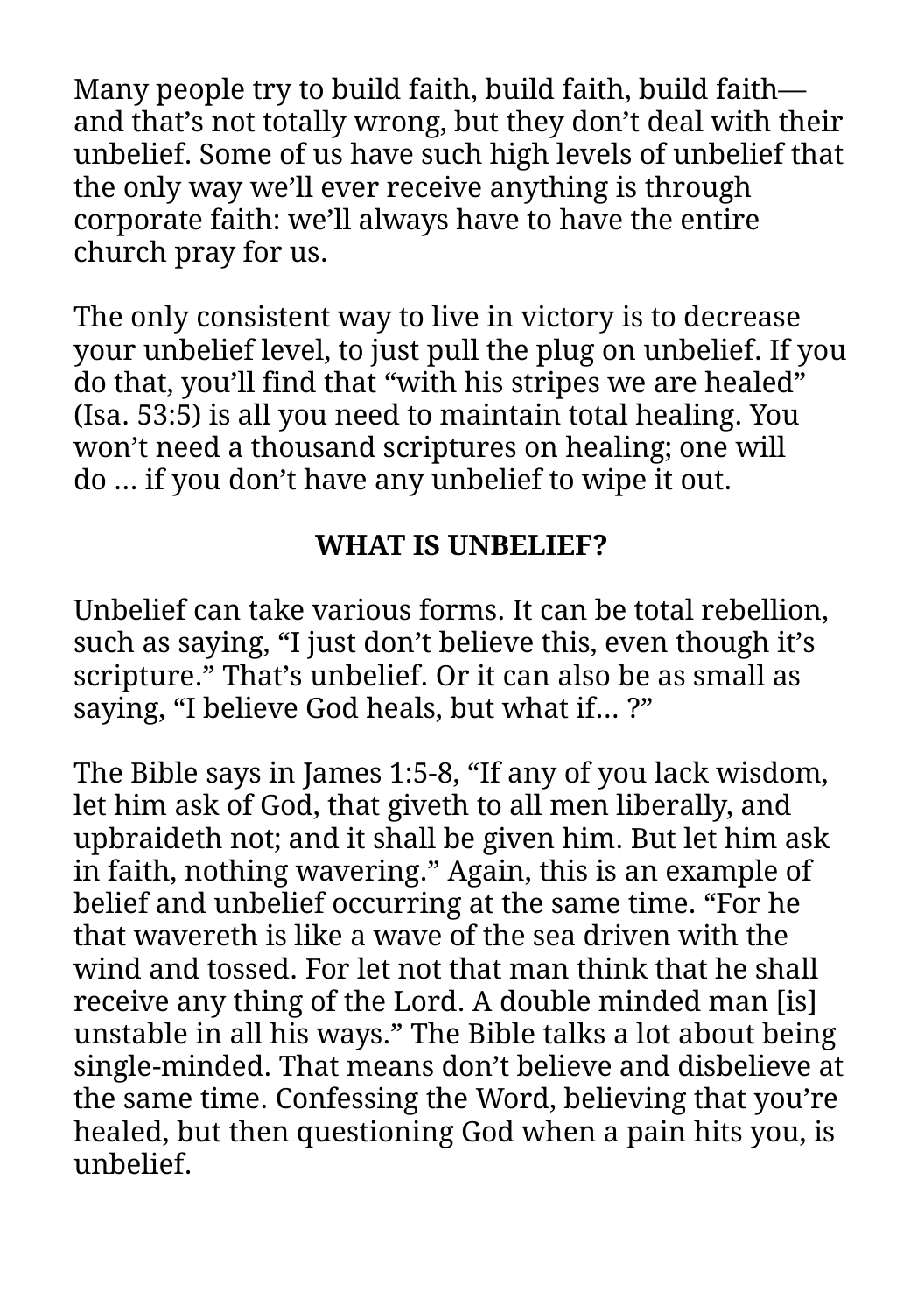#### What You See is What You Get

In Mark 9:20, the Bible cites the same instance of the disciples and the lunatic boy. It says, "And they brought him unto him: and when he saw him, straightway the spirit tare him; and he fell on the ground, and wallowed foaming." This demon, in other words, had a physical manifestation. The disciples saw it.

It's easier to release your faith for something you don't see, as I did for the lady with arthritis. This is why it's so hard, for example, for people to get their eyes healed. Your eyes are your strongest sensory knowledge gate. Over 80 percent of your contact with the physical world comes through your eyes. You depend more upon them than what you feel, hear, smell or taste—all combined. When someone has hands laid on him for his eyes to be healed, immediately his eyes either say, "You're healed," or "You're not healed." If that healing is not instantaneous, that person is in for the fight of his life. Most Christians have never learned how to bring their senses into subjection, so most of them fail to get their eyes healed, even though it takes no more faith to heal your eyes than it does to heal your big toe! If there is no instantaneous manifestation, there will be more unbelief to deal with concerning your eyes than there would be concerning your big toe.

The disciples saw this demon convulse this boy, and it's my personal opinion that when they saw it, they related easier to the physical manifestation than they did to their faith. That's where their unbelief came from.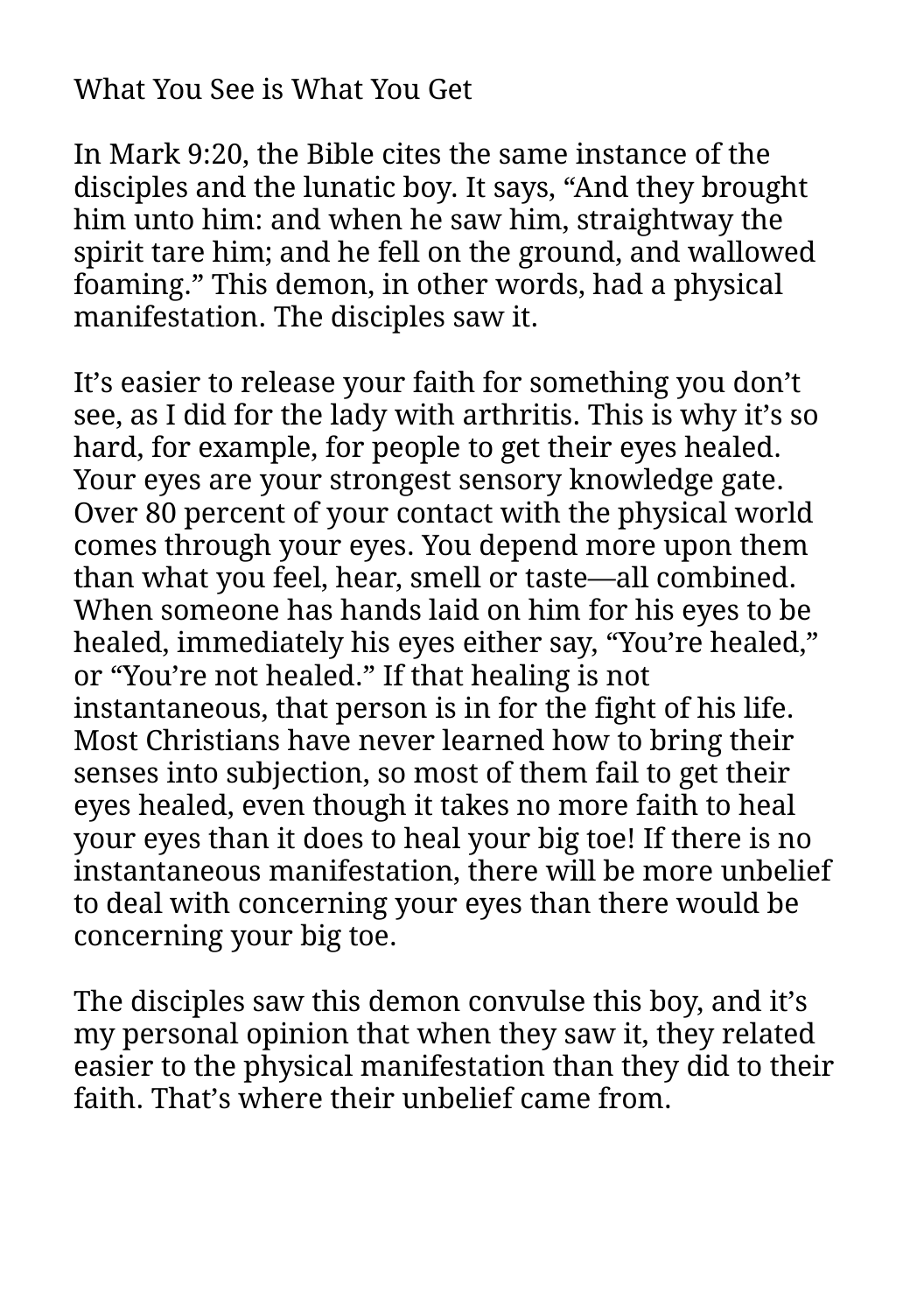#### **IS UNBELIEF NORMAL?**

Many people believe that this is perfectly normal; that our emotions must go contrary to the Word. They say, "Well, it's just human. You'll always have fears. You'll always have doubts." I will admit this: because none of us are where we're supposed to be, we do experience these things, but it is wrong to think we have to. Hebrews 5:14 says, "But strong meat belongeth to them that are of full age, even those who by reason of use have their senses exercised to discern both good and evil." Our physical senses—what we see, taste, hear, smell, and feel—are what this is talking about. It says we can literally bring them into subjection, bring them to the point that they don't always have to be going contrary to God.

I was raised in a denomination that taught if you wanted to know God's will, take your first reaction and do the opposite. That may be true for a carnal Christian (the carnal mind is enmity against God, according to Romans 8:7), but we don't have to stay that way! We can change. Instead of thinking, Oh, no, what's going to happen if I lay hands on this person and they're not healed? we can get to the point where we say, "Satan, what are you going to do when I lay hands on them and they are healed?" You can look on the positive side of it. You can change your emotions and be receptive to the things of God.

In other words, we can exercise our senses to the point that they will be sensitized to God more than to the world, more than to the junk on television, more than to sin, hatred, strife, unbelief, jealousy and adultery. Our emotions do not always have to be unbridled, but most Christians' emotions are unbridled because they've never disciplined themselves and brought them into subjection.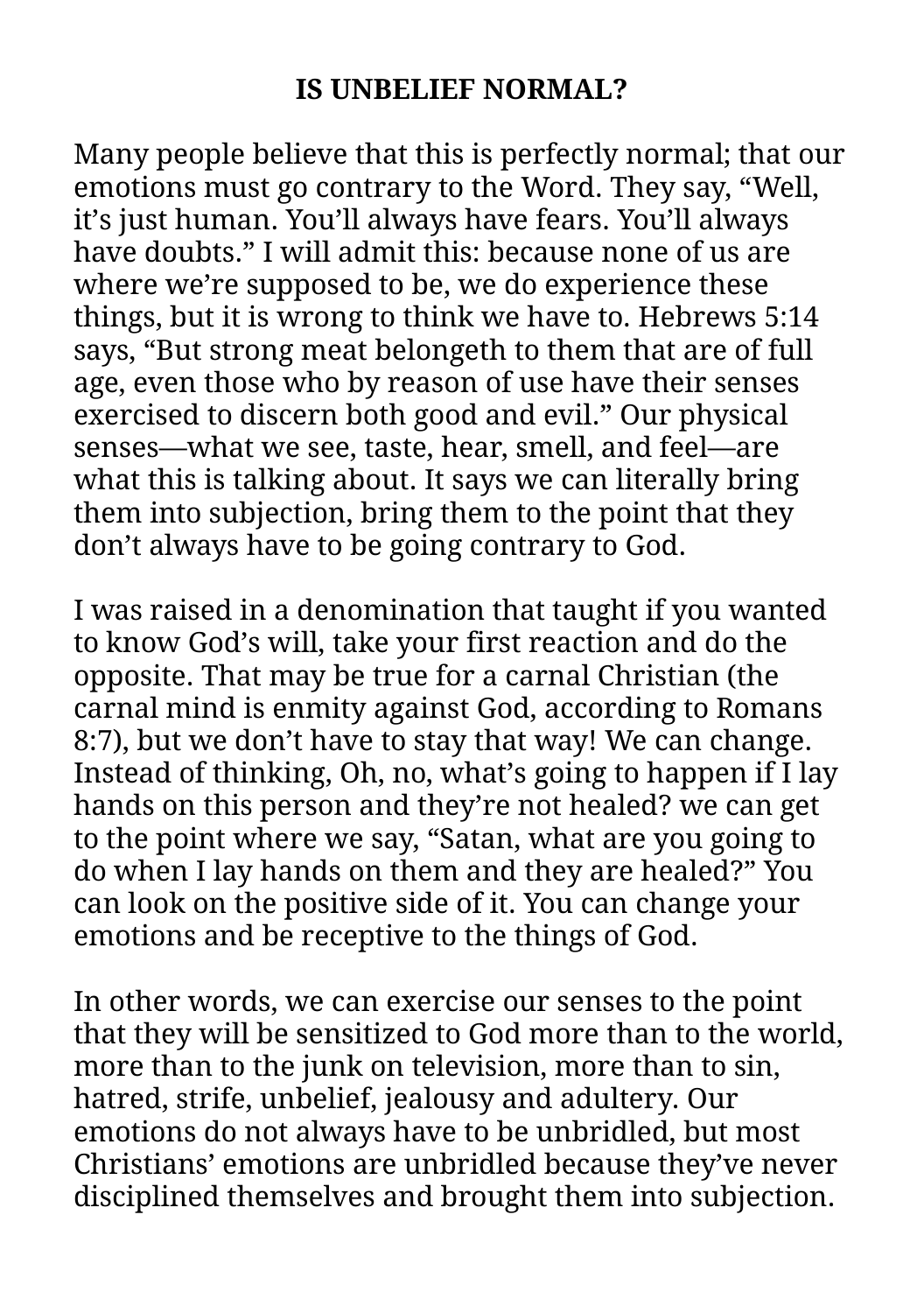That's a tremendous hindrance to their faith.

I believe that was the disciples' problem. It wasn't that they disbelieved God; they had a lot of faith. They had seen God work and they had seen their faith produce, but they had not brought their emotions, their senses, into line. So when they encountered a negative situation they were simply moved by it—not moved far, but far enough so they couldn't cast that demon out.

Finally, in Matthew 17:21, Jesus said, "Howbeit this kind goeth not out but by prayer and fasting." That's what we'll consider next.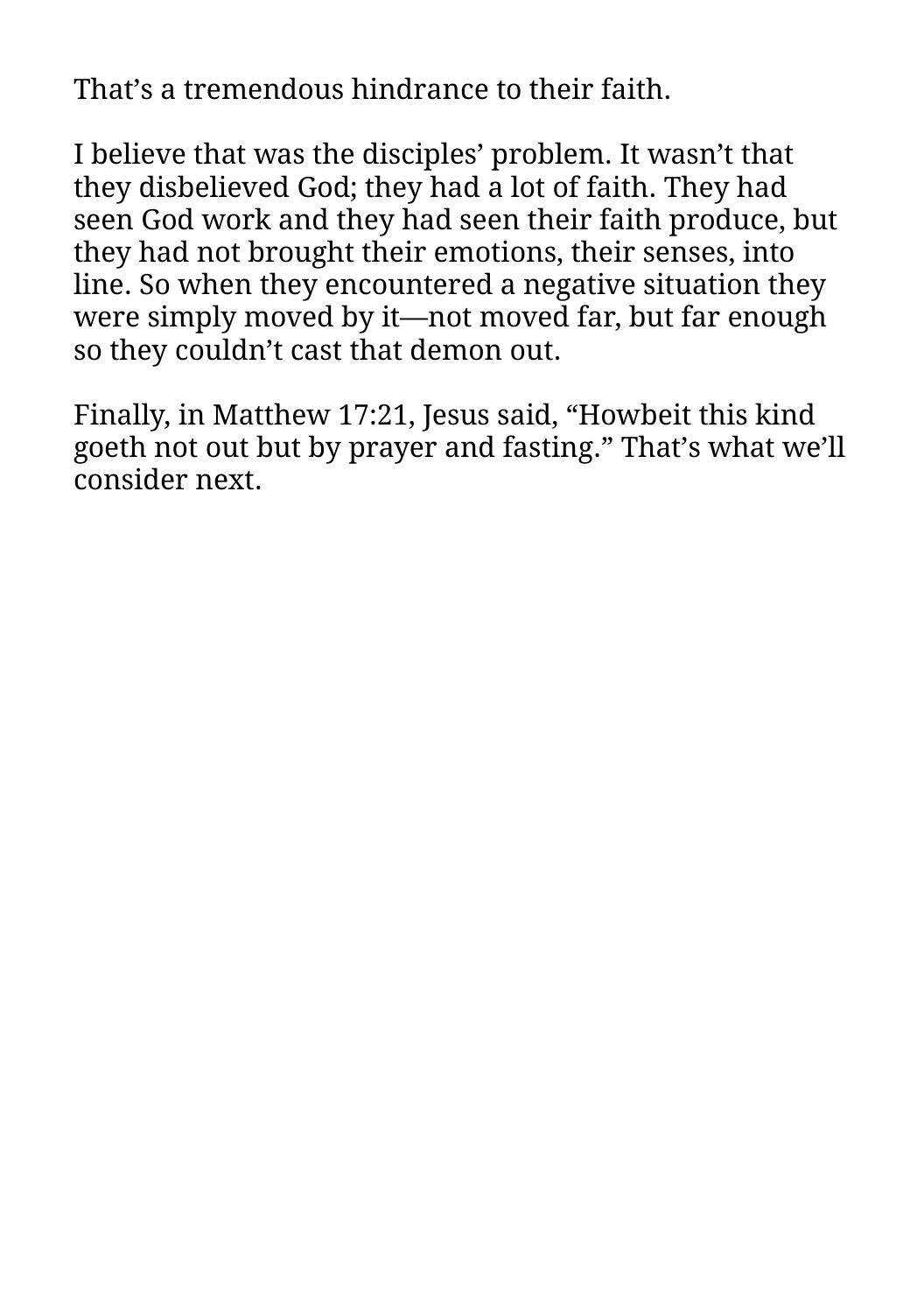# Chapter 7 The Role Of Prayer And Fasting

In this chapter, we'll look at how prayer and fasting fit in with hardness of heart.

Mark, chapter 9, covers the same incident as Matthew, chapter 17, where the disciples tried and failed to expel the demon from the epileptic boy. In verse 29, Jesus tells them, "This kind can come forth by nothing, but by prayer and fasting."

Because of that verse, many of us have erroneously thought that some demons are so strong that even the name of Jesus won't get them out: we have to add prayer and fasting. That's not good theology. Every demon ever created trembles at the name of Jesus.

# **WHY PRAYER AND FASTING?**

So why should we engage in prayer and fasting?

Prayer and fasting doesn't move the devil and it doesn't move God. God had already given the disciples all power in heaven and earth, according to Luke 10:19. They didn't have to fast and pray for a double anointing or anything like that. It is possible for us to operate in twice the anointing we've operated in before, but it's because we're learning how to release what God has given us, not because He gives us more. When God called us, He gave us all the anointing we'll ever get.

Fasting and prayer won't move God. What fasting and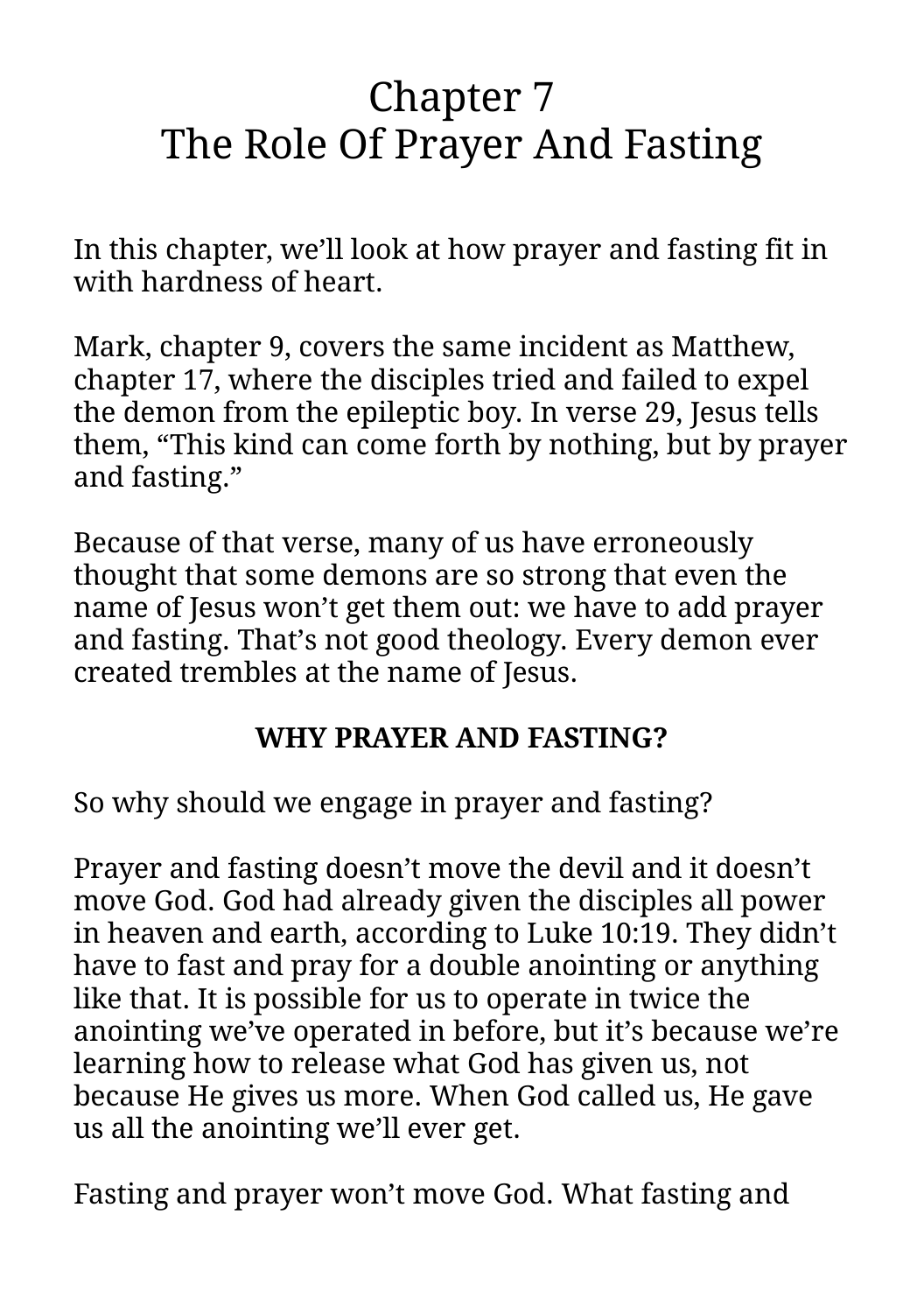prayer does is affect your senses, to bring them into line so that, for example, when you see a boy falling on the ground, wallowing and foaming, you don't immediately think, It didn't work. God didn't heal him. You've brought your senses into subjection so they'll respond to your spirit, and your spirit dictates to them instead of them dictating to your spirit.

# **MOVING GOD'S "PITY BONE"?**

When some of us don't see our prayers work, we ask, "God, why haven't you moved yet? I've done everything. What does it take?" No answer. So we think, Well, I'm going to fast, and when I waste away and become really pathetic, then God will see how sincere I am and He'll move on my behalf. In essence, we use a fast to change God. God has already moved by grace—we don't have to move Him. It is ourselves we're moving by fasting and prayer. If God isn't already on our side by what Jesus did, our fasting and prayer is not going to add the finishing touch!

I've heard people say, "I've done everything I know, and I'm going to fast until God heals me." Well, you're going to waste away then; you're going to go hungry.

# **WEIGHED DOWN WITH...WEIGHT!**

We need to fast because of carnality, not to move God. We can look at our lives and see areas of carnality where our body and our senses have been dictating to us. Most of us can turn sideways in the mirror and see more than enough evidence to prove that our body dictates to us!

If you can't control your eating, you'll also have trouble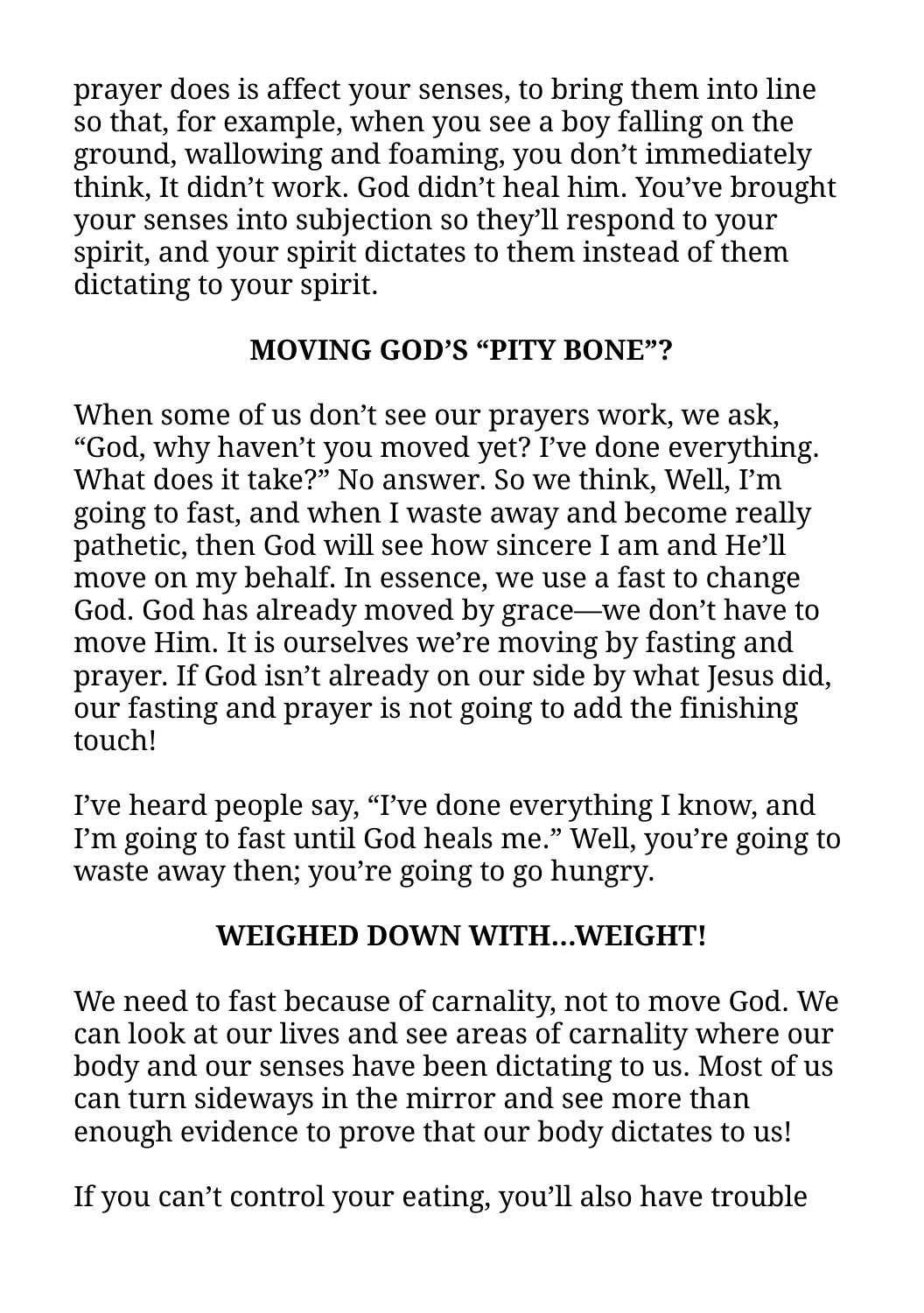when you try to release your faith. Suppose you pray for healing. Your body says, "I must not be healed; I still hurt." And you say, "Shut up, body, we're going to believe God." And your body says, "Who are you to tell me to shut up? You don't control me in any other area. Do you think you're going to control me now?" Your body, your senses, have to be "exercised to discern both good and evil" (Heb. 5:14). That doesn't happen automatically. Don't think you're going to be able to overcome that body if you never discipline it, never train it, never control it. If you're like most people, your body has been spoiled rotten and it's not in any mood to knuckle under and do what you tell it to.

#### **TRAIN UP A CHILD...YOUR BODY!**

Take children for example. When our children go to church, they sit through the service quietly and don't move. They listen; they pay attention. People ask us, "How can your children sit through a two or three hour service and not misbehave?" These same people bring their own kids to church and watch them fight, struggle and squirm the whole time, and they wonder why.

Their kids have been taught all their lives to be hyper they've never been taught to be still a day in their lives. Some people think, Well, it's just normal for a child to be that way. That's not normal. When our children were young, we always made them take a nap or have a rest time, where they sat for at least an hour. If they didn't go to sleep, they read a book, studied the Bible, or prayed; we trained them to be still, and they loved it. The Bible says, "Be still, and know that I [am] God..." (Ps. 46:10). There is a whole generation of people today who've not learned to be still—they literally go berserk if they don't have all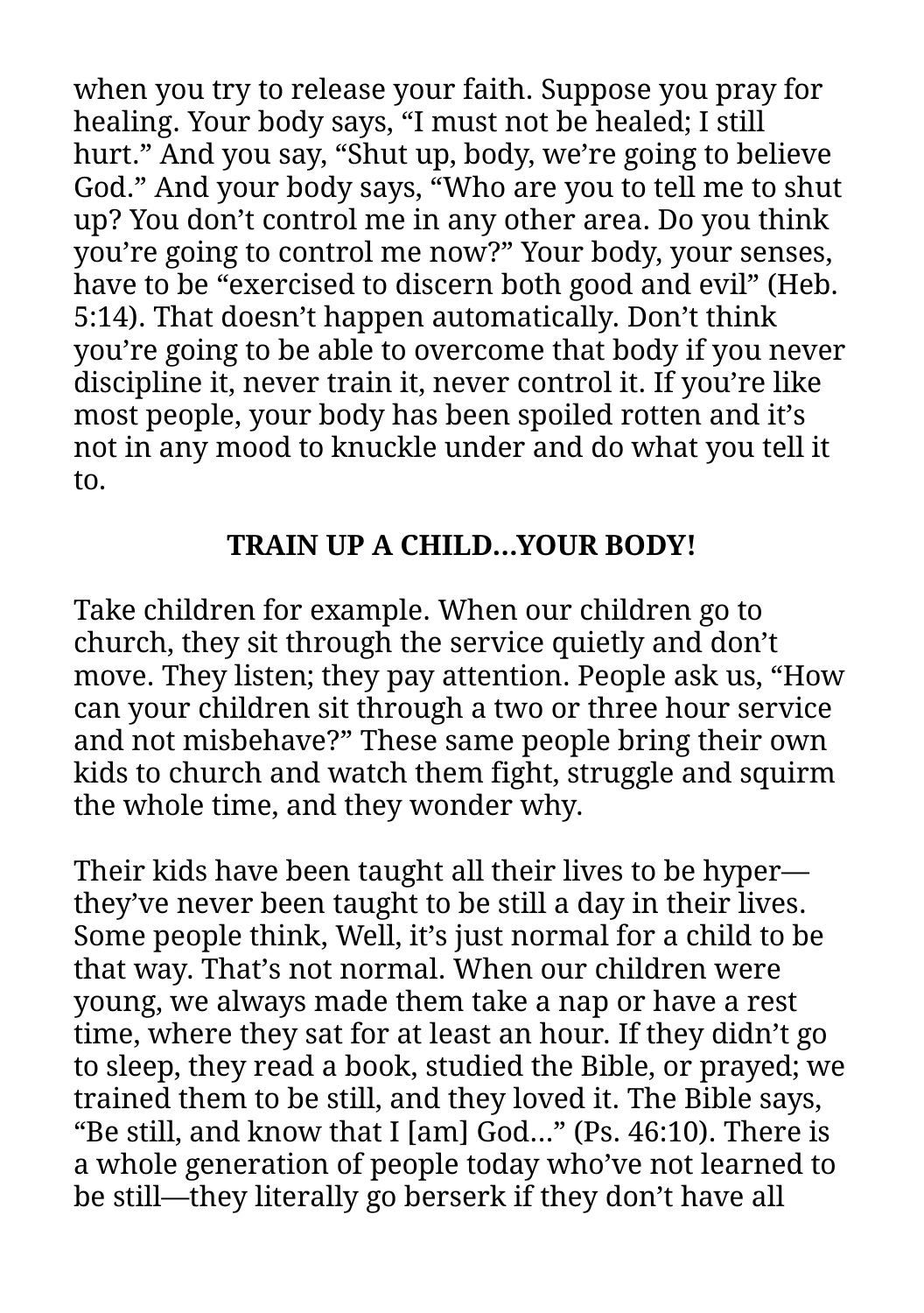their time occupied with something such as television, radio or the movies.

We're missing one of the greatest blessings in life if we don't take time to be still and know that He is God.

# **THROW A FIT AND GET IT**

Did you ever see a little kid throw a fit? The parents say, "Now you be quiet." The kid starts screaming, "I want that!" Do you know what most parents do? Get "that" and give it to him, to shut him up; so the child thinks to himself, Boy, that'll work. If I ever want anything, I'll throw a fit and I'll get it. Then the parents wonder why the kid throws fits all the time. It's because they reward him every time he does it.

Our bodies are the same way. How can we expect them to reject what they feel and operate in faith when they have never been taught to reject anything? Our bodies have been indulged. If it wants something, feed it! If you do that, I guarantee that your body will dictate to you rather than you dictating to it, because you reward it every time it lusts after something. It's just like a spoiled child.

Instead, you should say, "Body, you give me any more trouble and we're going on a 10-day fast." It screams, "Oh, no, I couldn't live through a 10-day fast." You answer, "It just went to 11 days." It screams, "Eleven days! I can't stand it." You answer, "I'll go to 12 if you don't shut up." Pretty soon, your body will get the message and shut up.

# **THE TROUBLE WITH FASTING**

Fasting can help you get discipline in your life, but let me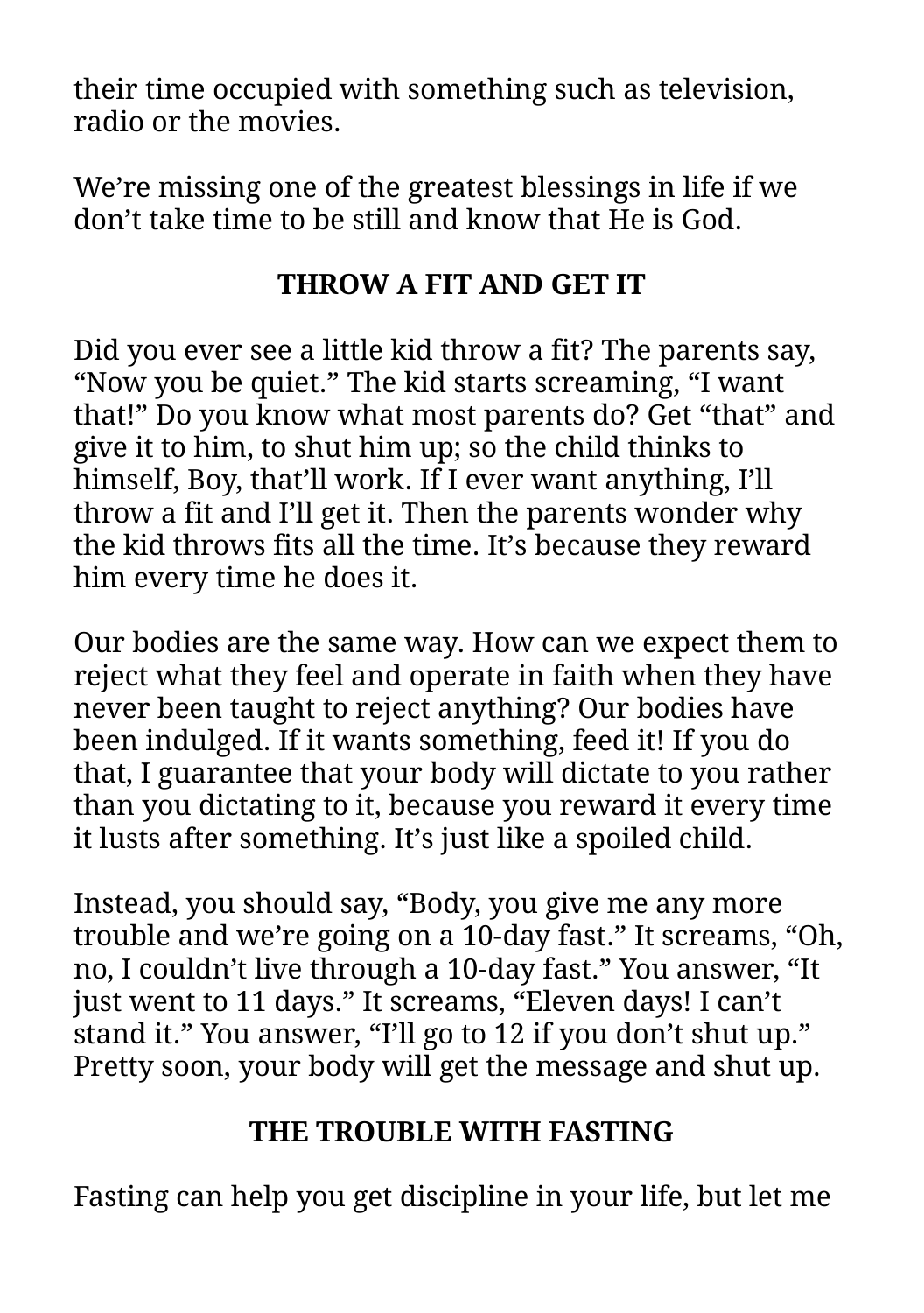warn you about a misconception concerning fasting.

You've probably heard a lot of people give great testimonies about fasting. They say, "Oh, I saw 10 angels, and three visions, and God visited me, and all kinds of great things happened." So somebody says, "I'm going to fast. I want to see three angels and 10 visions and all those other things." He goes on a fast, and it's miserable! His head hurts, his stomach growls, he complains, is irritable and says, "Boy, this isn't the 700 Club. I thought it was going to be great. I thought I was going to have these great supernatural visitations. What's wrong?" He backs off the fast.

Fasts that are supernaturally sustained are an unusual occurrence. Very seldom are you going to have angelic visitations. The average good fast is a fight. Why? Because your taste—that is, your lust for food—is one of your strongest drives. The Old Testament says that Esau sold his birthright for a mess of pottage! He lost all his reason and went completely berserk because of food.

#### **UP COMES CARNALITY!**

Food is not bad nor is the desire for it—the Bible says so; but if it totally dominates you, it's wrong, and a fast will bring your carnality to the surface in a hurry. You can read and meditate on the Word, go to church, and pray for months or even years to get your body under control, but a fast will bring it to a life or death crisis in one or two days' time. When it gets to the point that you're going berserk, you may say, "This is terrible. I'm not getting blessed." But you are! Every bit of carnality that has been ruling you—probably without your even realizing it—has risen to the surface. Everything that is not submitted to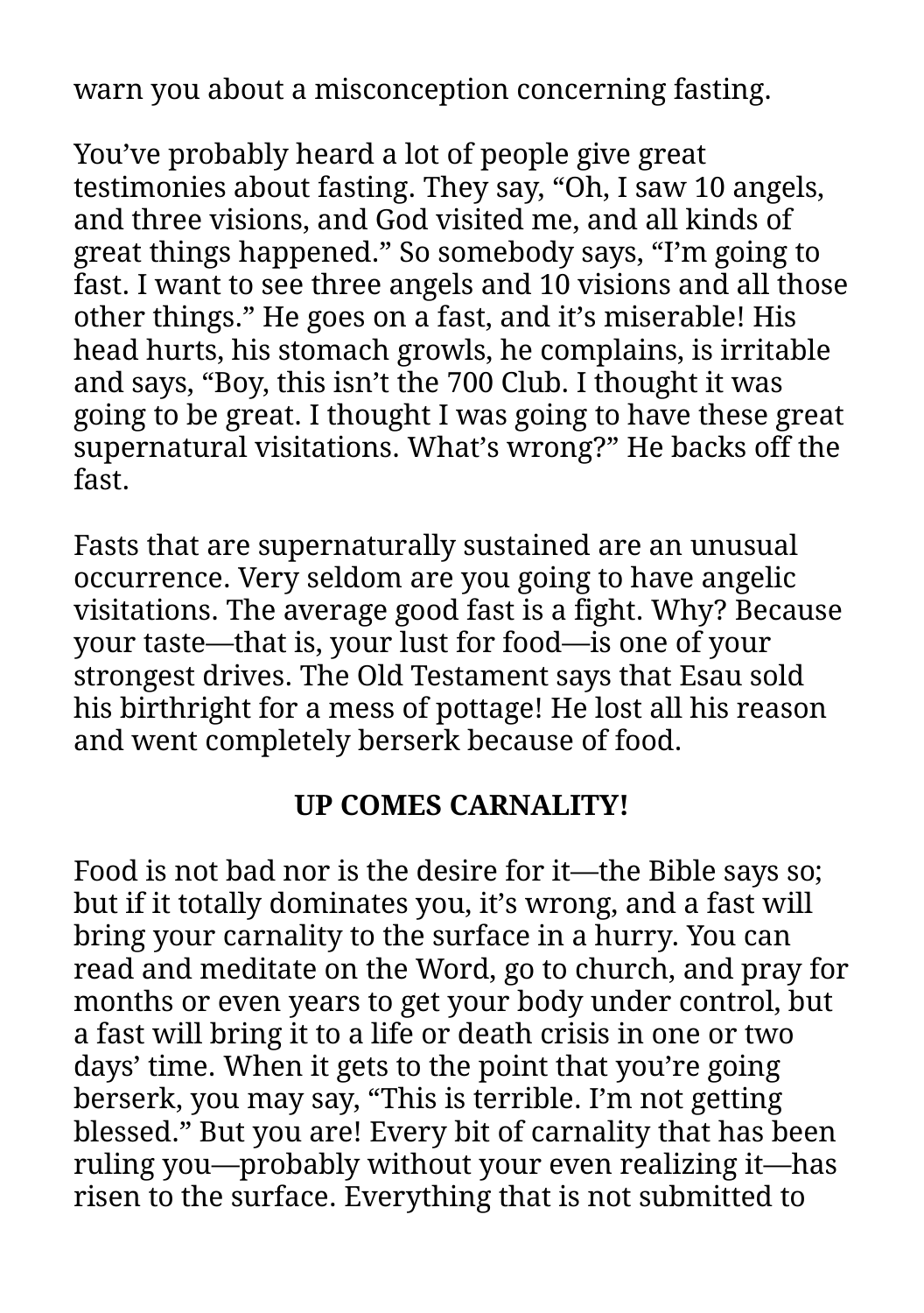God is raising its ugly head. Your emotions go wild: you get depressed, you get discouraged, you get irritable. You scream, "Boy, this isn't what I need!" but it's exactly what you need; you've brought every bit of trash in your life to the surface. You need to stay with it!

If you will continue that discipline after the fast, you can say, "Body, you will not rule me anymore. When I tell you to raise your hands, you're going to raise your hands. When I tell you to dance in front of people, you're going to dance in front of people, and not worry about what they think. When I tell you to stay up late and study the Word, you're going to say up late and study the Word, and not fall asleep. From now on, I'll dominate you instead of you dominating me."

## **NOT BY BREAD ALONE**

The Word is also a tremendous help on a fast. When Jesus was tempted, He told the devil, "Man shall not live by bread alone, but by every word that proceedeth out of the mouth of God" (Mt. 4:4). Proverbs 4:22 says, "For they [God's words] are life unto those that find them, and health to all their flesh." The Word can actually give physical strength to you. On a prolonged fast, you can literally begin to draw nourishment from the Word. Stay in the Word on a fast.

However, if you're watching all the food advertisements on television—Burger King, McDonald's and Kentucky Fried Chicken—you won't last long. You'll have to unplug from all that and put your attention on God, and do you know what that will accomplish? It will harden you towards the things of the world. Your senses will begin going inward, to be exercised to discern both good and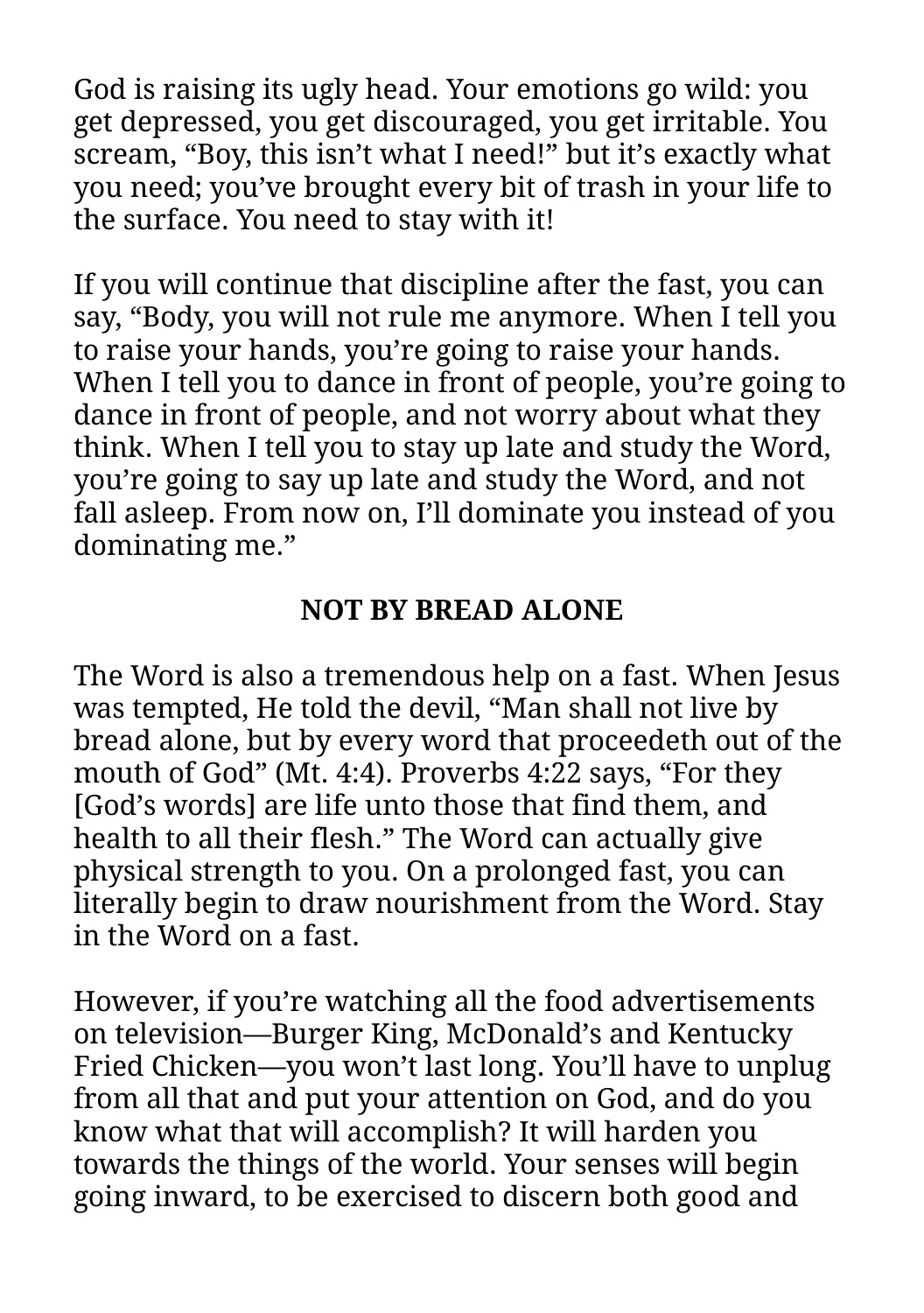evil (Heb. 5:14).

Through prayer and fasting, you can reach the point that your senses don't have to lead you into doubt and unbelief. You'll be able to look at someone with an amputated arm or leg and not be immediately flooded with doubt and unbelief. You'll see through the eye of your faith, and that person will be healed! You can get to the point that your senses become a positive, productive thing rather than a negative, counterproductive thing.

But it's not going to happen accidentally—it's going to take much prayer and fasting.

## **WHAT ABOUT PRAYER?**

So far, I have largely described fasting, because it's so powerful and so few of us do it! But now let's look at prayer.

Prayer does the same thing fasting does: it causes your natural man to rebel. It doesn't satisfy the senses; it forces them to get under control. Praying in tongues does so especially. When I first prayed in tongues, my mind rebelled at it. It said, "This is foolish; this is silly. What's the point?" I prayed in tongues an hour a day for two years, and fought that thought with everything I had. Finally I broke through. Now I can pray in tongues and I don't have those battles. I've exercised my senses.

Many times you say, "I'm going to spend time praying in tongues." You decide to pray for an hour, then five minutes later you're thinking about something else. Then you start looking at the clock. Finally, you give up. Why does that happen? The Bible says in Matthew 6:21, "For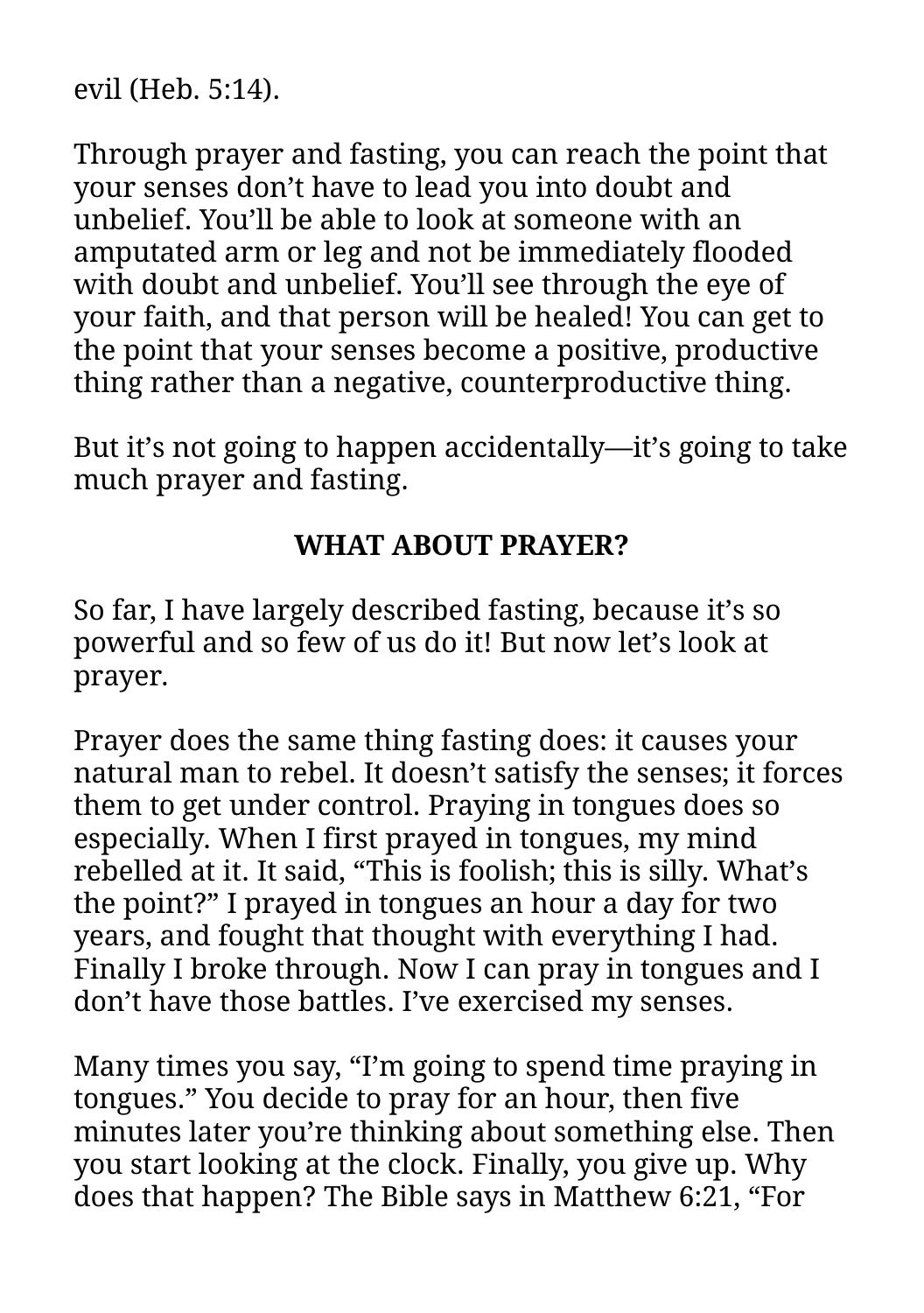where your treasure is, there will your heart be also." Your treasure has been in the world and your heart will naturally gravitate to where your treasure is.

You can focus your attention on God so much that regardless of what you're doing, your mind always gravitates back to Him. I often wake up at night after preaching a service and think of people being healed, delivered and set free. I can't get away from it—I sleep it, I dream it, I talk it. That's what my mind is stayed on. That's where my heart is, so it's natural that I gravitate back to it again and again.

# **YOU HAVE IT ALL**

When you were born again, you received the same measure of faith Jesus had (Rom. 12:3, Gal. 2:20). You have all you can ever use or need. It's a simple matter of getting rid of the unbelief that hinders it.

That's not going to happen accidentally. It's going to happen by a deliberate attack on the things in our lives that Satan uses as inroads. It's going to happen by much prayer and fasting.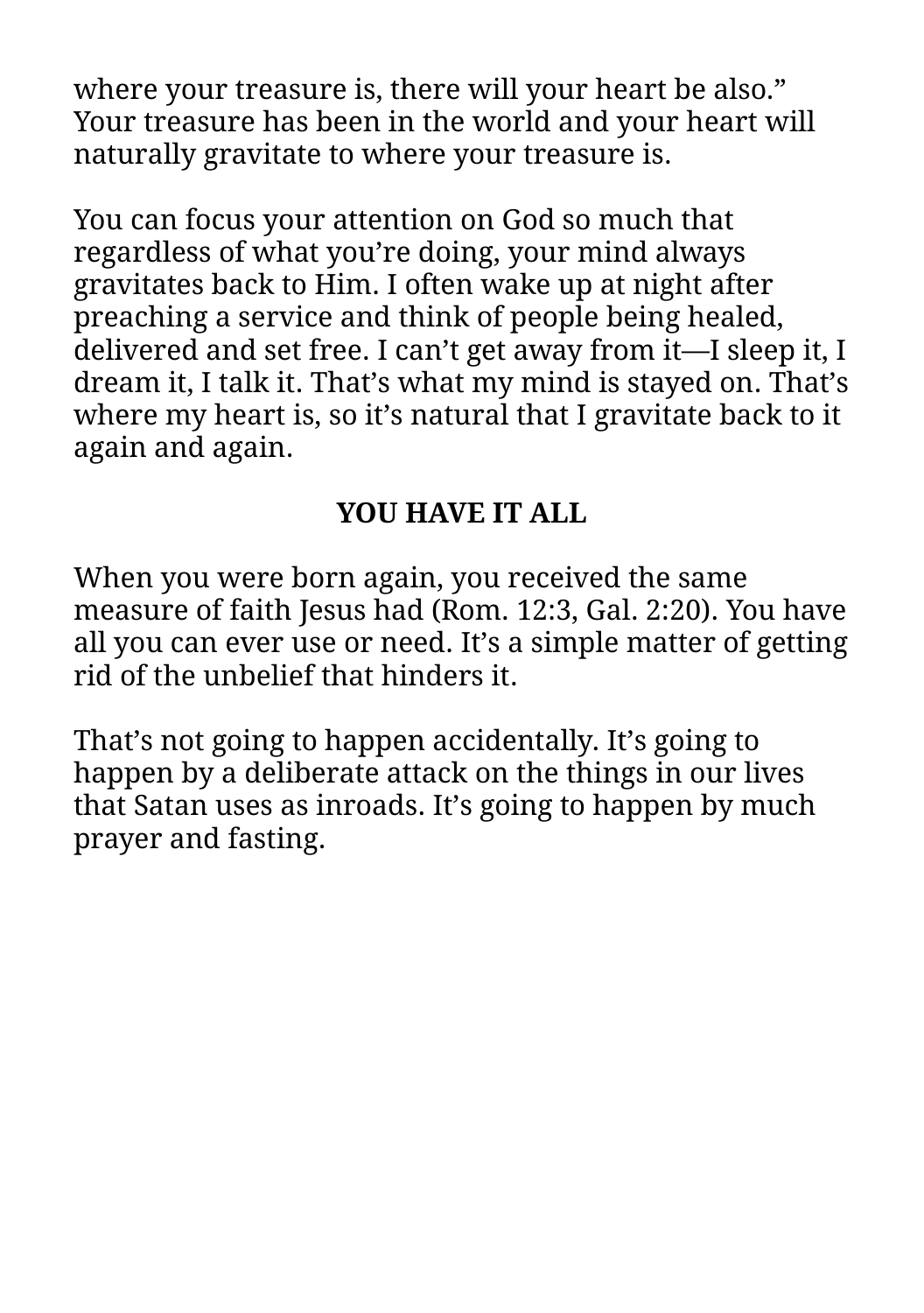# Chapter 8 Concluding Thoughts

This teaching about hardness of heart has done a lot for me. I hope it has for you. Let me conclude with some final thoughts.

First, remember it is not your holiness that makes any of this work. I've heard all my life, "Live holy, live holy, live holy!" With this goes the idea that God won't bless you if you don't live holy, but that is false. If God waited until we were holy to bless us, none of us would ever get blessed. If you say, "Brother, I live holy," I'll ask you, "Who are you comparing yourself to? It must be some other human being. You can't be comparing yourself to God's standard, because you don't match up to that. God doesn't use you because of your holiness. God has never had anybody qualified working for Him yet—never.

It's not your holiness that moves God, but your holiness, your separation, and your commitment does determine how sensitive you are to God and how susceptible you are to Satan's doubt and unbelief. Sure, you can learn how to overcome doubt and unbelief, but it's a greater thing not to be tempted with them in the first place!

## **SINGLE-MINDEDNESS IS THE KEY**

Second, understand that you have to be single-minded. If you look at any person who has been mightily used of God, you'll find it wasn't because he was a great man of faith—it was because he was a little man of unbelief! I use the example of Abraham: he didn't know how to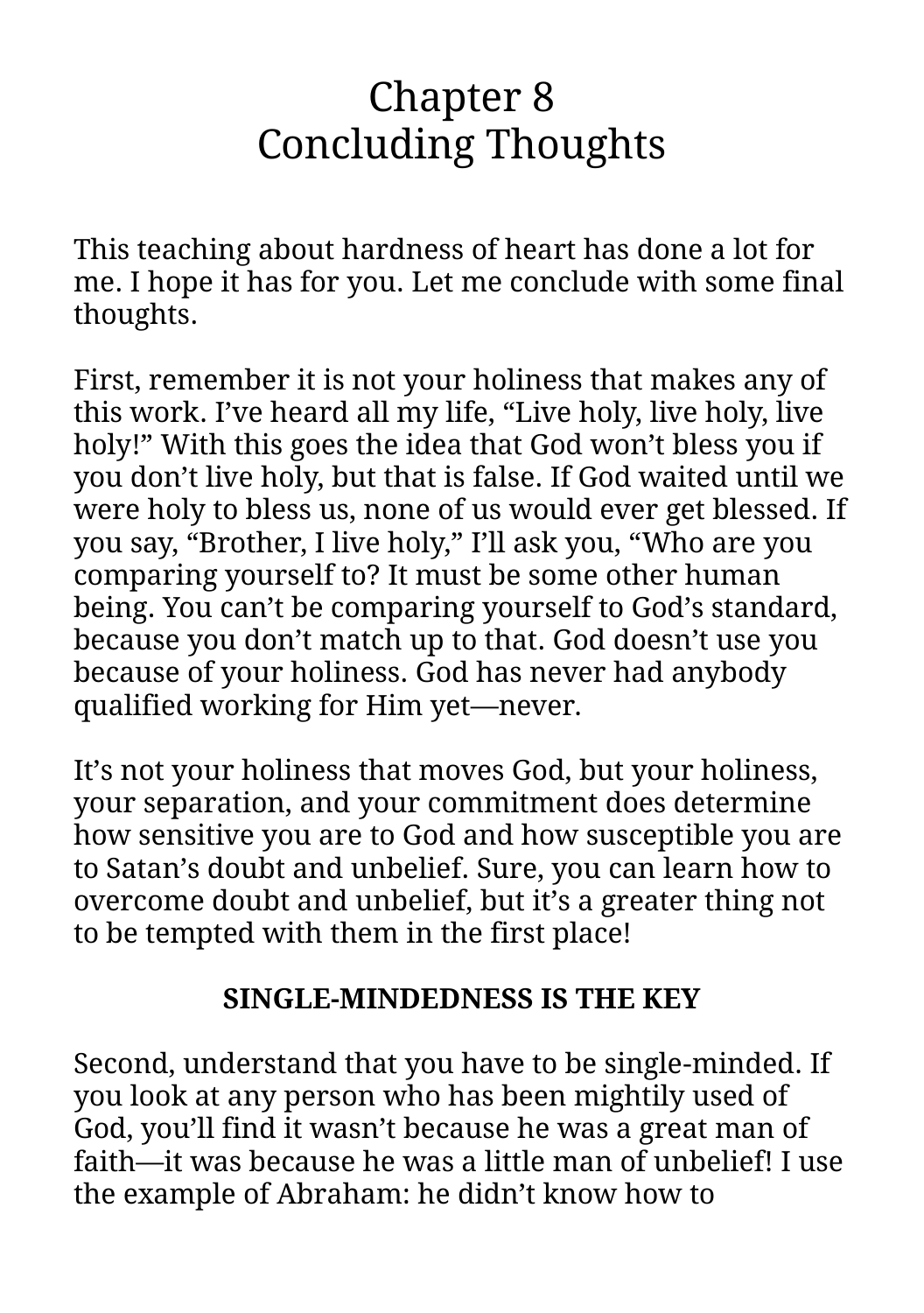disbelieve God. His strength was that he was absolutely single-minded on God.

You can get so single-minded on something that you just don't know how to do anything else. For example, I have literally become a misfit. If I were to fail in the ministry now, I'd probably starve to death. I just don't know how to do anything else. I don't know how to respond to this world. I've found what God made me for; I'm doing it, and I don't have a plan B or plan C. I'm committed. My bridges are burned behind me. I'm convinced that this is one of the reasons my ministry is succeeding; Satan can't tell me, "You should quit and do something else." That isn't an option for me.

I've had lots of opportunities to quit the ministry, but it's not a temptation for me. Again, Hebrews 11:15 says, "And truly, if they had been mindful of that country from whence they came out, they might have had opportunity to have returned." Turn that around: because they were not mindful of the country they came out of, they could not be tempted to return. I'm not even tempted to go another direction because I don't consider any other options.

## **YOU ALREADY HAVE FAITH**

Third, remember that it's not a matter of "getting more faith."

You already have faith. If you've been born again, you have faith. We know more about faith than any generation on the face of the earth has ever known, but we're doing less with it because we've become so weighed down with the things of this world, so obsessed with the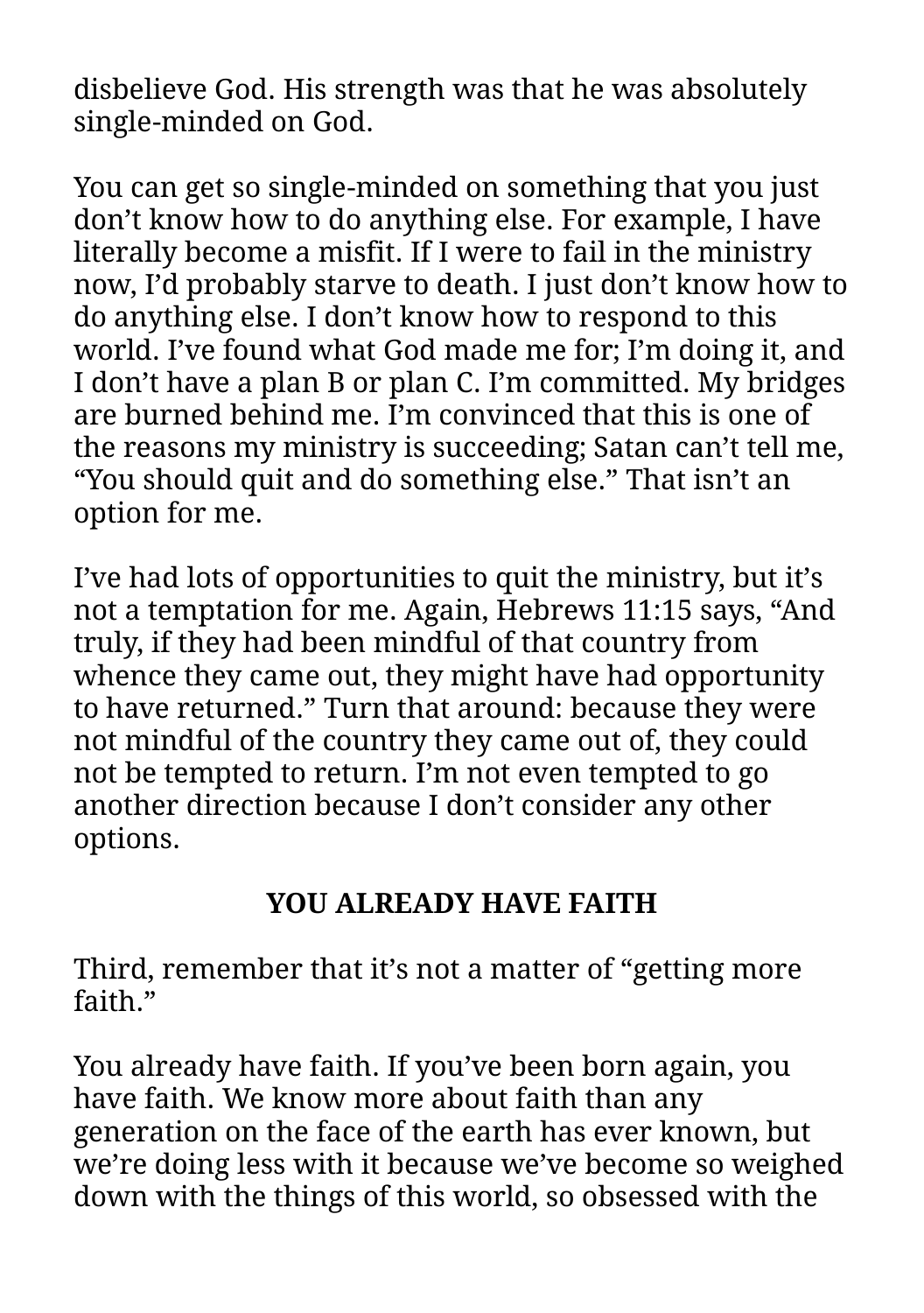luxuries America can produce. We're the most preoccupied generation of believers who has ever lived, a society inundated with facts, but very few of them about God.

We can turn on our television sets and see what is happening on the other side of the world in real time. That has never been available to any other society before. That has some great privileges, but it has a great responsibility too. We ought to be managing all that information, but most of us aren't. The networks certainly aren't managing it for us; if you're depending on them for news, you are misinformed and uninformed. It is slanted and bigoted; yet most Christians listen to it and swallow it, just like everyone else.

We criticize the President, political candidates, the personalities in the news—just like everyone else. We've become sensitive to criticism and scorning, letting Satan come into our lives, and have become hardened towards the things of God, then we wonder why faith isn't working.

# **WHAT IS YOUR PRIORITY?**

What this teaching really centers on is a matter of priorities. Most of our priorities are way out of line with God's.

Consider tragedy for example. If somebody close to you dies, your immediate reaction is, "Boy, all the stuff that seemed important to me just isn't important anymore." The people around you suddenly become important. Your priorities fall into line. Suddenly, you become desensitized to the world. You reach out to God in a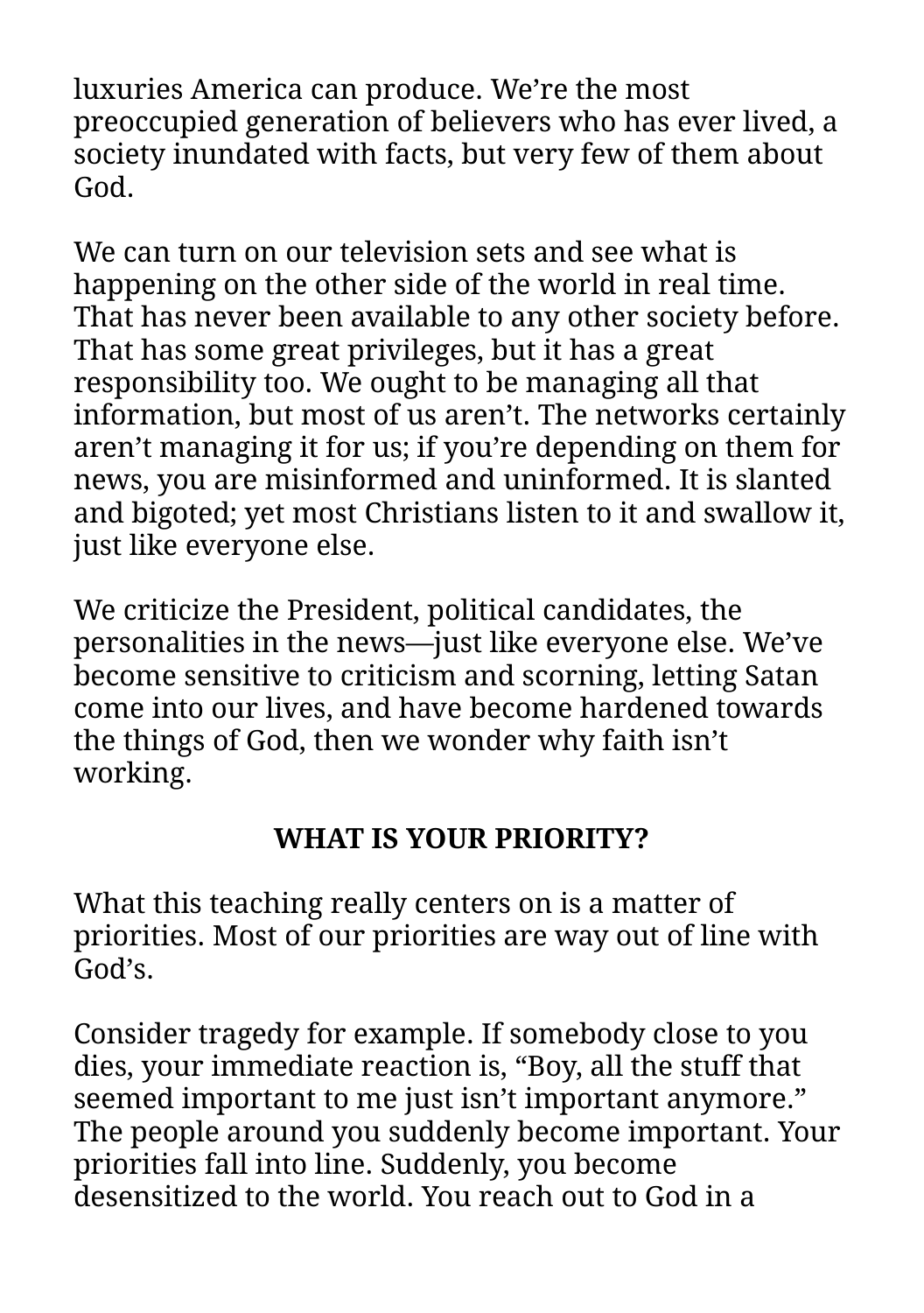situation like that and may see one of the greatest miracles you've ever seen; but sadly, most of us go right back to our lifestyles when it's over, harden ourselves, and then wonder why it doesn't work again.

Most of us are crisis-oriented. Only when it's necessary do we do anything. For example, very few of us mow the grass when it can be done easily. We wait until it gets a foot high—an embarrassment to us and our neighbors before we do it. We do the same thing with God. Most of us wait until there is a crisis before we call out to God. An opportunity is the most advantageous time to respond to God, not when it is a necessity. The people who really prosper with God are those who've learned to elevate opportunity to the status of necessity.

For example, most of us have been convicted about spending special time with God, but it's just not convenient; so we let it go until tragedy strikes. Then suddenly, all the things that were once so important just fall by the wayside, and we make time for God. It's a necessity for us to go to work, so some of us get up early in the morning to pray, but on Saturdays there's no necessity to get up early, so we don't spend that time with God. We should be like Job, who said, "...I have esteemed the words of his [God's] mouth more than my necessary food" (Job 23:12).

## **IT'S WORTH THE COST**

You will do whatever you consider vital. Most of us haven't considered being separate from this world vital. Someone might say, "Brother, you're being a little strict you don't have to be that way." I agree; you don't have to be that way. You can be a Christian and not be totally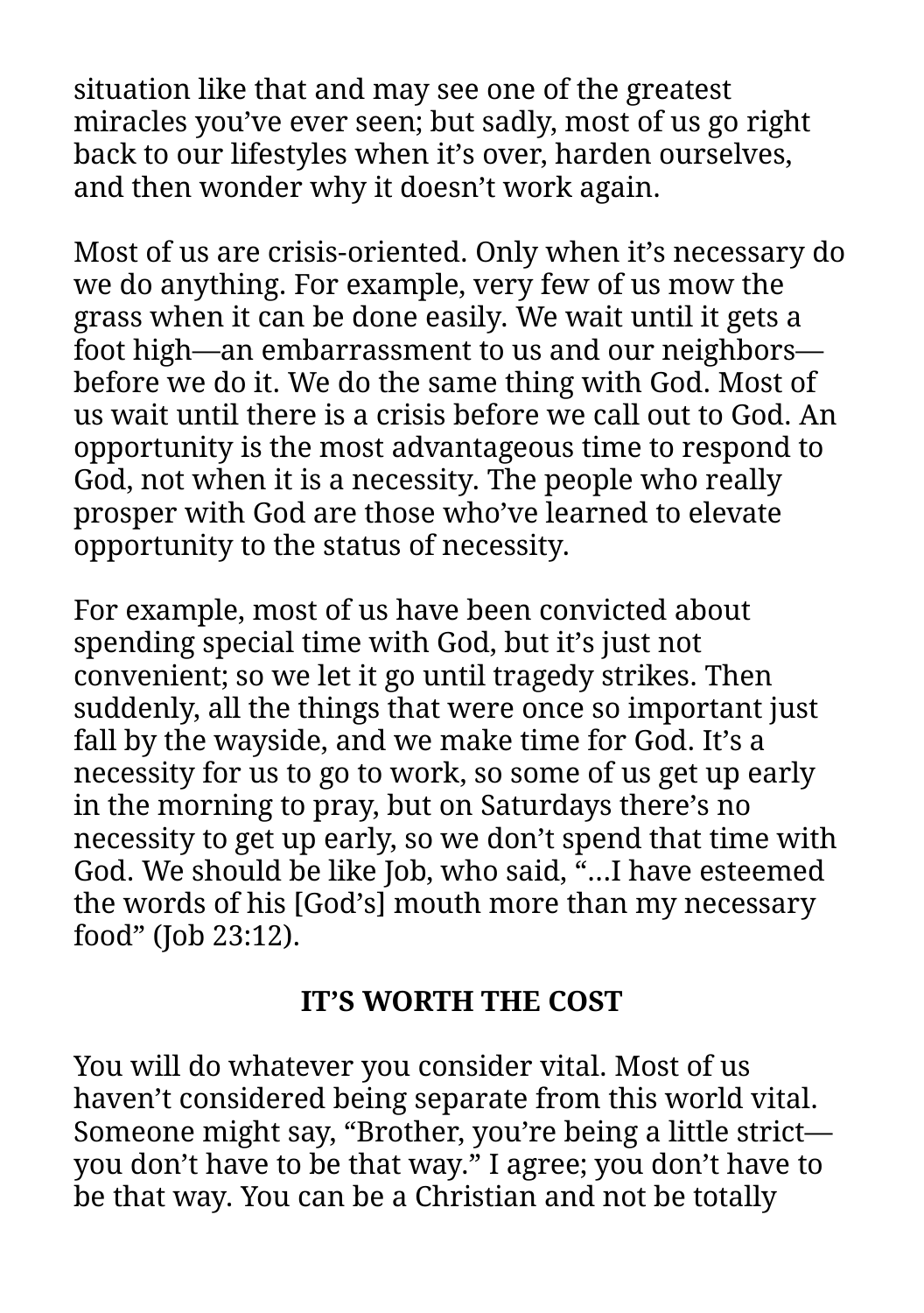separated unto God, but I have decided that seeing people's lives changed—blind eyes opened, cancer healed, dead people raised, people born again and baptized in the Holy Ghost—is worth all my sacrifice. People come up to me, hug me and say, "Brother, if it weren't for you, I'd have been dead...our home would have been destroyed... I wouldn't have been born again." Those kind of things make it all worth it.

For example, I received a letter not long ago from a lady in prison. She's not eligible for parole for many years. She is born again, but she has been laboring under total condemnation and guilt. She was listening to our program on the radio. I was talking about ministering to the Lord and she asked, "God, what can I do here, in solitary confinement? Who can I bless?" She found out that the first call on any Christian's life is not to serve, but to minister to God, to give back the love He has given to us. She wrote me a letter, and it is one of the most powerful things I've ever read. She said, "Thank you. You reached me. Now I have something I can do. I can bless God. I can minister to Him. My whole life has changed. Now it doesn't seem like it's going to be so long in here because I have something to do."

It's worth it. It's worth turning off the television. I don't know all the football scores. I don't know all the baseball scores. I don't even know who won the World Series. It's not sin to know these things, but I didn't miss a thing by not knowing them. You may have missed a lot of things by knowing them.

Putting God first may cost you. It may cost you some of your time, some of your conveniences, some of your pleasures; but it will also cost you your strife, your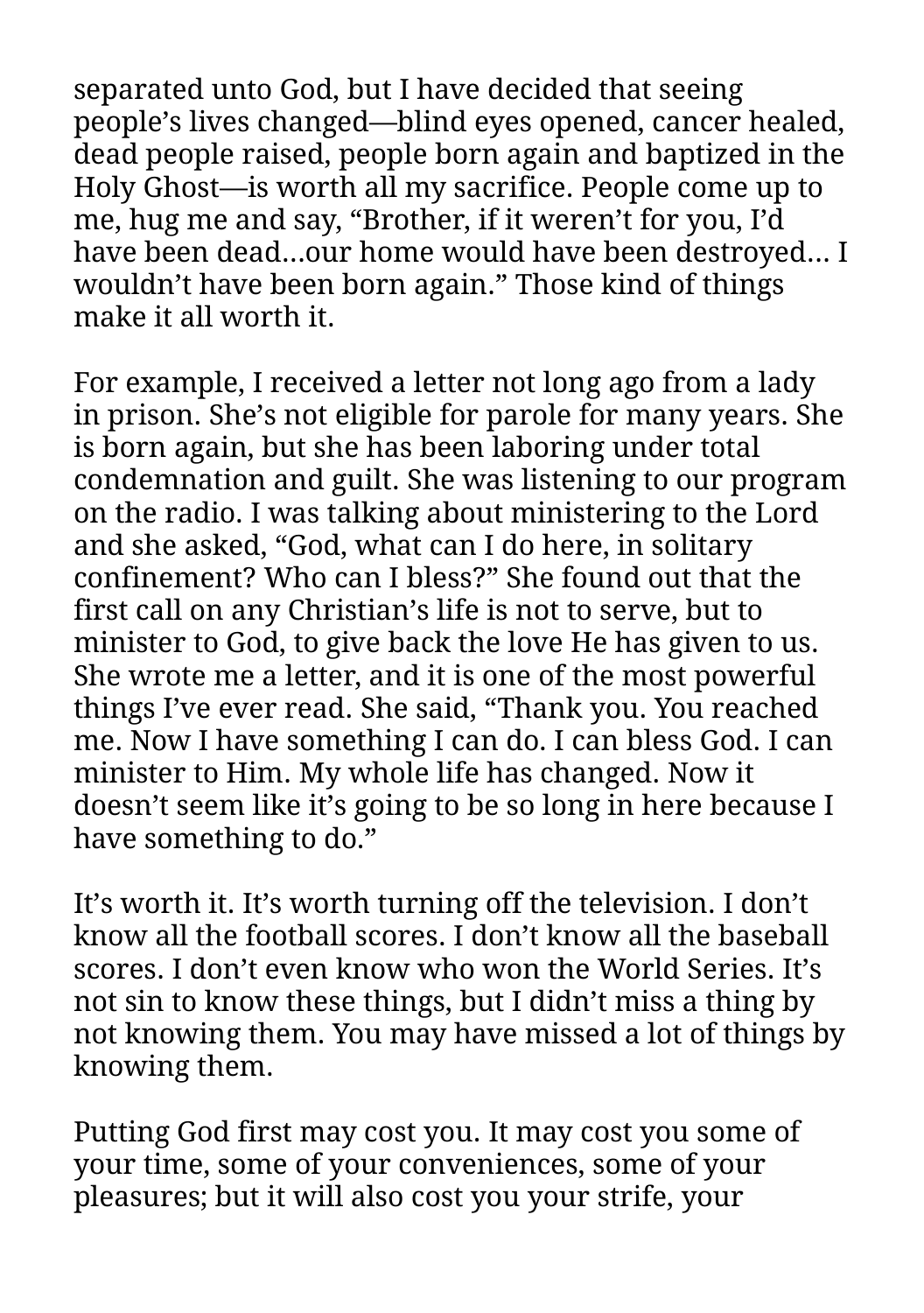sickness, your carnality—all the things that are destroying your life and making you depressed, frustrated and ineffective.

# **HOW BADLY DO YOU WANT TO SUCCEED?**

What I've shared in this teaching on hardness of heart is not great revelation, but it's practical; it will work. I challenge you to take what I've taught and implement it in your life—it will be impossible for you not to succeed. How badly do you want to succeed? If I guaranteed that my plan would make you a millionaire one year from this date, wouldn't you do what it takes? I can guarantee that if you operate 100 percent in what I have ministered in this book for one year, the entire world will know who you are! If you spent a solid year not letting doubt and unbelief into your life, doing nothing but letting faith reign, you would have a huge following of people whose lives would be changed.

If you want it badly enough, to do what the Word of God says—it's there.

It's simple. There is nothing hard about the gospel. It doesn't take a great mind. It doesn't take great finances. All it takes is a great commitment. It will change your life. I promise you that.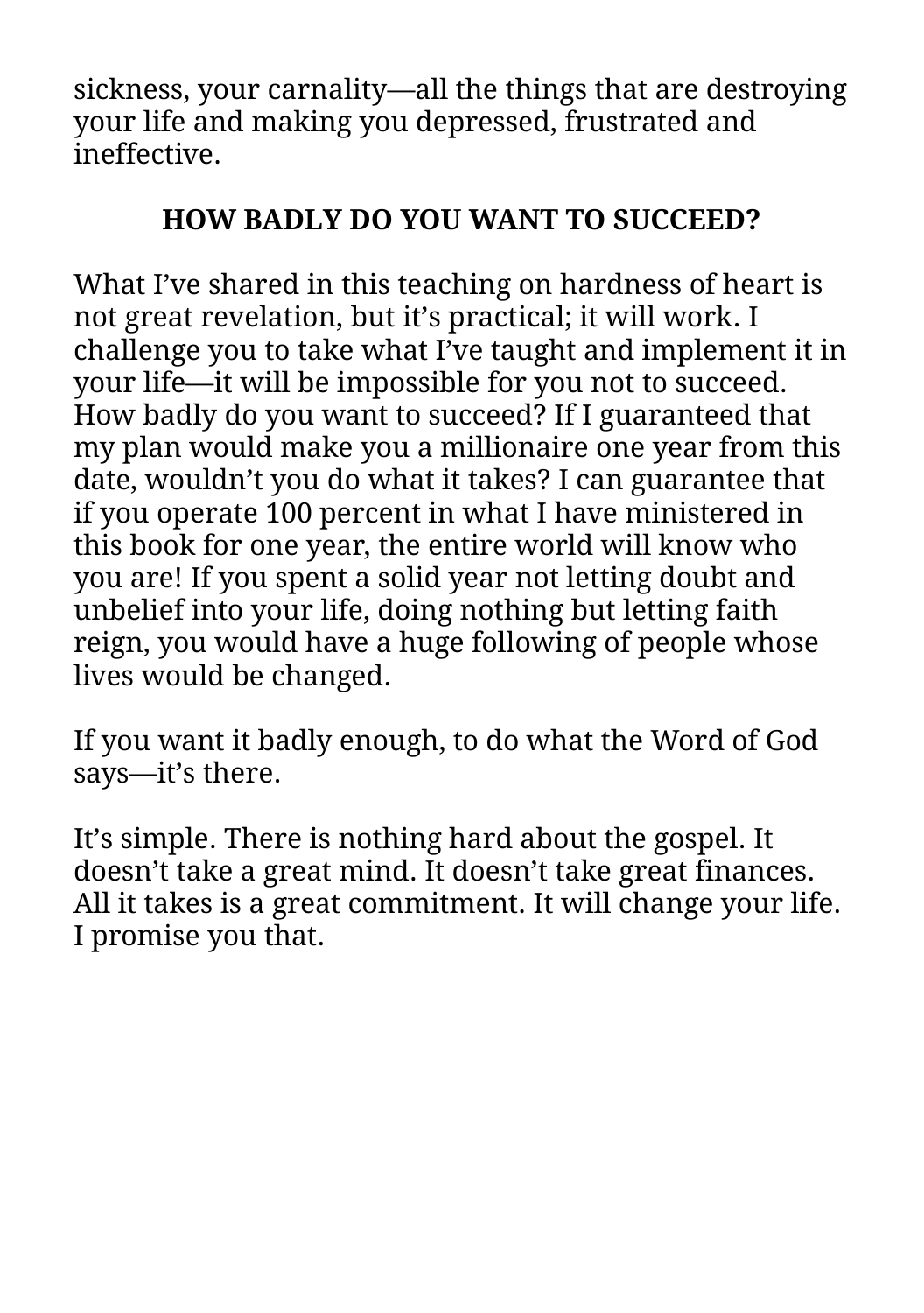# Receiving Jesus As Your Savior

Choosing to receive Jesus Christ as your Lord and Savior is the most important decision you'll ever make!

God's Word promises "that if thou shalt confess with thy mouth the Lord Jesus, and shalt believe in thine heart that God hath raised him from the dead, thou shalt be saved. For with the heart man believeth unto righteousness; and with the mouth confession is made unto salvation" (Rom. 10:9-10). "For whosoever shall call upon the name of the Lord shall be saved" (Rom. 10:13).

By His grace, God has already done everything to provide salvation. Your part is simply to believe and receive.

Pray out loud,

*"Jesus, I confess that You are my Lord and Savior. I believe in my heart that God raised You from the dead. By faith in Your Word, I receive salvation now. Thank You for saving me!"*

The very moment you commit your life to Jesus Christ, the truth of His Word instantly comes to pass in your spirit. Now that you're born again, there's a brand-new you!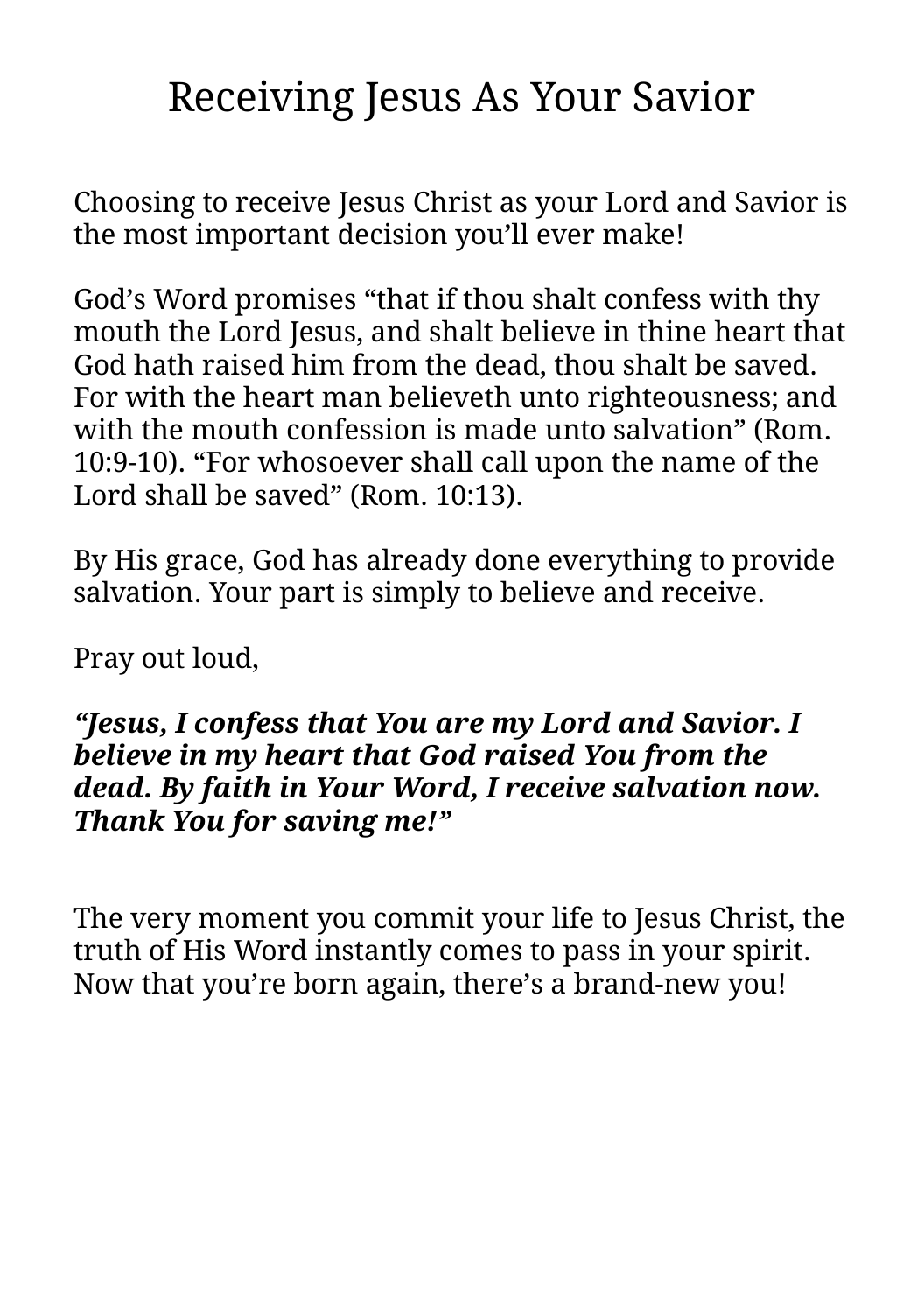# Receiving The Holy Spirit

As His child, your loving heavenly Father wants to give you the supernatural power you need to live this new life.

"For every one that asketh receiveth; and he that seeketh findeth; and to him that knocketh it shall be opened...how much more shall your heavenly Father give the Holy Spirit to them that ask him" (Luke 11:10,13).

All you have to do is ask, believe, and receive!

Pray,

## *"Father, I recognize my need for Your power to live this new life. Please fill me with Your Holy Spirit. By faith, I receive it right now! Thank You for baptizing me! Holy Spirit, You are welcome in my life!"*

Congratulations—now you're filled with God's supernatural power!

Some syllables from a language you don't recognize will rise up from your heart to your mouth (1 Cor. 14:14). As you speak them out loud by faith, you're releasing God's power from within and building yourself up in the spirit (1 Cor. 14:4). You can do this whenever and wherever you like!

It doesn't really matter whether you felt anything or not when you prayed to receive the Lord and His Spirit. If you believed in your heart that you received, then God's Word promises you did. "Therefore I say unto you, What things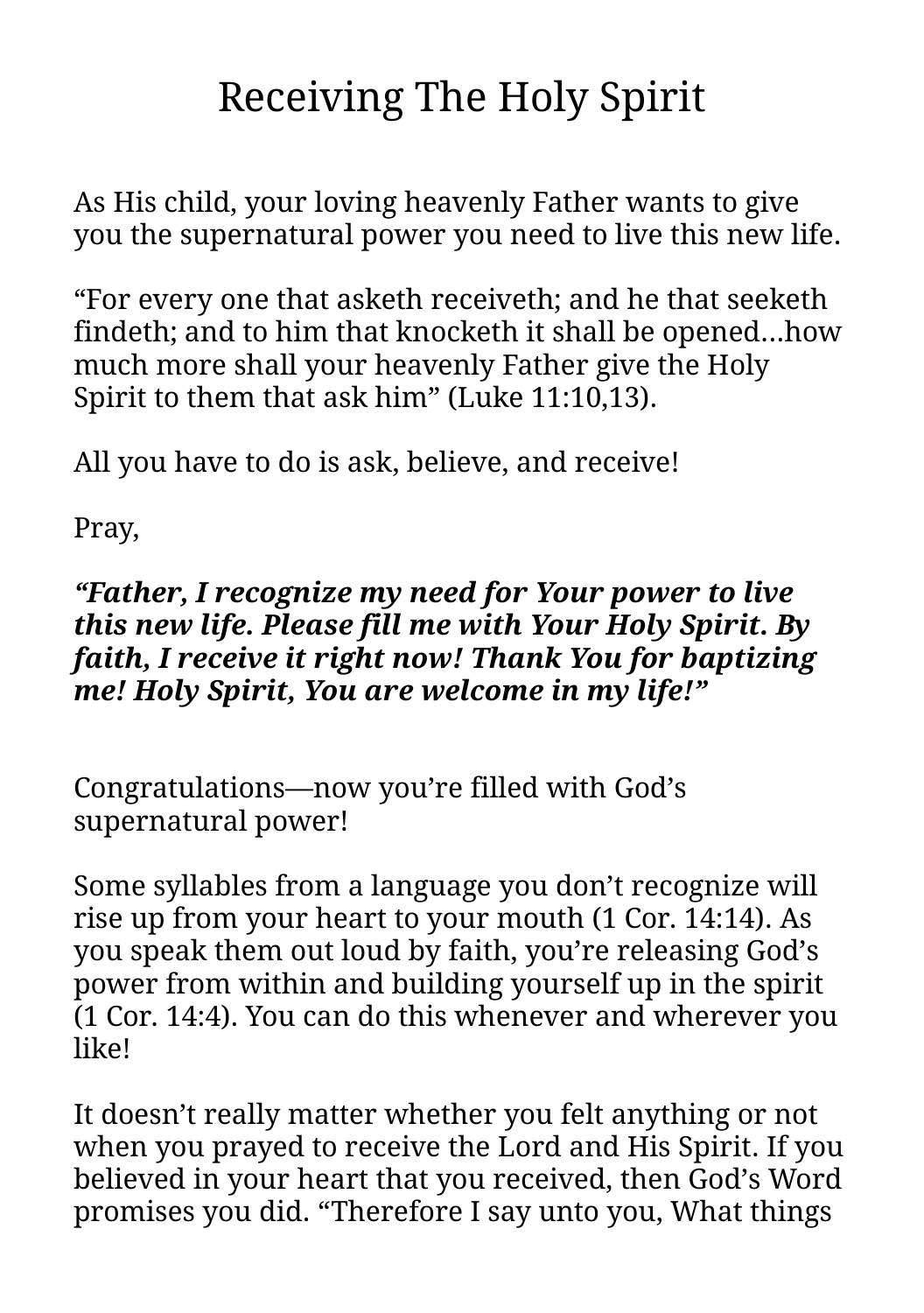soever ye desire, when ye pray, believe that ye receive them, and ye shall have them" (Mark 11:24). God always honors His Word. Believe it!

Please contact me and let me know that you've prayed to receive Jesus as your Savior or be filled with the Holy Spirit. I would like to rejoice with you and help you understand more fully what has taken place in your life. I'll send you a free gift that will help you understand and grow in your new relationship with the Lord. "Welcome to your new life!"